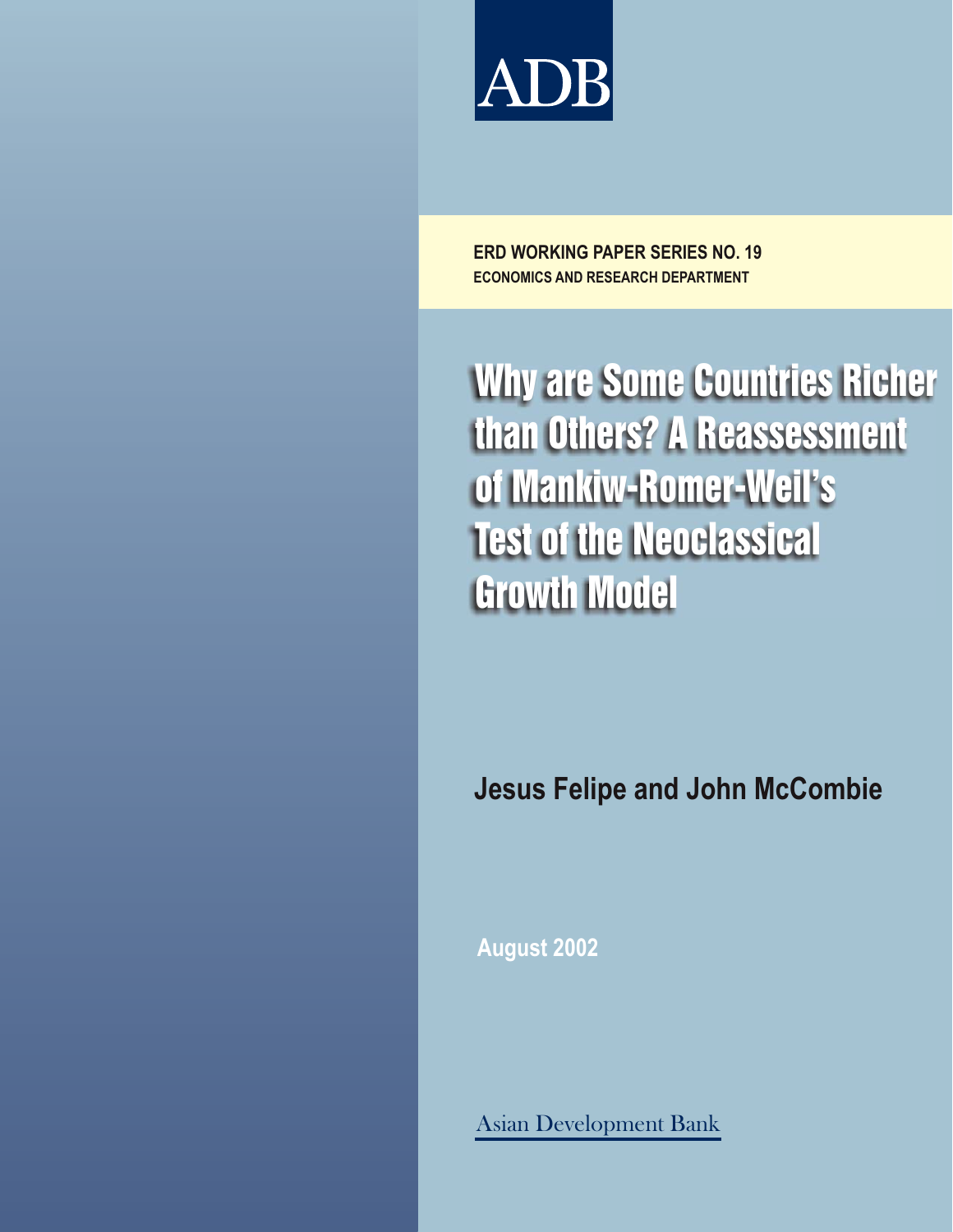**ERD Working Paper No. 19** 

# **WHY ARE SOME COUNTRIES RICHER THAN OTHERS? A REASSESSMENT OF MANKIW-ROMER-WEIL'S TEST OF THE NEOCLASSICAL GROWTH MODEL**

**Jesus Felipe and John McCombie** 

August 2002

Jesus Felipe is an economist at the Economics and Research Department of the Asian Development Bank, and John McCombie is a Fellow at Downing College (Cambridge). The authors are grateful to the participants in the session on "Sources and Consequences of Economic Growth", American Economic Association Meetings, Atlanta, 4-6 January 2002 for their comments on a previous version. They are especially grateful to F. Gerard Adams and John Fernald, and owe a debt of gratitude to Franklin M. Fisher, who provided useful suggestions and invaluable encouragement.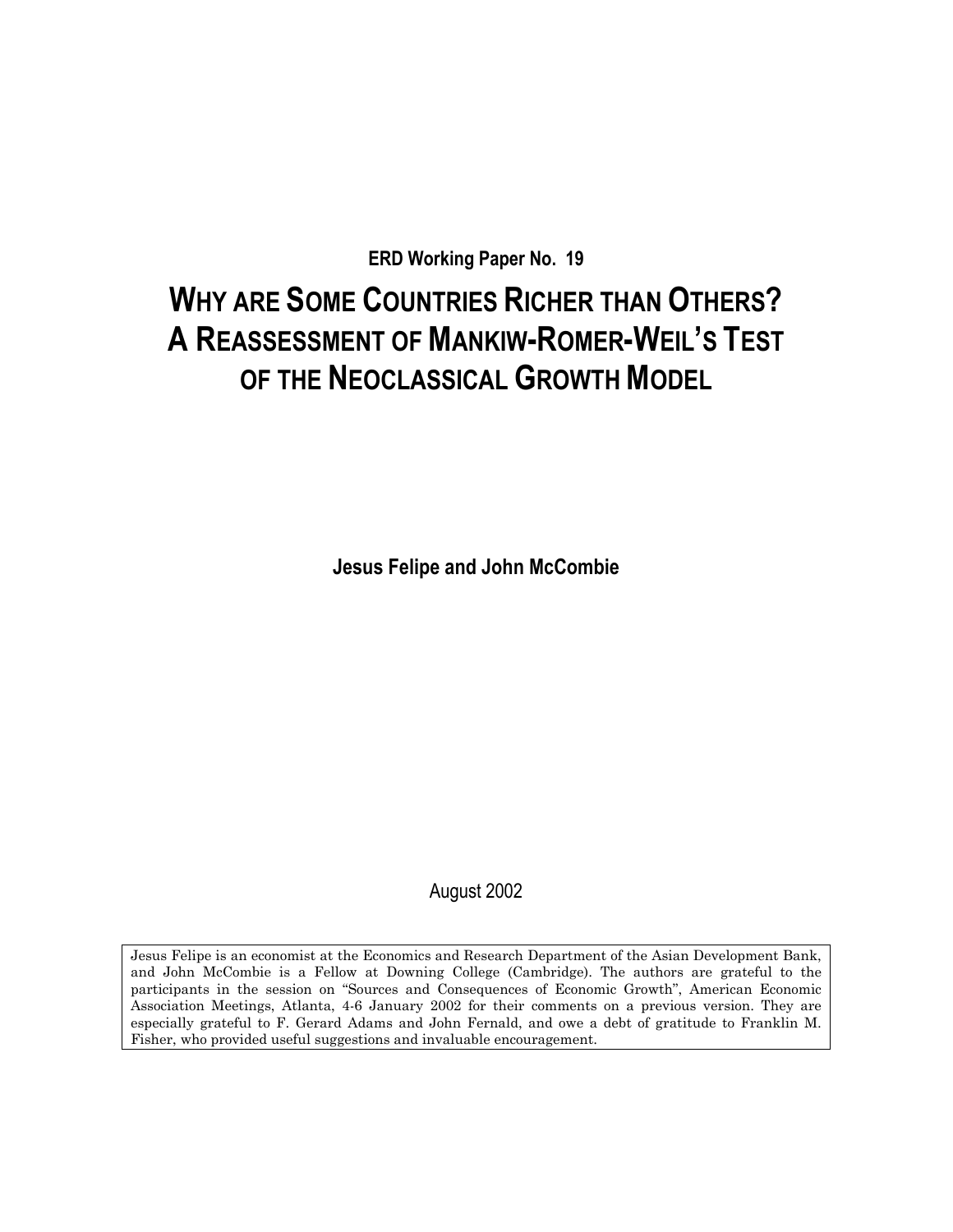Asian Development Bank P.O. Box 789 0980 Manila Philippines

2002 by Asian Development Bank August 2002 ISSN 1655-5252

The views expressed in this paper are those of the author(s) and do not necessarily reflect the views or policies of the Asian Development Bank.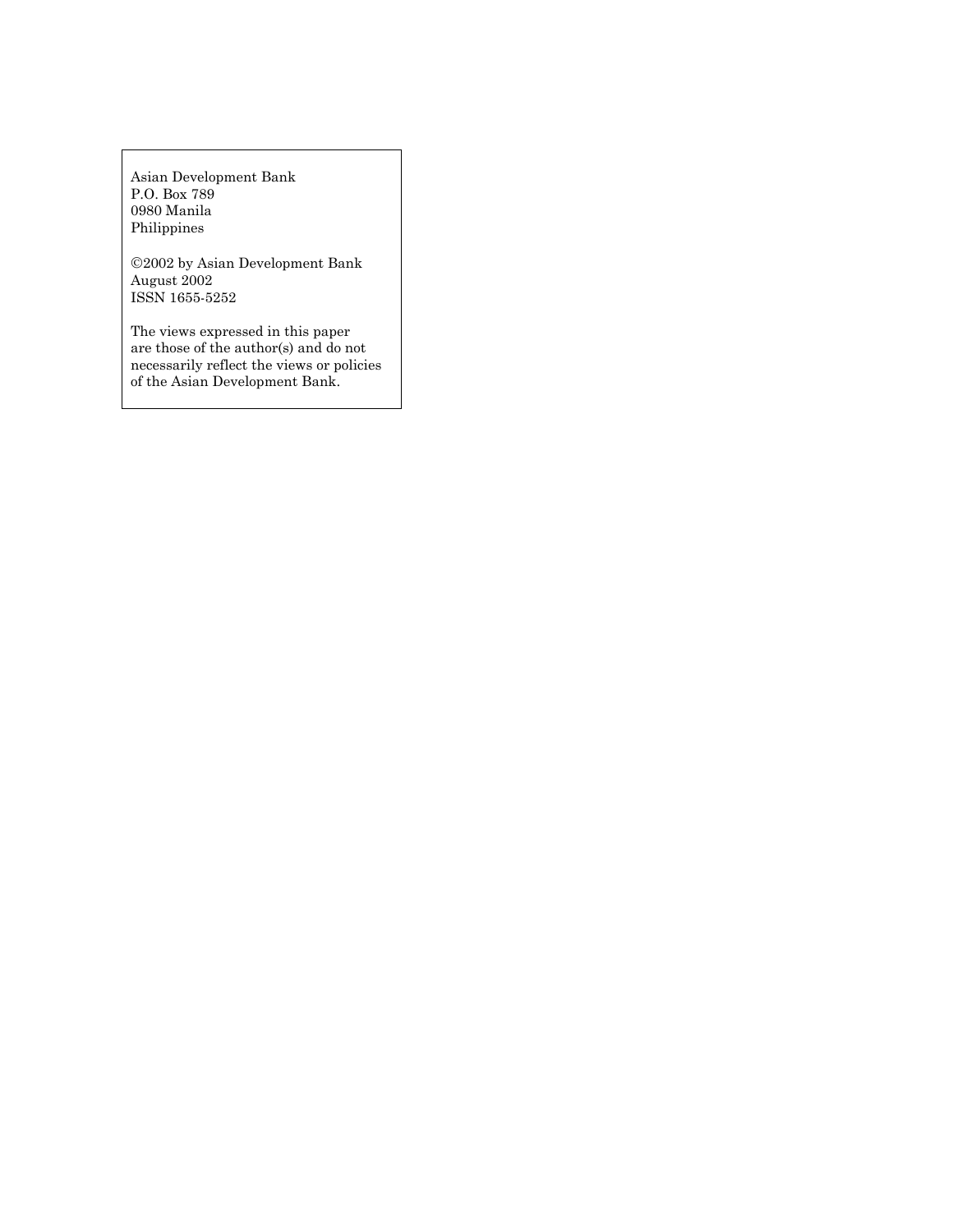# **Foreword**

The ERD Working Paper Series is a forum for ongoing and recently completed research and policy studies undertaken in the Asian Development Bank or on its behalf. The Series is a quick-disseminating, informal publication meant to stimulate discussion and elicit feedback. Papers published under this Series could subsequently be revised for publication as articles in professional journals or chapters in books.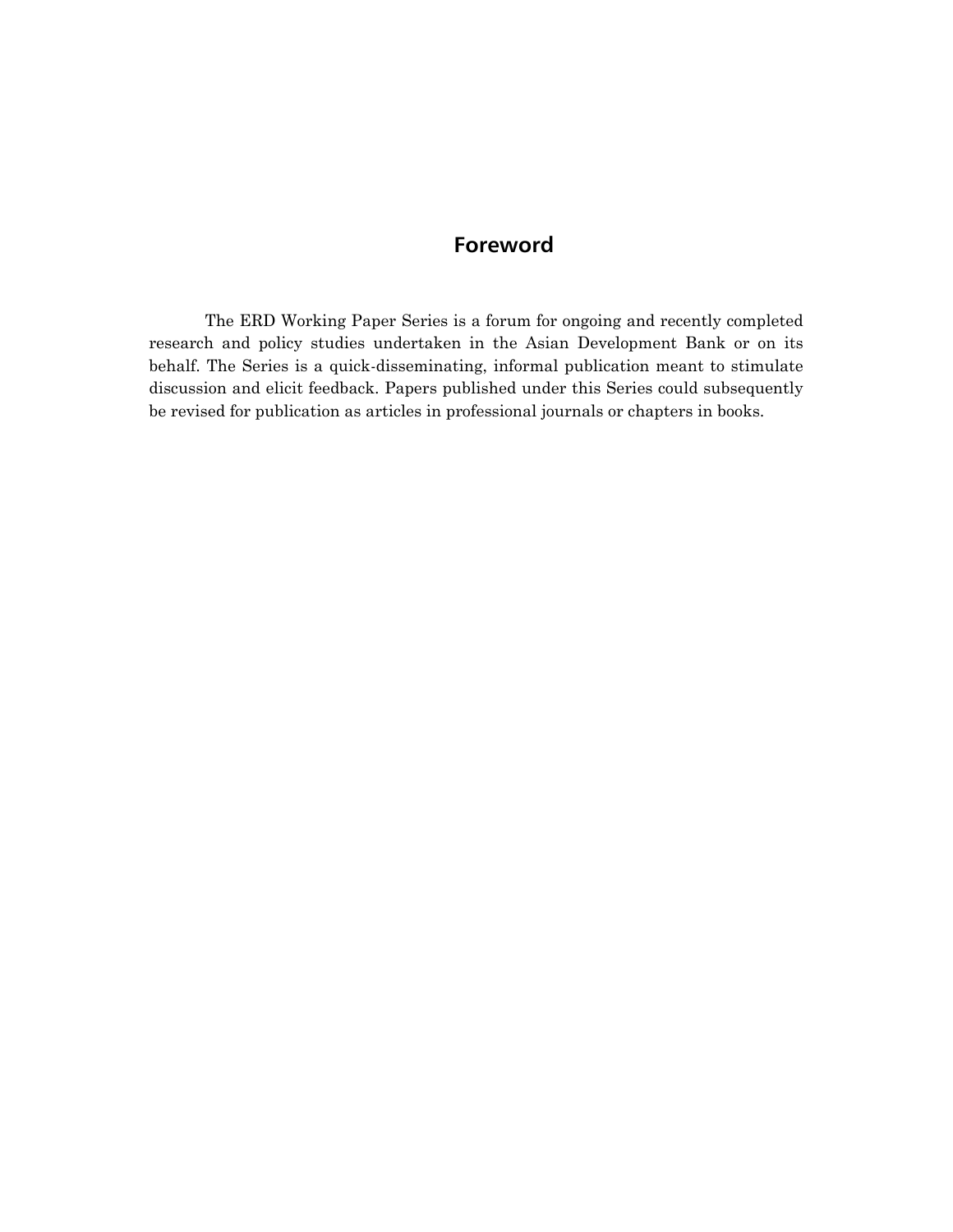# **Contents**

|     | Abstract                                                        | 5              |
|-----|-----------------------------------------------------------------|----------------|
| L.  | Introduction                                                    | 1              |
| П.  | Solow's Growth Model and the Mankiw-Romer-Weil Specification    | $\overline{2}$ |
| Ш.  | Relaxing the Assumption of a Common Technology Across Countries | 6              |
| IV. | Too Good to be True: The Tyranny of the Accounting Identity     | 9              |
| V.  | The Convergence Regression and the Speed of Convergence         | 18             |
| VI. | Conclusions: What is Left of Solow's Growth Model?              | 22             |
|     | References                                                      | 25             |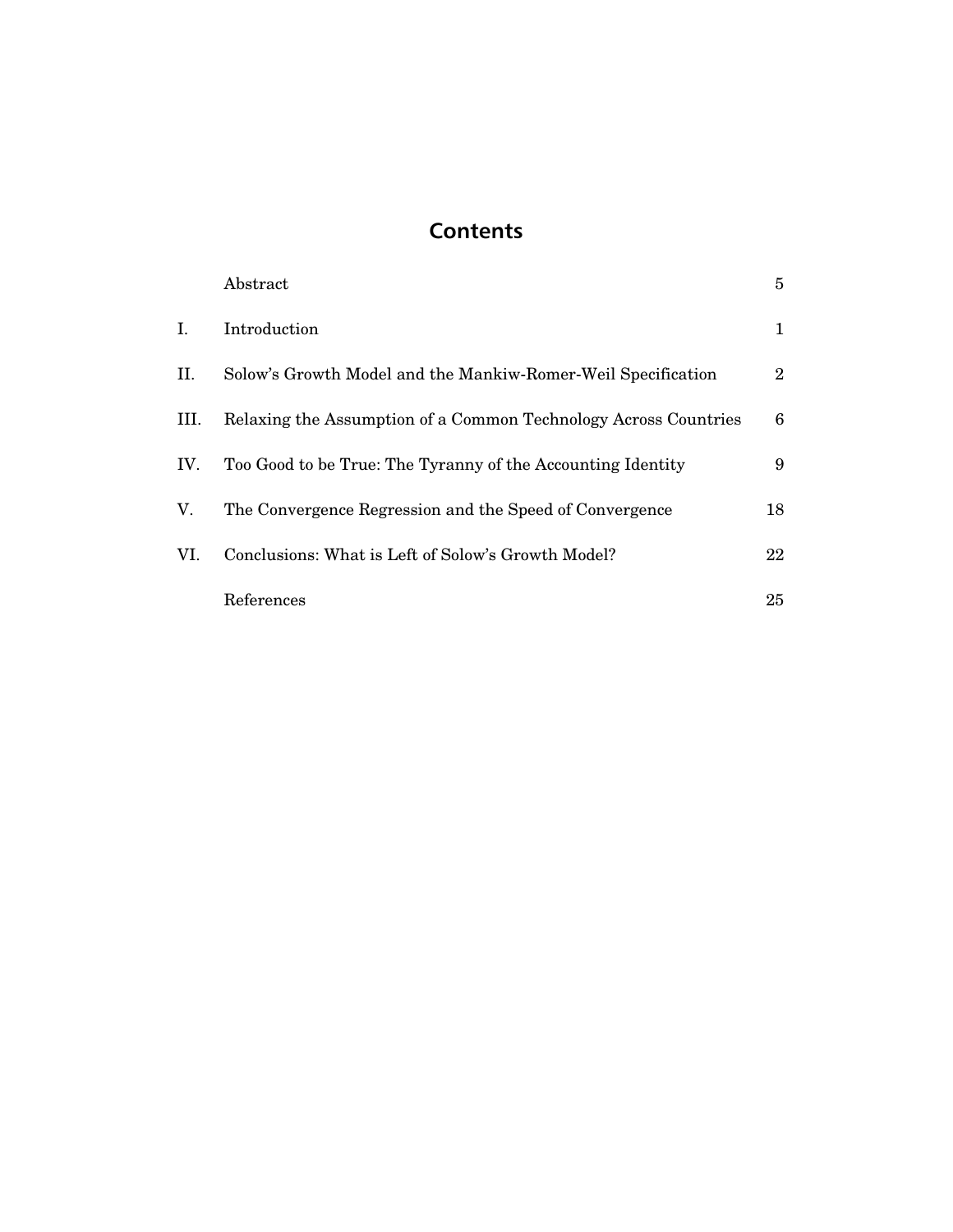# **Abstract**

<span id="page-5-0"></span>This paper provides evidence of a problem with the influential testing and assessment of Solow's (1956) growth model proposed by Mankiw et al. (1992) and a series of subsequent papers evaluating the latter. First, the assumption of a common rate of technical progress maintained by Mankiw et al. (1992) is relaxed. Solow's model is extended to include the different levels and rates of technical progress of each country. This increases the explanatory power of the cross-country variation in income per capita of the OECD countries to over 80 percent. The estimates of the parameters are statistically significant and take the expected values and signs. Second, and more important, it is shown that the estimates merely reflect a statistical artifact. This has serious implications for the possibility of actually testing Solow's growth model.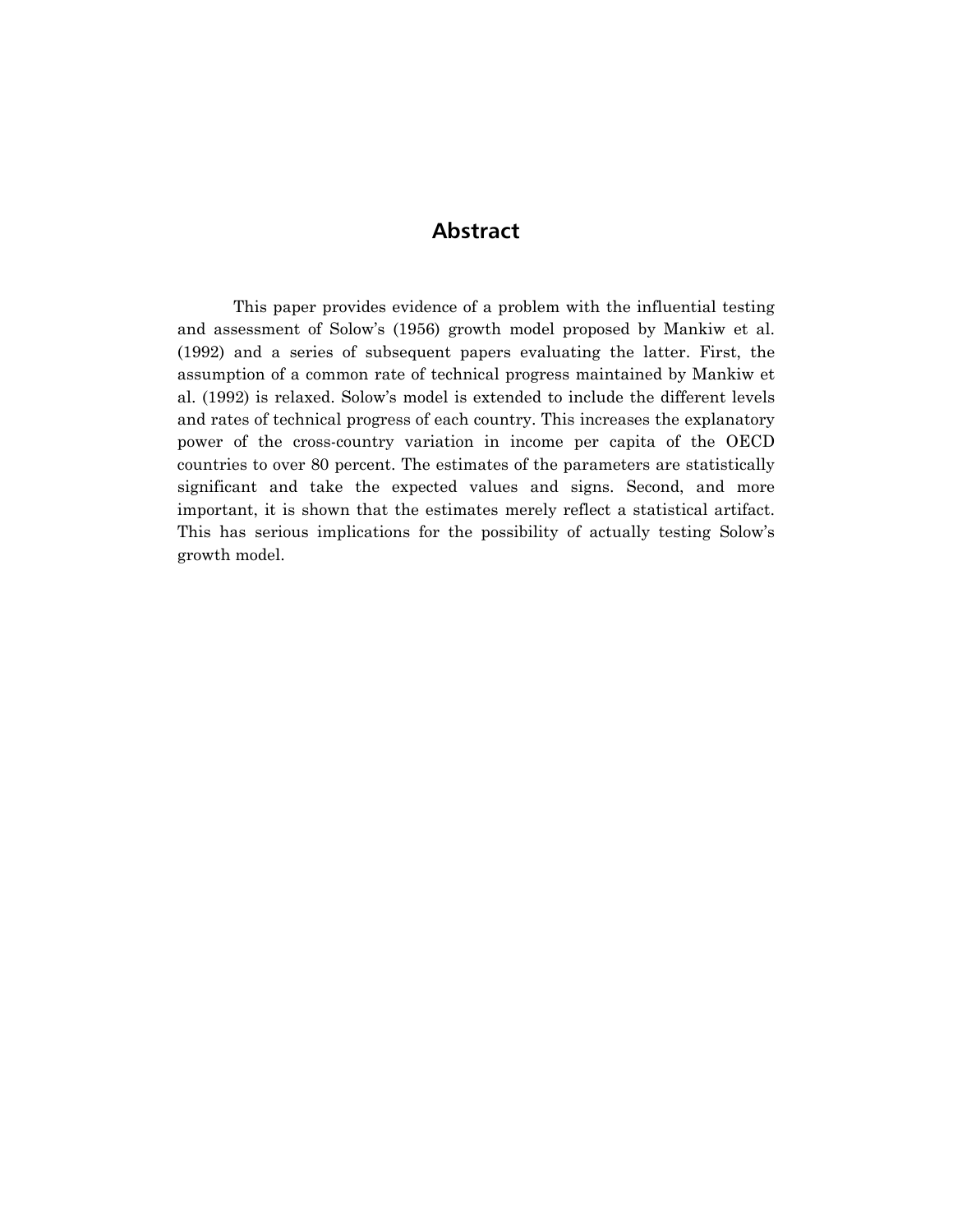<span id="page-6-0"></span>*Fitted Cobb-Douglas production functions are homogeneous, generally of degree close to unity and with a labor exponent of about the right magnitude. These findings, however, cannot be taken as strong evidence for the classical theory, for the identical results can readily be produced by mistakenly fitting a Cobb-Douglas function to data that were in fact generated by a linear accounting identity (value of goods equals labor cost plus capital cost*  (Simon 1979, 497).

*I have always found the high R2 reassuring when I teach the Solow growth model. Surely, a low R2 in this regression would have shaken my faith that this model has much to teach us about international differences in income.*  (Mankiw 1997, 104).

### **I. INTRODUCTION**

In a seminal paper, Mankiw, Romer, and Weil (199[2](#page-6-2)) (hereafter MRW) revived the canonical Solow (1956) growth model, which had come under increasing challenge from the development of the new endogenous growth models.<sup>1</sup> In n a seminal paper, Mankiw, Romer, and Weil (1992) (hereafter MRW) revived the canonical Solow (1956) growth model, which had come under increasing challenge from the development of the new endogenous growth mode[ls.](#page-6-1)<sup>1</sup> In their words: "This paper takes Rodriguez-Clare (1997) have referred to as a "neoclassical revival." By this, MRW meant that Solow's growth model had been misinterpreted in the literature since the 1980s. MRW showed how Solow's model ought to be specified and how its predictions tested, and emphasized that Solow's model predicted conditional convergence rather than absolute convergence. Solow's model continues to be the starting point for almost all analyses of growth (and macroeconomic theories of development), and even models that depart significantly from Solow's model are often best understood through comparison with this model.

MRW concluded that Solow's model accounted for more than half of the cross-country variation in income per capita, except in one of the subsamples, namely the OECD economies. MRW claimed that "saving and population growth affect income in the directions that Solow predicted. Moreover, more than half of the cross-country variation in income per capita can be

<span id="page-6-1"></span><sup>|&</sup>lt;br>1 From an historical point of view, Solow's (1956) model appeared as an attempt to solve the knife-edge problem posed by the Harrod-Domar growth model. See Solow (1988, 1994). 2

<span id="page-6-2"></span>However, Solow (1994) indicates, in reference to the international cross-section regressions program initiated in the early 1990s, that "I had better admit that I do not find this a confidence-inspiring project. It seems altogether too vulnerable to bias from omitted variables, to reverse causation, and above all to the recurrent suspicion that the experiences of very different national economies are not to be explained as if they represented different 'points' on some well-defined surface…[…]…I am thinking especially of Mankiw, Romer and Weil (1992) and Islam (1992)" (Solow 1994, 51). Islam (1992) was finally published as Islam (1995). Solow (2001) indicates that he thought of "growth theory as the search for a dynamic model that could explain the evolution of one economy over time" (Solow 2001, 283).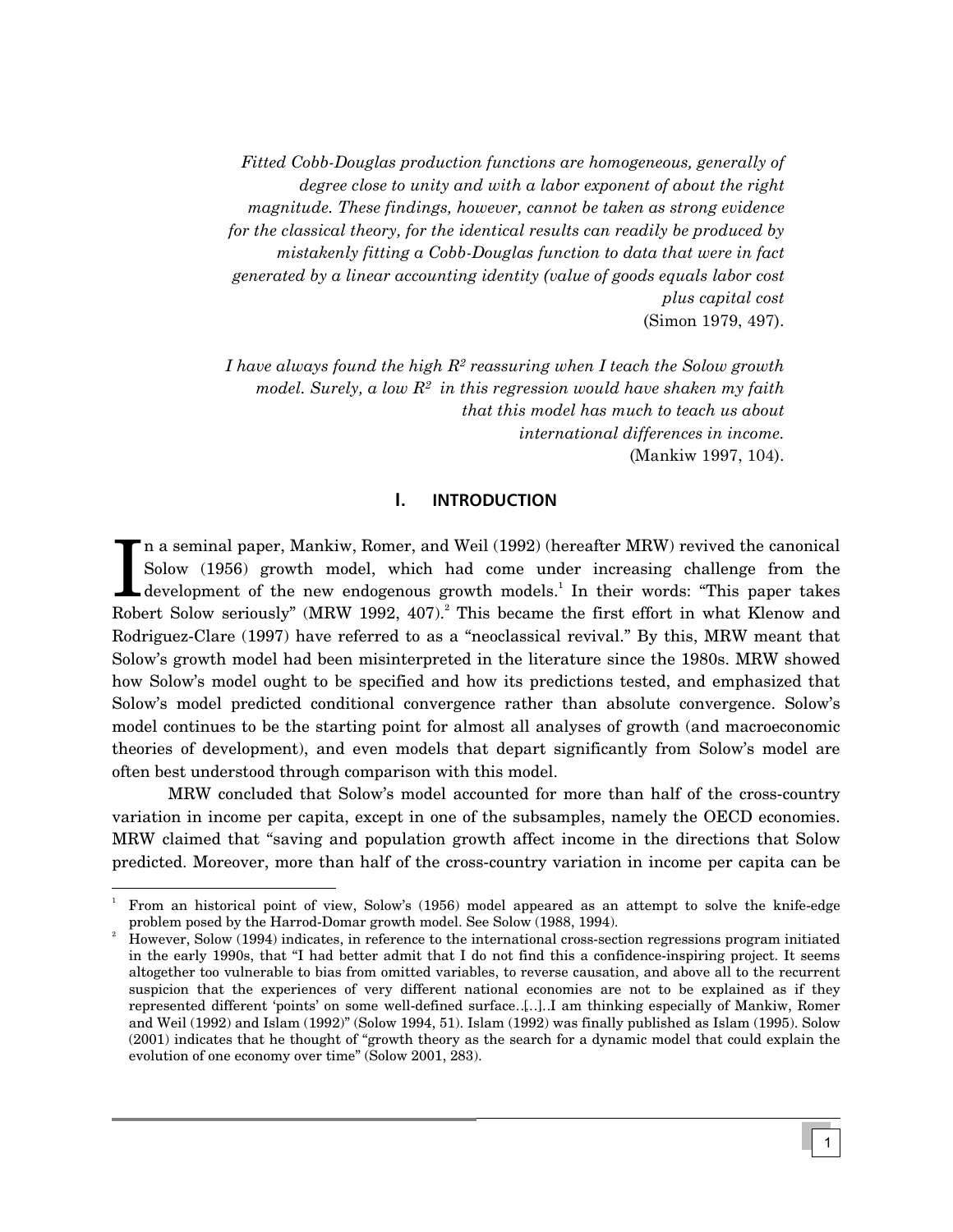<span id="page-7-0"></span>explained by these two variables alone" (MRW 1992, 407). They continued: "Overall, the findings reported in this paper cast doubt on the recent trend among economists to dismiss the Solow growth model in favor of endogenous-growth models that assume constant or increasing returns to capital" (MRW 1992, 409). Their results showed that each factor receives its social return, and that there are no externalities to the accumulation of physical capital.

In this paper we unveil and discuss what we believe is a problem with the way MRW, and the subsequent papers evaluating the latter, have tested the predictions of Solow's growth model. This is that underlying every aggregate production function there is the income accounting identity that relates output to the sum of the total wage bill plus total profits, as pointed out by Simon (1979) in his Nobel Prize lecture. This accounting identity, as we shall show, can be easily rewritten as a form that closely resembles MRW's specification of Solow's growth model. We further show that MRW's regression is a particular case of this identity to which they added two empirically incorrect assumptions. This argument explains why the coefficients in the estimated equation have to take on a given value and sign, and why if Solow's model were estimated correctly it should yield a very high fit, potentially with an  $R^2$  equal to unity.

The rest of the paper is structured as follows. In Section II MRW's model is discussed. In Section III we relax MRW's assumption of a constant growth rate of technology across countries by including the level and growth of technology in each country. We estimate the model for the OECD countries and show that the fit improves dramatically. The magnitudes and signs of the parameters are as expected. Section IV provides an explanation for these results. This argument, however, raises a number of important questions as it demonstrates that the testing of Solow's growth model proposed by MRW may be viewed as essentially a tautology. Section V discusses the other important theme in MRW's paper, namely the conditional convergence regression. It is shown that, if estimated allowing for differences in technology across countries, it yields the implausible result that the speed of convergence is infinite. Section VI concludes.

# **II. SOLOW'S GROWTH MODEL AND THE MANKIW-ROMER-WEIL SPECIFICATION**

The elaboration of Solow's growth model by MRW is well known and so it needs only to be briefly rehearsed here. They started from the standard aggregate Cobb-Douglas production function with constant returns to scale:

$$
Y(t) = [A(t)L(t)]^{1-a} K(t)^a
$$
 (1)

with  $0 < a < 1$  and the usual notation. They assumed constant exponential growth rates for labor and technology, *n*, i.e.,  $L(t) = L(0)e^{nt}$  and g, i.e.,  $A(t) = A(t)e^{gt}$ , respectively. Consequently, the number of effective units of labor  $A(t)L(t)$  grows at rate n+g. MRW also assumed, following Solow (1956), that a constant fraction of output, *s*, is saved, and the depreciation rate is a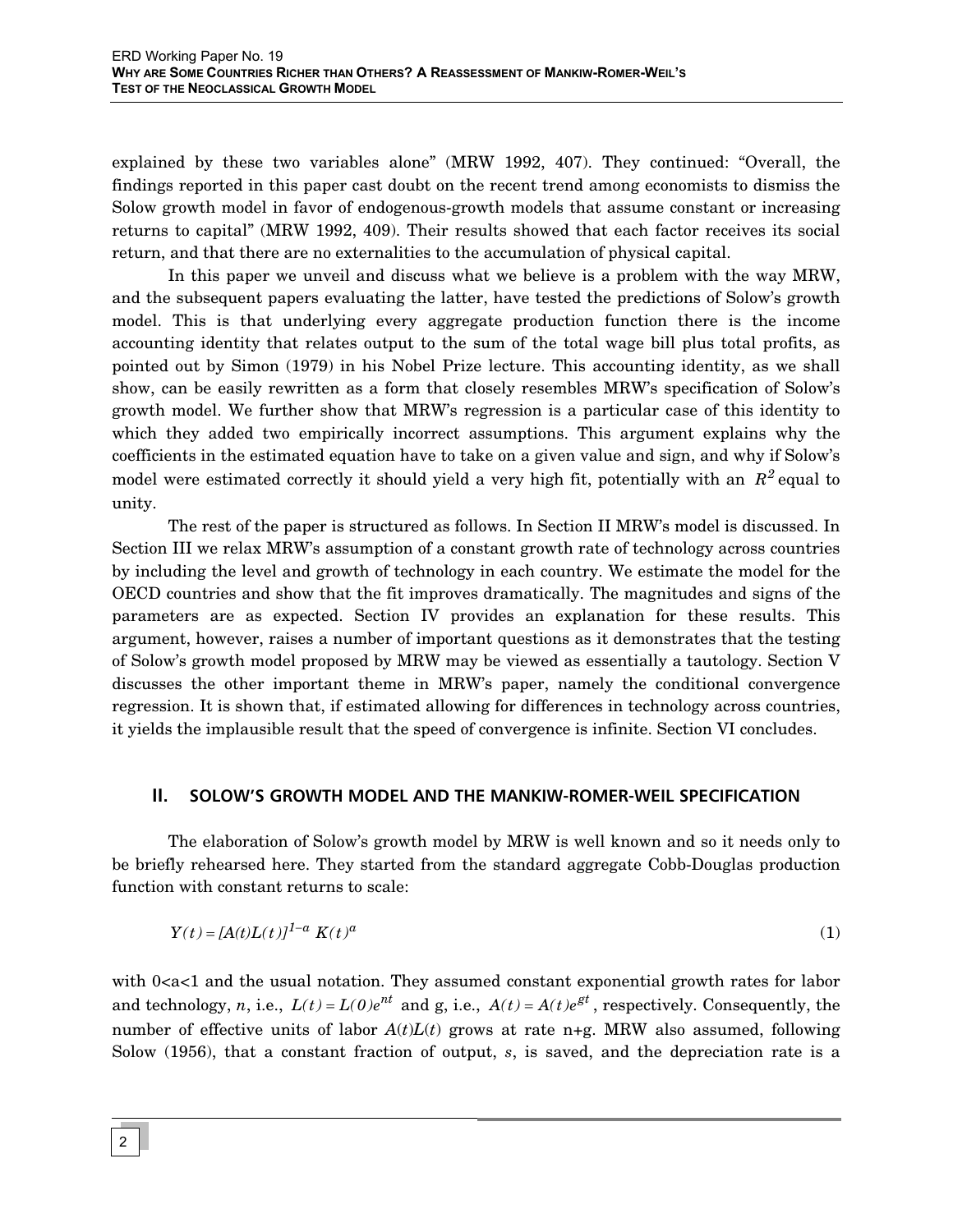constant fraction of the capital stock, namely δ*K*. With these assumptions, it is straightforward to derive the steady-state value of the capital per effective unit of labor ratio (*k*=*K*/*AL*), which upon substitution into the production function yields the steady-state income per capita: $3$ 

$$
ln\left(\frac{Y(t)}{L(t)}\right) = ln A(0) + gt + \frac{a}{1-a}ln s - \frac{a}{1-a}ln(n+g+\delta)
$$
\n(2)

At this point, MRW introduced a couple of crucial assumptions. First, they assumed  $(g+\delta)$  to be constant across countries (neither variable country-specific) and set it equal to 0.05. Likewise, they argued that the term  $A(0)$  reflects not just the initial level of technology, but resource endowments, climate, institutions, and so on. On this basis, they argued it may differ across countries, and assumed that  $ln A(0) = b_0 + \varepsilon$ , where  $b_0$  is a constant, and  $\varepsilon$  is a countryspecific shock. Second, they made the identifying assumption that the shock is independent of the saving and population growth rates.

Therefore, at time 0, the previous equation becomes:

$$
ln\left(\frac{Y}{L}\right) = b_0 + \frac{a}{1-a}ln s - \frac{a}{1-a}ln(n+0.05) + \varepsilon
$$
\n<sup>(3)</sup>

In this context, Islam (1999) commented, "The problem [..] lies in the estimation of  $A_0$ . It is difficult to find any particular variable that can effectively proxy for it. It is for this reason that many researchers wanted to ignore the presence of the  $A_0$  term... and relegated it to the disturbance term. This, however, creates an omitted variable bias for the regression results" (Islam 1999, 11).

Equation (3) provides the framework for testing Solow's model as a joint hypothesis since it specifies the signs and magnitudes of the coefficients (together with the identifying assumption). Assuming that countries are in their steady states, this equation can be used to test how differing saving and labor force growth rates can explain the differences in current per capita incomes across countries. This is the essential point of this paper. The argument is that for purposes of explaining cross-country variations in income levels, economists could return to the old framework and the assumption that the term *A* is the same across countries. This contrasts with other attempts at understanding differences in income per capita, in particular the one advocated recently by Jorgenson (1995), in whose view the assumption of identical technologies across countries implicit in the neoclassical growth model may not hold. Prescott

<span id="page-8-0"></span><sup>-&</sup>lt;br>3 Thus, implicit in this equation is the assumption that countries are at their steady state-state growth rates, or, at least that departures from steady states are random.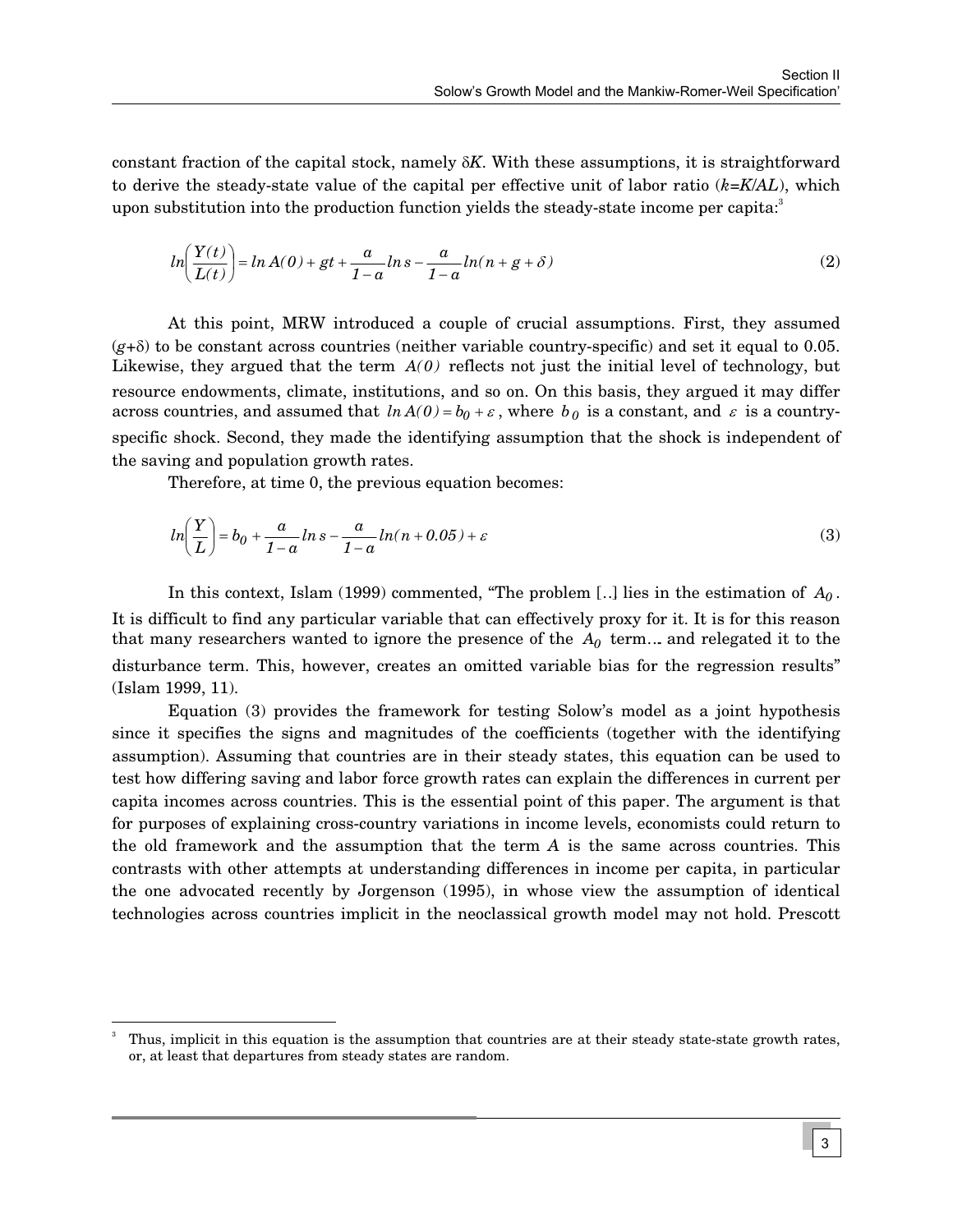(1998) has also noted that savings rate differences are not that important;<sup>[4](#page-9-0)</sup> what matters is total factor productivity (TFP), which leads him to conclude that a theory of TFP is needed.<sup>5</sup>

On the basis of the identifying assumption, this regression was estimated using OLS with data for 1960-85 for three samples, the first one including 98 countries, the second one 75 countries, and the third one containing only the 22 OECD countries. MRW (1992, 411) acknowledged that this could lead to inconsistent estimates, since *s* and *n* are potentially endogenous and influenced by the level of income.

As is well known, the results were mixed. Although the results for the first two samples were quite acceptable, with an  $\bar{R}^2$  of 0.59 and an implied elasticity of capital  $a=0.6$ , the results for the OECD countries were rather poor, with the estimate of the coefficient of  $ln(n + 0.05)$ insignificant (although with the correct negative sign) and a very low  $\overline{R}^2$  , namely 0.01.<sup>[6](#page-9-2)</sup> These results led MRW to propose an augmented Solow model in which they included human capital. The model improved the explanatory power of all three samples, but still the  $\overline{R}^2$  for the OECD countries was a disappointing 0.24 (0.28 in the restricted regression). The authors concluded, under the assumption that technology is the same in all countries, that exogenous differences in saving and education cause the observed differences in levels of income. The production function consistent with their results is  $Y = K^{1/3} H^{1/3} L^{1/3}$ , where *H* denotes human capital. In this formulation capital's elasticity is not different from capital's share in income, and there are no externalities to the accumulation of physical capital (as is the case in the endogenous growth literature).

A number of papers subsequently re-evaluated MRW's work. At the expense of simplifying, discussions of MRW's original work branch into those that propose further augmentations of the MRW regression, those that concentrate on the discussion of econometric issues, and those critical of the literature and which propose important methodological changes. The work of Knowles and Owen (1995) and Nonneman and Vanhoudt (1996) falls into the first group. Those of Islam (1995, 1998); Durlauf and Johnson (1995); Temple (1998); Lee et al. (1997, 1998); and Maddala and Wu (2000) fall into the second. On the other hand, Durlauf (2000),

Easterly and Levine (2001), and Brock and Durlauf (2001) are very critical of the growth literature and propose new research avenues. $^7$  $^7$ 

<span id="page-9-0"></span>See also Parente and Prescott (1994) who argue that the development miracle of Republic of Korea is the result of reductions in technology adoption barriers, while the absence of such a miracle in the Philippines is the result of no reductions in technology adoption barriers.

<span id="page-9-1"></span>Mankiw (1995, 281) defends the assumption that different countries use roughly the same production function. He argues that the objection that developing and developed countries share a common production function is not as preposterous as some writers have indicated, and is not a compelling one. In his view this assumption only means that if different countries had the same inputs, they would produce the same output.

<span id="page-9-2"></span><sup>6</sup> And  $\overline{R}^2$  = 0.06 in the regression with the coefficients of  $ln(s)$  and  $ln(n+0.05)$  restricted to take on the same value.

<span id="page-9-3"></span>Quah (1993a, 1993b) also criticizes this literature. Using the concept of Galton's fallacy, he argues that this work does not shed any light on the question of whether poorer countries are catching up with the richer. A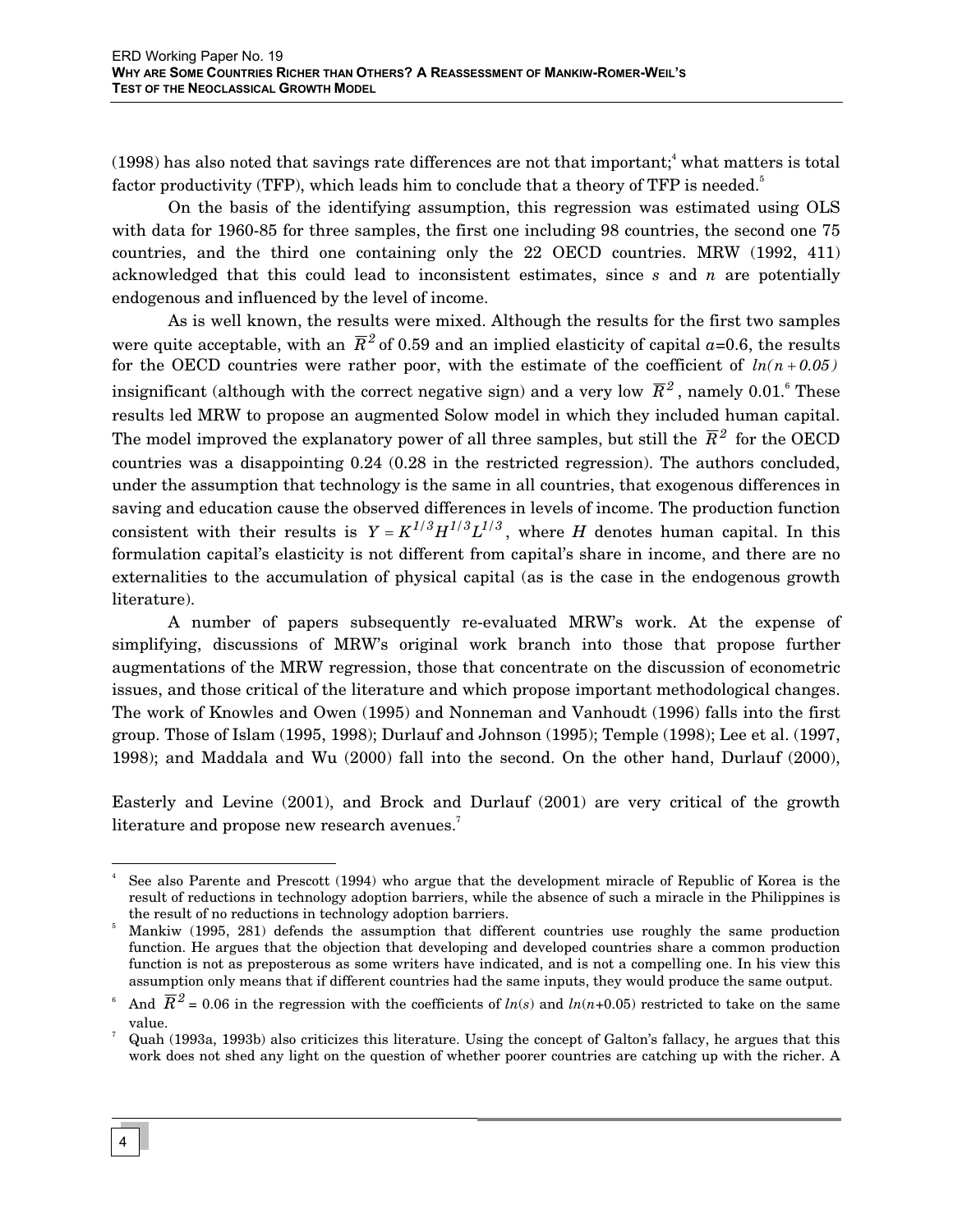Knowles and Owen (1995) augmented the original MRW regression with health capital, and Nonneman and Vanhoudt (1996) with technological know-how. Both obtained better results, at least in terms of the fit of the model.

Since the hypothesis that all countries have identical production functions and differ only in the value of the variables of this function, but not in the parameters, appeared to be too restrictive, Islam (1995) relaxed the assumption of strict parametric homogeneity. Through the use of panel data, the aggregate production function was allowed to differ across countries with respect to the productivity shift parameter. His panel estimates of the neoclassical model accommodated level effects for individual countries through heterogeneous intercepts in an attempt to indirectly control for variations in  $A_0$  and even to estimate the different  $A_0$ 's. However, Islam retained the assumption that the rate of labor-augmenting technical progress plus depreciation of capital is the same across countries (5 percent per year).

Lee et al. (1997) extended this work to allow countries to differ in level effects, growth effects and speed of convergence. It was shown that there is indeed a great deal of dispersion in growth rates and speeds of convergence. From an econometric point of view, their concern is with the nature of the biases in the estimated coefficients when the data are pooled and there is heterogeneity in the parameters. They showed that in the pooled regression (as used by Islam 1995) the estimates of these parameters are biased. Lee et al. (1997) derived a stochastic version of the Solow model where the heterogeneous parameters were modeled in terms of a random coefficients model and used exact maximum likelihood estimation.

Durlauf and Johnson (1995) used a classification algorithm known as regression tree, in order to allow the data to identify multiple data regimes and divide the countries into groups, each of which obeys a common statistical model. They concluded that the results vary widely. Their results led them to conclude that: "the explanatory power of the Solow growth model may be enhanced with a theory of aggregate production differences"(Durlauf and Johnson 1995, 365). In the same vein, Temple (1998) used robust estimation methods. He argued that "If MRW's model is a good one, it should be capable of explaining per capita income when the sample is restricted to developing countries and NICs, or to the OECD" (Temple 1998, 365). However, when Portugal and Turkey were removed from the OECD sample, the fit in his regression fell from 0.35 to 0.02. He concluded: "It appears that, when one concentrates on the most coherent part of the OECD, the augmented Solow model in this form has almost no explanatory power" (Temple 1998, 366). When he split the sample in quartiles, although the regressions still had acceptable fits (0.58-0.67), there was a lot of variation in the estimated parameters.

Maddala and Wu (2000) used an iterative Bayesian approach (shrinkage estimator) to also address the problem of heterogeneity discussed by Lee et al. (1997) in panel data. They claimed that their estimation method is superior to that of Lee et al. (1997) because the latter's method is not fully efficient in the presence of lagged dependent variables.

j

very interesting recent discussion on Galton's fallacy and economic convergence is Bliss (1999) and the reply by Cannon and Duck (2000).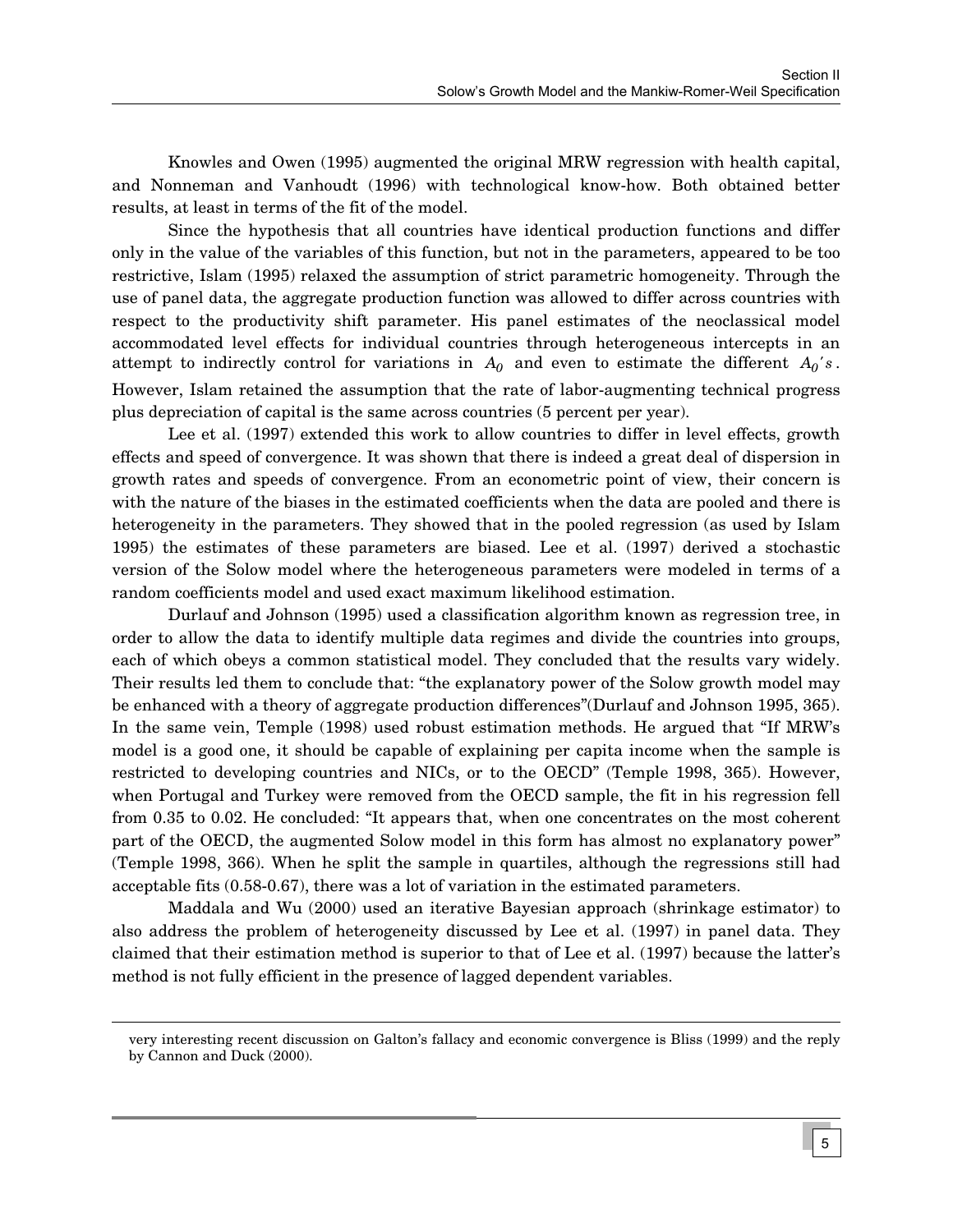<span id="page-11-0"></span>Easterly and Levine (2001) used a procedure similar to that of Islam in order to move away from the assumption that the level of technology is the same in all countries. These authors allowed the term *A* to differ by introducing regional dummies and refuted MRW's idea that productivity levels are the same across countries. The interest of this paper is that the authors used a variety of other evidence (e.g., patterns of flows of people between countries) and went well beyond the regression exercise. They also assessed the relationship between policy and economic growth using a generalized method of moments dynamic panel estimator. They concluded that national policies such as education, openness to trade, inflation, and government size are strongly linked with economic growth.

Durlauf (2000) and Brock and Durlauf (2001) argued that current empirical practice in growth is not policy relevant. The statistical significance or insignificance of a coefficient cannot be taken to establish the importance (or lack of it) of a policy for growth. These authors advocate greater eclecticism in empirical work, including historical analyses and the use of a decisiontheoretic formulation in order to compute predictive distributions for the consequences of policy outcomes. These distributions can then be combined with a policymaker's welfare function to assess alternative policy scenarios. To achieve this, they used Bayesian methods.

### **III. RELAXING THE ASSUMPTION OF A COMMON TECHNOLOGY ACROSS COUNTRIES**

In this section a solution is proposed for improving upon the poor results obtained by MRW for the OECD countries. This consists in relaxing the assumption of a common rate of technical progress introduced by MRW. Attention is restricted to the OECD sample, which it will be recalled is the one that yielded the most disappointing results in MRW's paper.

The rate of technical progress may be determined, under the usual neoclassical assumptions, from the dual of the production function, and is likely to differ among countries. Consequently, these are calculated and included in the regression. Contrary to Islam (1999), quoted above, standard neoclassical production theory suggests that this is a suitable proxy for technical progress. The dual rate of technical progress is given by  $g_t = (1 - a) \hat{w}_t + a \hat{r}_t$  for the Cobb-Douglas production function, where *'a'* is capital's share in output,  $\hat{w}_t$  is the growth rate of the wage rate, and  $\hat{r}_t$  is the growth rate of the profit rate. This implies that the level of technology may be proxied by  $A(t) = B_0 w(t)^{1-a} r(t)^a$ .

Jones (1998, 53) and Hall and Jones (1999) proposed a slightly different method also to incorporate the actual technology levels in the model. This consists in calculating the level of technology directly from the production function as  $A = Y/F(K,L)$ . In fact this is the method first introduced by Solow (1957). We shall see in Section IV that both procedures amount to the same thing.

Consequently, the augmented Solow model becomes: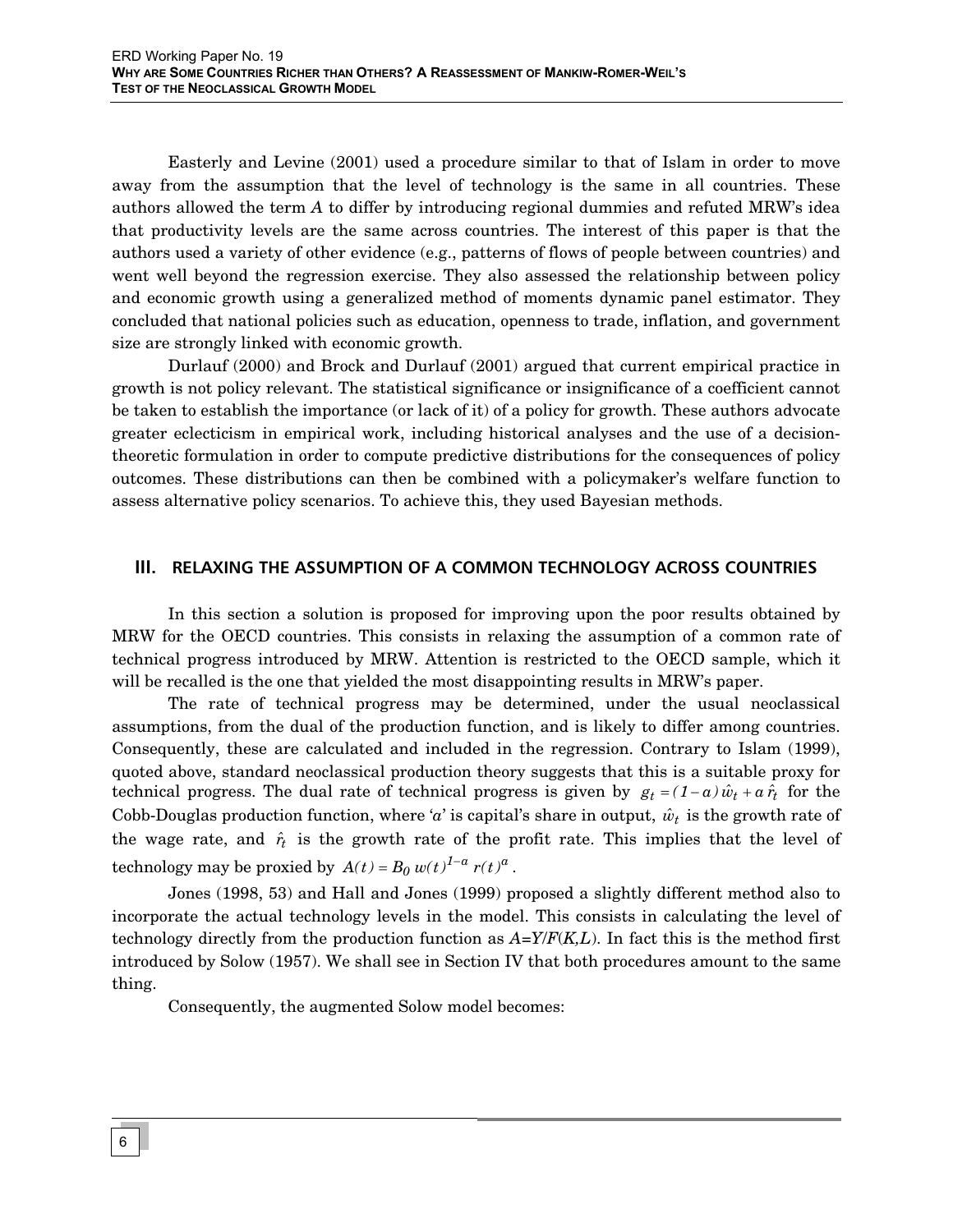$$
ln\left(\frac{Y}{L}\right) = c + ln A(t) + \frac{a}{1-a}ln s - \frac{a}{1-a}ln(n + \delta + g_t) + \varepsilon
$$
\n<sup>(4)</sup>

The model is estimated unrestricted for a cross-section of countries as:

$$
ln\left(\frac{Y}{L}\right) = b_1 + b_2 \ln w + b_3 \ln r + \frac{a}{1-a} \ln s - \frac{a}{1-a} \ln\left[n + 0.02 + \frac{(1-a)\hat{w} + a\hat{r}}{1-a}\right] + \varepsilon
$$
(5)

where  $(Y/L)$  is real GDP per person of working age in 1985, and we assume that  $\delta = 0.02$ . The reason why we divide  $g_t = [(1-a)\hat{w}_t + a\hat{r}_t]$  by  $(1-a)$  will become clear in the next section. *s* is the  $(ln w_{85} - ln w_{63}) / 22$ ; and  $\hat{r}$  is the annual growth of the profit rate for 1963-85, calculated as  $(ln r_{85} - ln r_{63}) / 22$ . In constructing  $[(1 - a) \hat{w} + a \hat{r}]/(1 - a)$  we use the average factor shares for investment-output ratio (average for 1960-85); *n* is the average rate of growth of the workingage population (average 1960-85); *w* is the average of the wage rates in 1963 and 1985; *r* is the average of the profit rates in 1963 and 1985 (this is capital income, i.e., all profits, divided by the capital stock);  $\hat{w}$  is the annual growth rate of the wage rate for 1963-85, calculated as 1963-85 as weights.

The estimation results are summarized in Tables 1 and 2. Table 1 shows the results of MRW's model, namely equation (3) above, which assumes a common rate of technical progress across the sample, and where ( $g + \delta$ )=0.05.

| for the OECD Countries (Equation 3)                    |                                                                                      |                |           |                           |  |
|--------------------------------------------------------|--------------------------------------------------------------------------------------|----------------|-----------|---------------------------|--|
| Constant                                               | ln s                                                                                 | $ln(n + 0.05)$ |           | $\overline{R}^2$ ; s.e.r. |  |
| 8.77                                                   | 0.586                                                                                |                | $-0.605$  | 0.025; 0.37               |  |
| (3.51)                                                 | (1.36)                                                                               |                | $(-0.71)$ |                           |  |
|                                                        | Implied 'a' from $ln s = 0.369$ (2.16); Implied 'a' from $ln(n+0.05) = 0.377$ (1.15) |                |           |                           |  |
|                                                        | $H_0: \gamma_2 + \gamma_3 = 0: \chi_1^2 = 0$                                         |                |           |                           |  |
|                                                        | RESTRICTED REGRESSION IMPOSING $H_0: \gamma_2 + \gamma_3 = 0$                        |                |           |                           |  |
| Constant                                               | $ln s - ln(n + 0.05)$<br>$\overline{R}^2$ ; s.e.r.                                   |                |           |                           |  |
| 8.82                                                   |                                                                                      | 0.591          |           | 0.073; 0.364              |  |
| (16.71)                                                |                                                                                      | (1.63)         |           |                           |  |
| Implied 'a' from $[ln s - ln(n + 0.05)] = 0.371(2.59)$ |                                                                                      |                |           |                           |  |

Table 1. **OLS Estimates of MRW's Specification of SOLOW's Model**   $f(x) = \mathbf{I} \cdot \mathbf{O} \cdot \mathbf{E} \cdot \mathbf{O} \cdot \mathbf{O} \cdot \mathbf{I} \cdot \mathbf{I} \cdot \mathbf{I} \cdot \mathbf{I} \cdot \mathbf{I} \cdot \mathbf{I} \cdot \mathbf{I} \cdot \mathbf{I} \cdot \mathbf{I} \cdot \mathbf{I} \cdot \mathbf{I} \cdot \mathbf{I} \cdot \mathbf{I} \cdot \mathbf{I} \cdot \mathbf{I} \cdot \mathbf{I} \cdot \mathbf{I} \cdot \mathbf{I} \cdot \mathbf{I} \cdot \mathbf{I} \cdot \mathbf{I} \cdot \mathbf{I} \cdot$ 

Note: t-statistics in parentheses; s.e.r. is the standard error of the regression; '*a*' is the capital share. The subscript number in  $\gamma_i$  in the tests refers to the order of the parameter in the regression.

The implied capital share 'a' is obtained as  $a = \hat{b}/(1+\hat{b})$ , where  $\hat{b}$  is the estimated coefficient. Critical value  $\chi^2_1(\alpha=0.05) = 3.84$ .

These results are consistent with those of MRW and thus will not be discussed further. Table 2 shows the second set of results, namely from the estimation of equation  $(5)^8$  $(5)^8$ .

<span id="page-12-0"></span> <sup>8</sup> The model is estimated with the constant term constrained to *ln*(2.024)=0.705. Hence, the dependent variable is  $ln(Y/L)$ -0.705. The reason why we do this will become clear in the next section.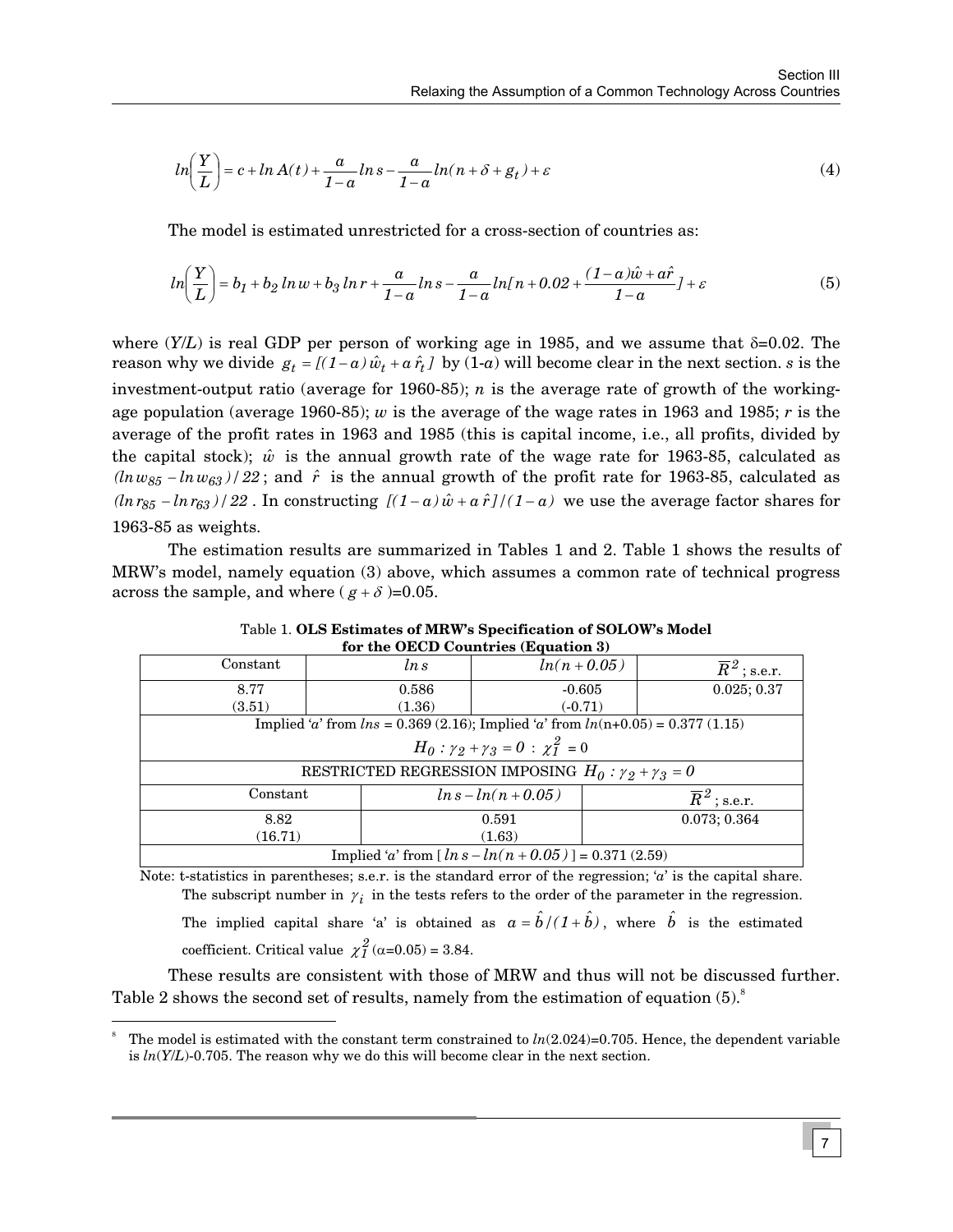| ln w                                                   | ln r<br>ln s                                                                                   |                                                       |                           | $ln(n+0.02+g)$ |                             | $\overline{R}{}^2$ ; s.e.r. |
|--------------------------------------------------------|------------------------------------------------------------------------------------------------|-------------------------------------------------------|---------------------------|----------------|-----------------------------|-----------------------------|
| 1.001                                                  | 0.833                                                                                          | 0.794                                                 |                           | $-0.673$       |                             | 0.832; 0.155                |
| (12.52)                                                | (2.80)                                                                                         | (3.02)                                                | $(-4.78)$                 |                |                             |                             |
|                                                        | Implied 'a' from $lns=0.422$ (5.42); Implied 'a' from $ln(n+0.02+g)=0.402$ (7.99)              |                                                       |                           |                |                             |                             |
|                                                        |                                                                                                | $H_0$ : $\gamma_3 + \gamma_4 = 0$ : $\chi_1^2 = 0.26$ |                           |                |                             |                             |
|                                                        | RESTRICTED REGRESSION IMPOSING $H_0: \gamma_3 + \gamma_4 = 0$                                  |                                                       |                           |                |                             |                             |
| ln w                                                   | ln r                                                                                           |                                                       | $ln s - ln(n + 0.02 + g)$ |                |                             | $\overline{R}^2$ ; s.e.r.   |
| 0.971                                                  | 0.719                                                                                          | 0.681                                                 |                           |                | 0.838; 0.152                |                             |
| (26.98)                                                | (3.77)                                                                                         |                                                       | (4.95)                    |                |                             |                             |
|                                                        | Implied 'a' from $lnr=0.418$ (6.47); Implied 'a' from $[lns\text{-}ln(n+0.02+g)]=0.405$ (8.32) |                                                       |                           |                |                             |                             |
|                                                        | $H_0$ : $\gamma_2 - \gamma_3 = 0$ : $\chi_1^2 = 0.03$                                          |                                                       |                           |                |                             |                             |
|                                                        | RESTRICTED REGRESSION IMPOSING $H_0: \gamma_2 - \gamma_3 = 0$                                  |                                                       |                           |                |                             |                             |
| ln w                                                   |                                                                                                | $ln r + ln s - ln(n + 0.02 + g)$                      |                           |                | $\overline{R}{}^2$ ; s.e.r. |                             |
| 0.965                                                  |                                                                                                | 0.693                                                 |                           |                |                             | 0.846; 0.148                |
|                                                        | (206.71)                                                                                       |                                                       | (6.10)                    |                |                             |                             |
| Implied 'a' from $[lnr+lns-ln(n+0.02+g)]=0.409(10.33)$ |                                                                                                |                                                       |                           |                |                             |                             |

Table 2**. OLS Estimates of SOLOW'S Model Augmented with Differences in Technology for the OECD Countries (Equation 5)** 

Note: t-statistics in parentheses. s.e.r. is the standard error of the regression. The subscript number in  $\gamma_i$  in the tests refers to the order of the parameter in the regression. Critical value  $\chi^2_1(\alpha=0.05) = 3.84.$ 

The results in Table 2 show a substantial improvement in the goodness of fit. Solow's growth model does seem to work for the OECD countries, contrary to MRW's findings.<sup>9</sup> The second regression imposes the restriction that the coefficients of  $ln s$  and  $ln(n + 0.02 + g)$  are the same. And the last regression imposes on the previous regression the restriction that the parameters of  $ln r$ ,  $ln s$  and  $ln(n + 0.02 + g)$  are the same. In all three cases results are very similar and confirm that the model is satisfactory in terms of accounting for the differences in per capita income across the OECD countries. The fit is over 80 percent.

At first sight it might seem that Solow's growth model in its steady state form is the most satisfactory explanation of "why some countries are richer than others". It could be further

<span id="page-13-0"></span> $^9$  It is notable that the estimate of  $\ln w$  is statistically not different from unity (  $x_I^2$  =0.01; critical value for a significance level  $\alpha$ =0.05 is 3.84), and that we can also recover the capital share from the estimate of  $\ln r$ using the same transformation as from  $ln s$ . We shall see in the next section why this is the case. This implies a capital share of 0.454 (5.13). In fact, the null hypothesis that all three coefficients of  $ln r$ ,  $ln s$  and  $ln(n + 0.02 + g)$  are equal (the last one with the opposite sign) cannot be rejected (  $x_2^2$  =0.28; critical value for a significance level  $\alpha$ =0.05 is 5.99).

j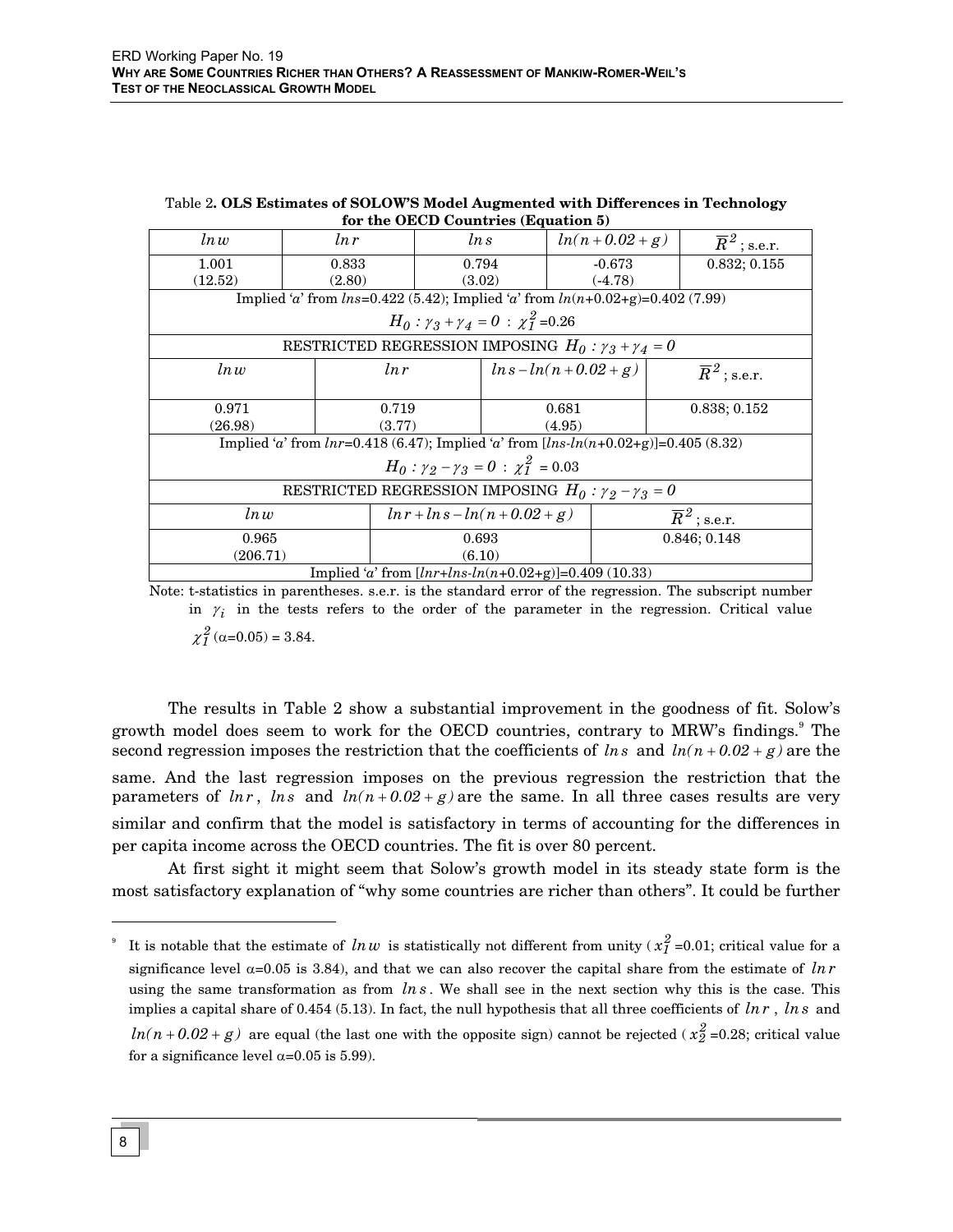<span id="page-14-0"></span>argued that these results strongly justify MRW's faith in Solow's model. Countries are rich (poor) because they have high (low) investment rates, low (high) population growth rates, and high (low) levels of technology. See Jones (1998, 53) for a similar view.

On the other hand, paradoxically a suspicion arises. This is that perhaps the results are too good to be true because of all the theoretical problems associated with the concept of aggregate production function (Fisher 1993). Furthermore, it is surprising that only three variables (technology, employment, and capital), notwithstanding their likely serious measurement problems, so comprehensively explain the variation in per capita income.<sup>10</sup>

When Jones (1998, 54) plotted the predicted steady-state value of relative (with respect to the United States) income per capita against true relative income per capita, he found that virtually all his 104 countries fell on the 45-degree line, giving a very close fit (similar to the almost perfect fit given by the regression analysis), and concluded that "the Solow framework is extremely successful in helping us to understand the wide variation in the wealth of nations" (Jones 1998, 56).

In the next section it is shown why the data must, indeed, always give a near perfect fit to the estimated regression. This raises serious problems for the previous interpretations of Solow's model. In this sense, we believe our arguments go beyond those of Brock and Durlauf (2001) in their criticisms of the empirical growth literature, namely, that it is difficult to know what variables to include in the analysis; and that the validity of a theory does not imply the falsity of another one, the assumption of parameter heterogeneity across countries, and the lack of attention to endogeneity problems.

# **IV. TOO GOOD TO BE TRUE: THE TYRANNY OF THE ACCOUNTING IDENTITY**

In this section it is shown that the results in the last section can be regarded as merely a statistical artifact. This is because the above results are totally determined by the income accounting identity that relates value added to the sum of the wage bill plus total profits.

The identity is given by:

$$
Y_t = w_t L_t + r_t K_t \tag{6}
$$

where  $Y_t$  is real value added,  $w_t$  is the real wage rate and  $r_t$  is the ex-post real average profit rate. This identity simply shows how total output is divided between wages and total profits (i.e., normal return to capital plus economic profits). Therefore, equation (6) does not follow from Euler's theorem. The wage and profit rates need not be related to the (aggregate) marginal products which, in the light of the aggregation literature, most likely do not even exist (Fisher

<span id="page-14-1"></span><sup>&</sup>lt;sup>10</sup> Srinivasan (1994, 1995) argues the data in the Summers and Heston database, the one used by most authors, are of very poor quality since most of the data for the developing countries are constructed by extrapolation and interpolation.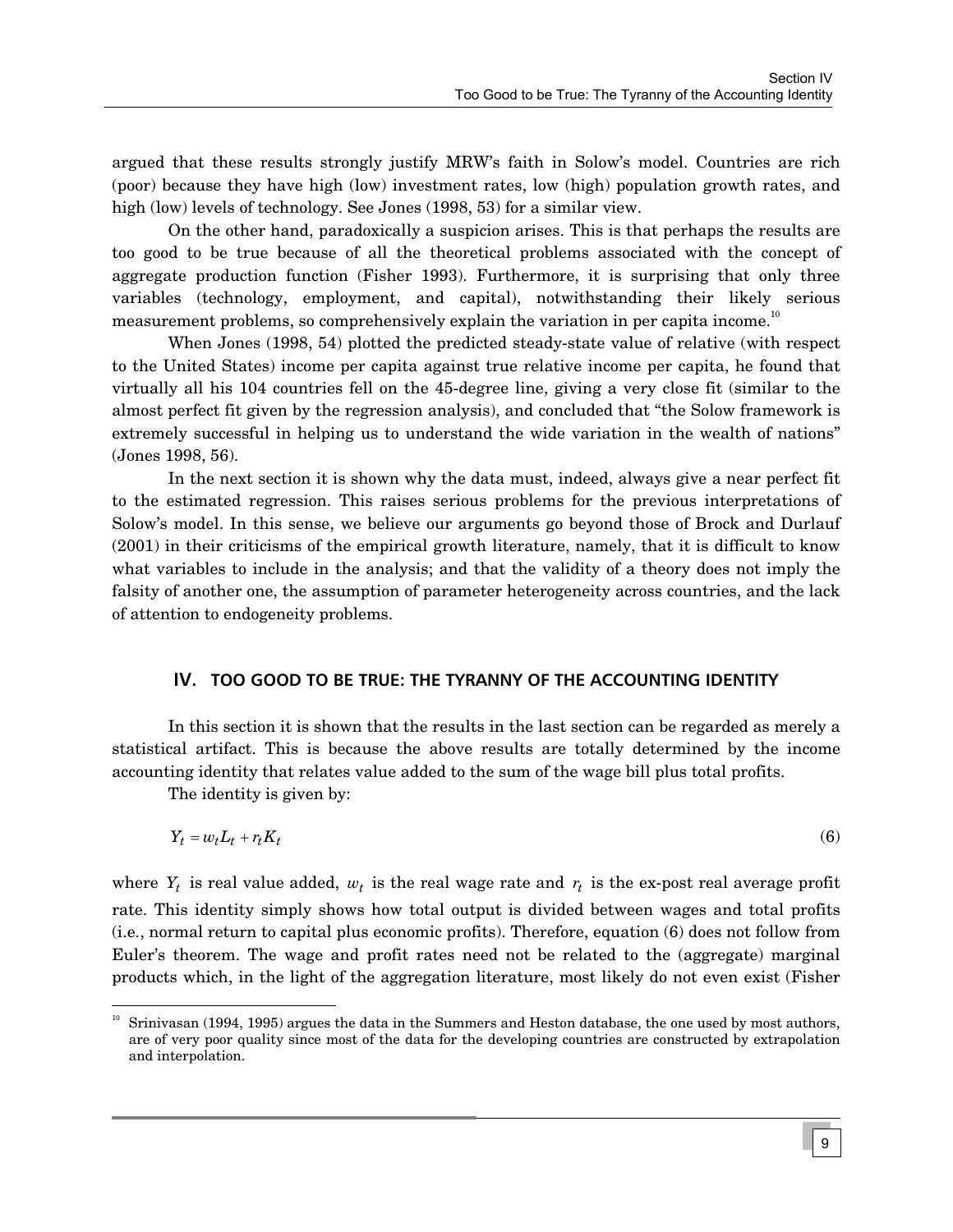1971a, 1971b).<sup>11</sup> Furthermore, the aggregate production function itself is unlikely to be well defined and even to exist (Fisher 1969, 1993).<sup>[12](#page-15-1)</sup>

The accounting identity in growth rates (assuming factor shares are constant) is given by:

$$
\hat{Y}_t = (1 - a)\hat{w}_t + a\hat{r}_t + (1 - a)\hat{L}_t + a\hat{K}_t = \phi_t + (1 - a)\hat{L}_t + a\hat{K}_t
$$
\n(7)

where  $\phi_t = (1 - a)\hat{w}_t + a\hat{r}_t$ ,  $1 - a = (w_t L_t)/Y_t$  is the labor share, and  $a = (r_t K_t)/Y_t$  is capital's share. It will be noticed that the expression for  $\phi_t$  coincides what we called above the dual measurement of productivity. However, if the aggregate production and cost functions do not exist (as opposed to the microeconomic relationships), the interpretation of  $\phi_t$  as a measurement of technical progress becomes problematical.<sup>13</sup> It is sufficient to note that equation (7) follows directly as a transformation of the accounting identity, equation (6), without any behavioral assumption (such as competitive markets). The only assumption is the constancy of the shares, which can occur for a number of reasons totally unrelated to the existence of an aggregate production function, such as when firms pursue a constant markup pricing policy.

Integrating equation (7) and taking antilogarithms gives:

$$
Y_t = B_0 \ w_t^{1-a} r_t^a \ L_t^{1-a} \ K_t^a = B_0 \ B(t) \ L_t^{1-a} \ K_t^a \tag{8}
$$

<span id="page-15-2"></span>continue using a tool without sound theoretical underpinning.<br>It must be clear that the idea of total factor productivity (in its primal and dual forms) at the aggregate is linked to the notions of aggregate production and cost functions (Nadiri 1970). Without the latter there is no reason why the so-called residual  $\phi_t$  in the income accounting identity must be a measure of productivity. Notice, for example, that the weights (the factor shares) appear in this derivation without invoking the firstorder conditions. All this follows from the supposed link between the identity, the aggregate production function, and Euler's theorem.

<span id="page-15-0"></span> <sup>11</sup> It is common to argue that if capital and labor are paid their marginal products, constant returns to scale implies  $wL+rK=F(K,AL)$ . r is defined as  $\partial F(K,AL)/\partial K$  and w as  $\partial F(K,AL)/\partial L$  (Romer 1996, 35). This is misleading, and even wrong. In the words of Fisher: "If aggregate capital does not exist, then of course one cannot believe in the marginal productivity of *aggregate* capital" (Fisher 1971b, 405; italics in the original). The conditions to generate an aggregator of labor are also extremely restrictive, so the same comment applies to the (aggregate) marginal product of labor. The previous result follows from Euler's theorem which, while correct as a mathematical proposition, conflicts with the aggregation problem in economics. If the aggregates *K* and *L* cannot be constructed because of the aggregation problems, then the function *F*(*K, AL*) does not exist, and it follows that *wL*+*rK*=*F*(*K,AL*) has no meaning. Therefore, the notion of estimates of returns to scale at the aggregate level becomes problematic, to say the least. The identity *VA=wL*+*rK* will nevertheless always hold. In the words of Samuelson: "No one can stop us from labeling this last vector [residually computed profit returns to "property" or to the nonlabor factor] as (*RC*j), as J.B. Clark's model would permit– even though we have no warrant for believing that noncompetitive industries have a common profit rate *R* and use leets capital  $(Cj)$  in proportion to the  $(Pjqj - WjLj)$  elements!" (Samuelson 1979, 932).<br>In this sense we strongly disagree with Romer (1996, 8) who claims that the critical assumption of the

<span id="page-15-1"></span>aggregate production function in Solow's model is that it has constant returns in capital and labor. The crucial assumption in the authors' opinion is that the aggregate production function exists. Felipe and Fisher (2003) summarize the most important results of the aggregation literature and discuss why economists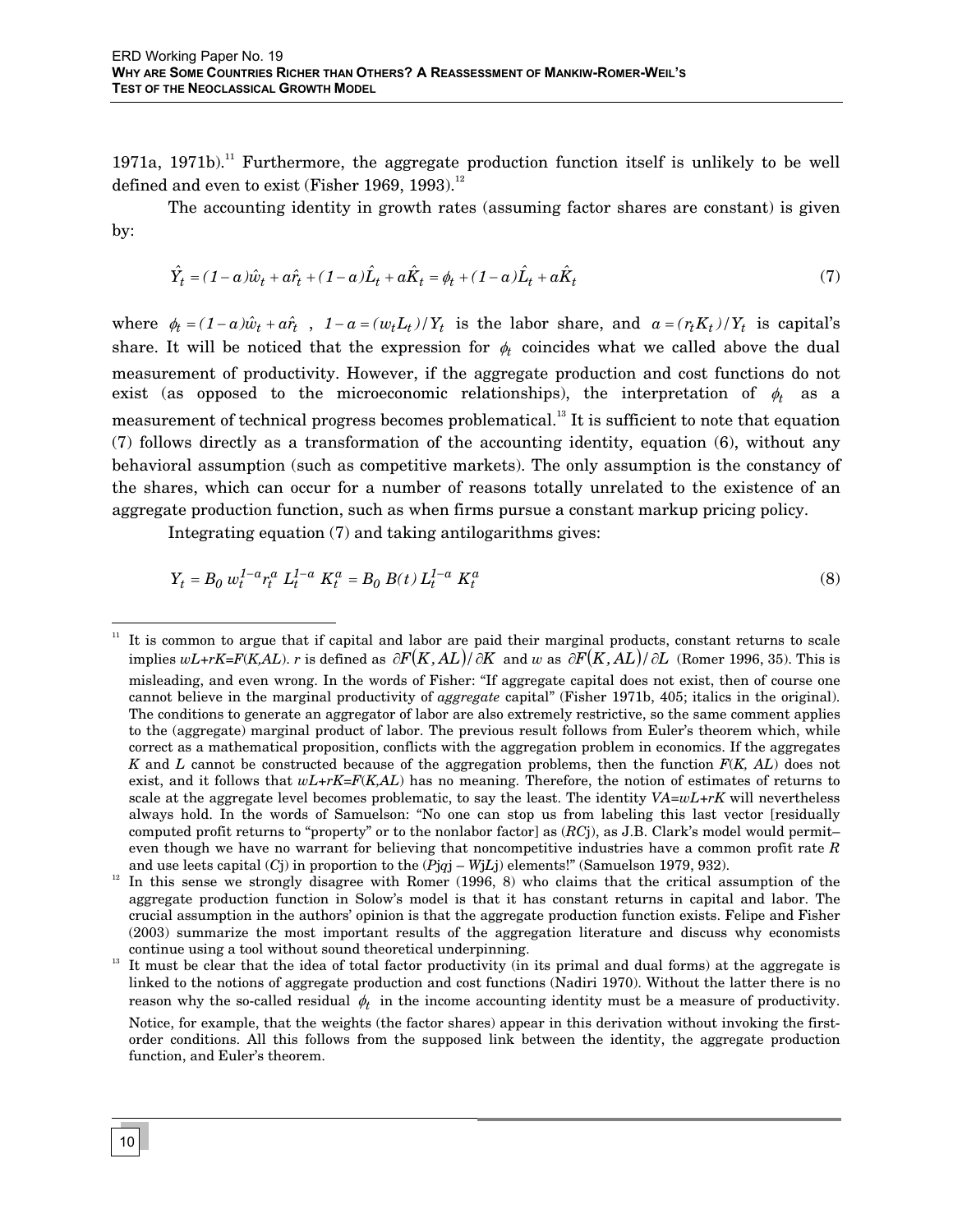where  $B(t) = w_t^{1-a} r_t^a$ .<sup>14</sup> Equation (8) is not a production function. It is simply the income identity, equation (6), rewritten under the assumption that factor shares are constant. Also note that the factor shares appear without invoking the marginal productivity conditions.<sup>15</sup> We elaborate upon this below.

The definition of the increase in the capital stock is:

$$
\Delta K_t \equiv I_t - \delta K_t \tag{9}
$$

where I is gross investment and  $\delta$  is the constant rate of depreciation. It is a definition because this is the way the capital stock is calculated in practice, using net investment and the perpetual inventory method. From this it follows that:

$$
\frac{\Delta K_t}{K_t} = \hat{K}_t = \frac{I_t}{K_t} - \delta = \frac{sY_t}{K_t} - \delta \tag{10}
$$

where *s* is the constant investment-output ratio.

-

Let us make our second assumption that the capital-output ratio does not change over time, so that  $\hat{Y}_t = \hat{K}_t$ . While this is a condition for steady state growth in the neoclassical schema, it is also one of Kaldor's stylized facts, unrelated to neoclassical theory (Barro and Salai-Martin 1995, 5). Using this assumption, equation (7) becomes

$$
\hat{Y}_t = \hat{K}_t = \phi_t + (1 - \alpha)\hat{L}_t + \alpha \hat{K}_t \Rightarrow \hat{K}_t = \frac{\phi_t}{1 - \alpha} + \hat{L}_t \Rightarrow \hat{K}_t - \hat{L}_t - \phi_t = 0 \tag{11}
$$

<span id="page-16-1"></span><sup>15</sup> This implies that if the assumption of constant shares is correct in the data set in question, the regression  $Y_t = B_0 B(t) L_t^{\alpha_1} K_t^{\alpha_2}$  must yield  $\alpha_1 = 1 - a$  and  $\alpha_2 = a$  and a perfect fit (compare with equation [8]). This assumption, in practice, is correct for most data sets. Therefore, why do researchers sometimes obtain "increasing returns to scale"? The answer is that  $B(t)$  is incorrectly proxied, often through a linear time trend, i.e.,  $B(t)=\exp(\lambda t)$ . If this approximation is incorrect (as most often is), it will induce a bias in the estimates of  $\alpha_1$  and  $\alpha_2$  (maybe even negative values; see Lucas 1970 and Tatom 1980). But this does not undermine our argument. The correct proxy for  $B(t)$  will yield the best possible regression and hence, will take us back to the identity.

<span id="page-16-0"></span> $B(t) = w_t^{1-a} r_t^a$  is referred to in the neoclassical literature as the dual measure of productivity. It can be called anything one wants to, but certainly what we have done here (to rewrite an identity) is very different from the standard derivation of the dual in neoclassical economics. What we have done is correct, but tautological.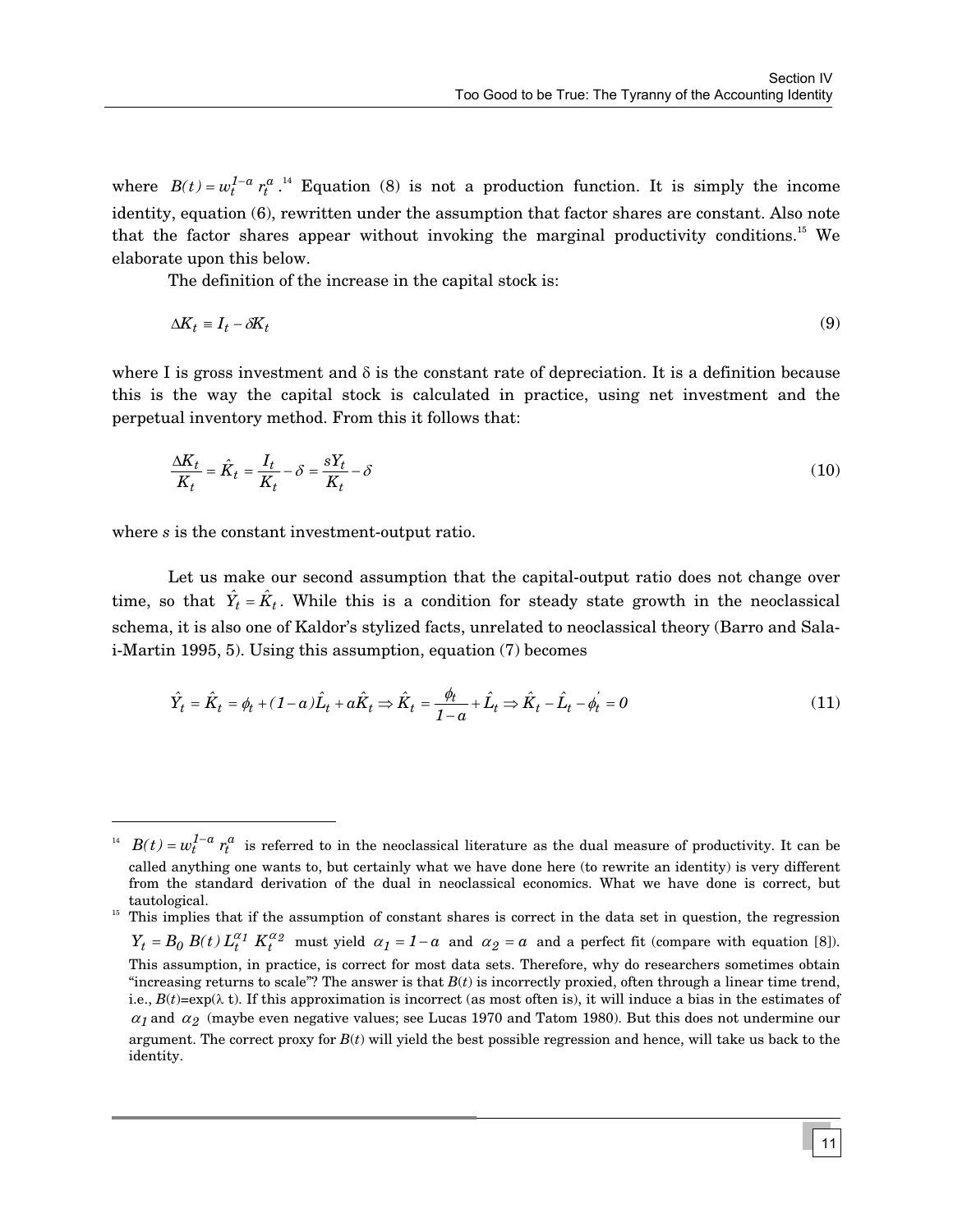where  $\phi_t = \frac{\psi_t}{1-a} = \frac{(1-a)x}{1-a}$  $(1 - a)\hat{w}_t + a\hat{r}_t$ *1 a*  $\phi_t = \frac{\phi_t}{1-a} = \frac{(1-a)\hat{w}_t + a\hat{r}_t}{1-a}$ . Substituting  $\hat{K}_t$  from (10) into (11) and denoting  $\hat{L}_t = n$ yields:

$$
\frac{sY_t}{K_t} - \delta - n - \phi_t' = 0\tag{12}
$$

Denoting  $y_t = (Y_t / B(t)L_t)$ , the level of output per effective unit of labor, and  $k_t = (K_t / B(t)L_t)$  the stock of capital per effective unit of labor allows us to rewrite equation (12) as

$$
\frac{sy_t}{k_t} - \delta - n - \phi_t = 0 \tag{13}
$$

or,

$$
k_t = \frac{s}{n + \delta + \phi_t} y_t \tag{14}
$$

and equation (8) as

$$
y_t = B_0 \left[ B(t) \, k_t \right]^a \tag{15}
$$

By substituting (14) into (15) we obtain

$$
y_t = C_0 B(t)^{\frac{a}{1-a}} \left(\frac{s}{n + \delta + \phi_t}\right)^{\frac{a}{1-a}}
$$
(16)

where  $C_0 = (B_0)^{1/(1-a)}$ . From here it follows that:

$$
ln\left(\frac{Y_t}{L_t}\right) = c + \frac{1}{1-a}ln B(t) + \frac{a}{1-a}ln s - \frac{a}{1-a}ln(n + \delta + \phi_t)
$$
 (17)

where  $c = ln(C_0)$ , and substituting for  $B(t)$  and  $\phi_t$  gives:

$$
ln\left(\frac{Y_t}{L_t}\right) = c + \frac{1}{1-a}[(1-a)ln w_t + a ln r_t] + \frac{a}{1-a}ln s - \frac{a}{1-a}ln[n + \delta + \frac{(1-a)\hat{w}_t + a\hat{r}_t}{1-a}]
$$
(18)

or,

$$
ln\left(\frac{Y_t}{L_t}\right) = c + 1.0\ln w_t + \frac{a}{1-a}\ln r_t + \frac{a}{1-a}\ln s - \frac{a}{1-a}\ln\left[n + \delta + \frac{(1-a)\hat{w}_t + a\hat{r}_t}{1-a}\right]
$$
(19)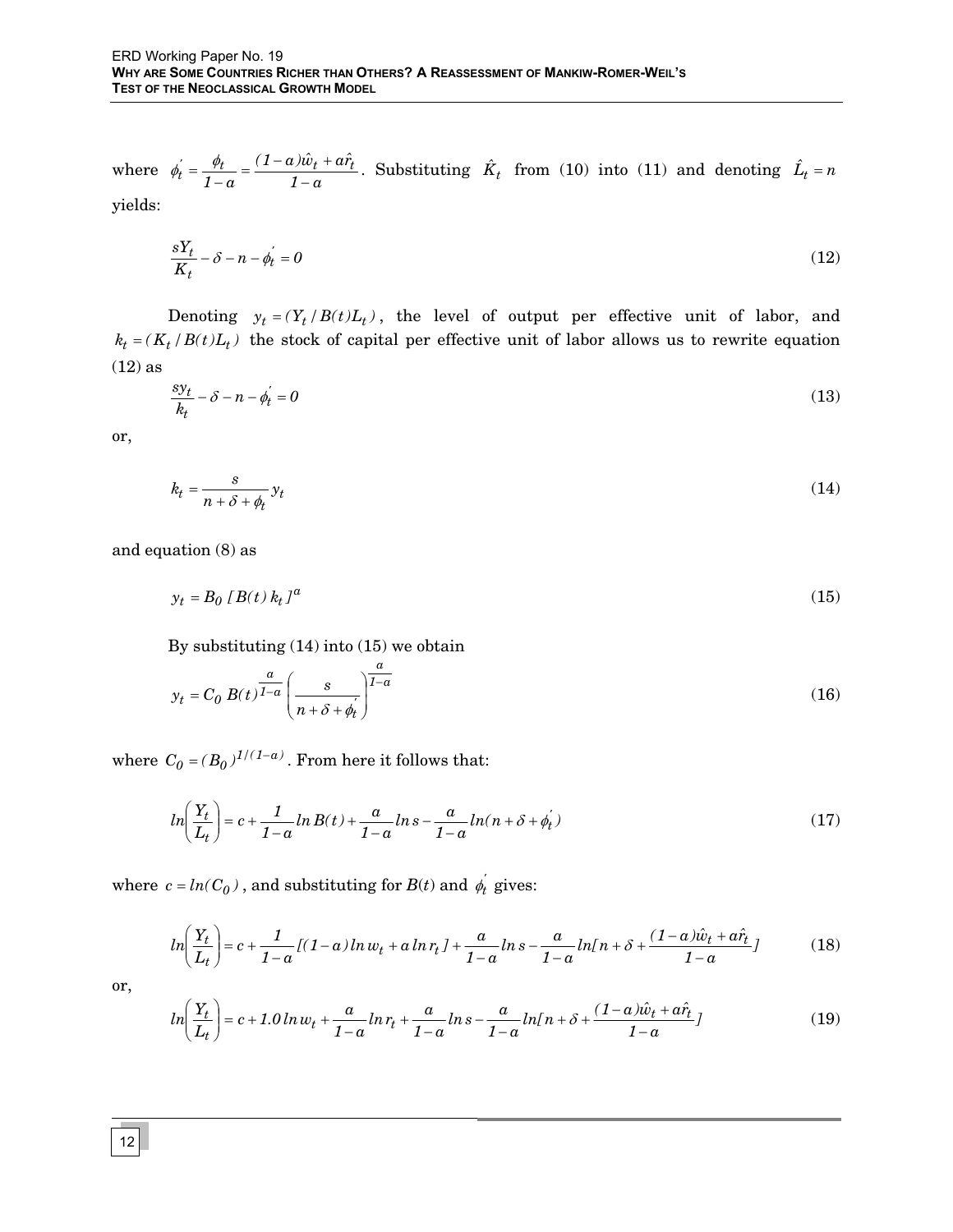The question that arises at this point is: how is equation  $(19)$  to be interpreted?<sup>16</sup> This is the same dilemma we posed at the end of last section. It is obvious that equation (19) resembles equation (3) above, and that it is identical with equation (5). Equation (3) is the form derived by MRW to test Solow's model. The difference is that the first expression in equation (19), i.e., the logarithm of the wage and profit rates, appears subsumed into the constant term in (3), and that the last term of equation (19), i.e., the weighted average of the growth rates of the wage and profit rates was assumed to be constant by MRW. Therefore, it could be argued that equation (19) is a more general specification that can be used to test Solow's model. This is because, under this interpretation, we have started with the cost function and, by assuming constant shares, have posited that the underlying production function is in fact a Cobb-Douglas. A constant capital-output ratio has also been assumed, implying equation (19) refers to steadystate growth. The approach set out above is more general than that of MRW because international differences in the rate of technological progress have been allowed for. Under this neoclassical interpretation, it could be argued that the results of estimating this model provide a striking confirmation of the Solow model. This is because all the estimated coefficients are not significantly different from the values that are expected a priori if all countries fulfilled the usual neoclassical assumptions (i.e., existence of the neoclassical aggregate production function and the marginal productivity conditions) and were at their steady state.

There is, however, a more plausible alternative interpretation of equation (19). This is that all we have done is to transform the income accounting identity, equation (6), into another identity, provided the two assumptions used, namely, constant factor shares, and constant capital-output ratio, are empirically correct.<sup>17</sup> Recall our arguments above about equations  $(6)$ and (8): they are identities. What is important to notice is that equation (6) and the two assumptions made are equally compatible with the absence of a well-behaved aggregate production function, there is no requirement that factors be paid their marginal products, about the state of competition, or about steady-state. Indeed, if the assumptions are (exactly) correct, econometric estimation of equation (19) must yield a perfect fit, and simply because of the underlying identity (and not for any other reason), we should expect the estimates of the profit rate, saving rate, and that of the sum of the growth rate of the labor force plus depreciation plus "technical progress" to give a ballpark figure of  $\hat{b} = a/(1-a)$ , or 2/3 (with the appropriate sign) for  $a \approx 0.4$ . The estimate of the wage rate should equal unity.

<span id="page-18-0"></span>Since we are not dealing with a true behavioral model but with an identity we can recover the value of the  $\frac{1}{2}$  constant term. From  $Y_t = B_0 \ w_t^{1-a} r_t^a \ L_t^{1-a} \ K_t^a$  it follows that

 $a_t^{a}$   $\int_0^a (1-a)Y_t \int_0^{1-a} a^a (1-a)^{1-a}$  $0 = \frac{I_t}{(aY_t)^a [(1-a)Y_t]^{1-a}} = \frac{I}{a^a (1-a)}$ *1*  $B_0 = \frac{Y_t}{(aY_t)^a [(1-a)Y_t]^{1-a}} = \frac{1}{a^a (1-a)^{1-a}}$ , since factor shares are constant.

<span id="page-18-1"></span> $17$  The assumptions of constancy of the shares and of the capital-output ratio refer across countries.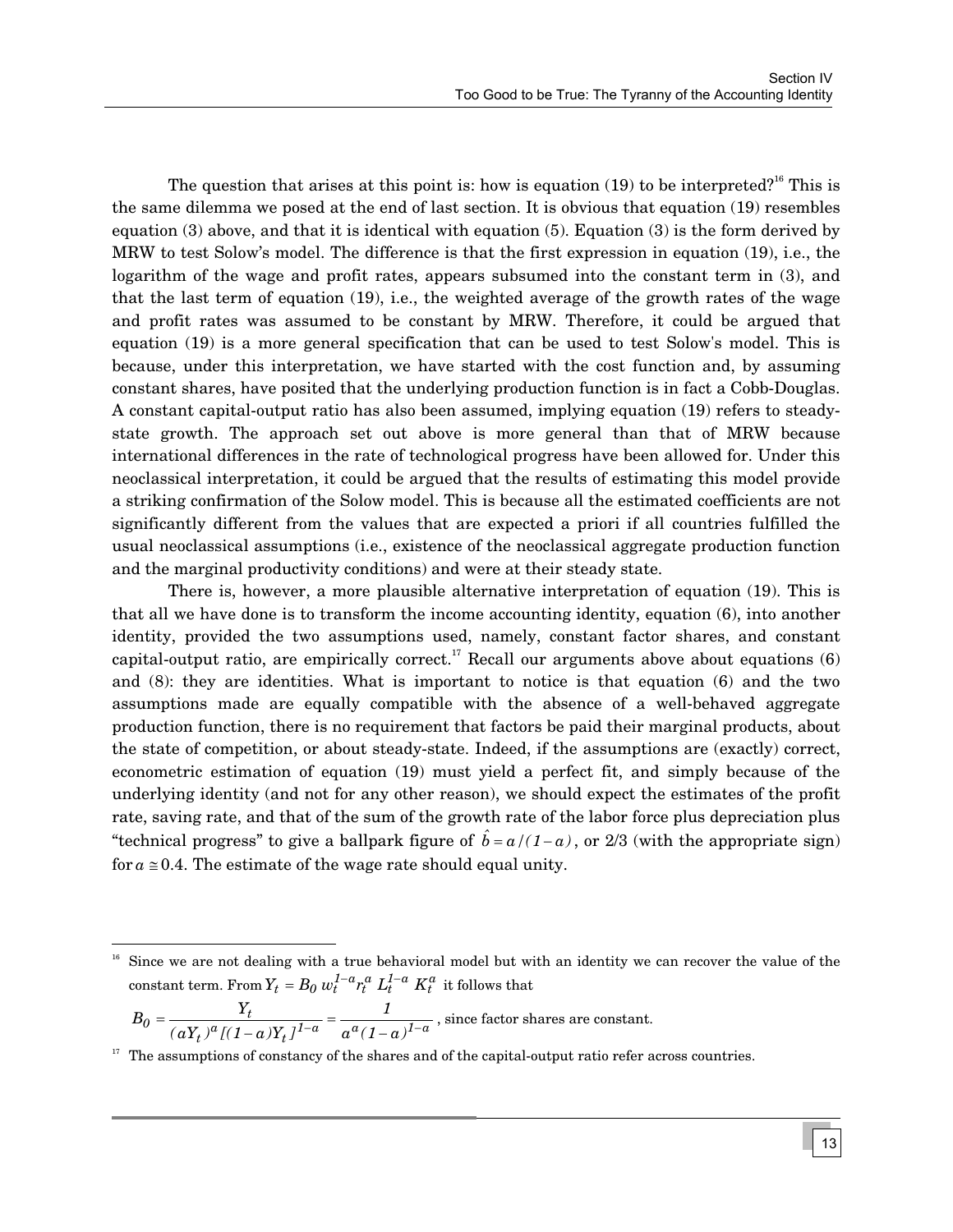But can all this be interpreted to be a test, in the sense of providing verification (strictly speaking, nonrefutation) of Solow's model? The answer is clearly "no" because, as we have noted, the estimates are compatible with the assumption of a no well-defined aggregate production function. Moreover, an  $R^2$  of unity should be a clear sign of suspicion.

The argument implies is that if factor shares and the capital-output ratio are constant, equation (19) will always yield a high fit (with data for any sample of countries) and with the corresponding parameters. Furthermore, if  $g_t = (1-a)\hat{w}_t + a\hat{r}_t$  and  $A(t) = B_0 w(t)^{1-a} r(t)^a$  are constant, then equation (19) becomes MRW's equation (3), and it will indeed give highly significant and plausible estimates.

As indicated above, the two assumptions used are quite general. The hypothesis of a constant capital-output ratio is one of Kaldor's stylized facts. It is a very general proposition.<sup>[18](#page-19-0)</sup> Regarding the assumption of constant shares, it could be asked whether it implies a Cobb-Douglas production function. It is standard to argue that the reason why factor shares appear to be more or less constant is that the underlying technology of the economy is Cobb-Douglas (Mankiw 1995, 288). The answer, however, is that this is not necessarily the case. In his seminal simulation work, Fisher (1971a) simulated a series of micro-economies with Cobb-Douglas production functions. He aggregated them deliberately violating the conditions for successful aggregation. He found, to his surprise, that when factor shares were constant the aggregate Cobb-Douglas worked very well. This led him to conclude that the (standard) view that constancy of the labor share is due to the presence of an aggregate Cobb-Douglas production function is erroneous. In fact, he concluded, the argument runs the other way around, that is, the aggregate Cobb-Douglas works well because labor's share is roughly constant. Thus, what the argument says is that the Cobb-Douglas will work as long factor shares are constant, even though the true underlying technology might be fixed coefficients.<sup>[19](#page-19-1)</sup> Factor shares will be constant, for example, if firms follow a constant mark-up on wages pricing policy (Lee 1999) with any underlying technology at the plant level.<sup>20</sup>

The conclusion is that if the two assumptions used above are empirically correct, the national income accounts imply that an equation like (19) exists, and we will always find that there is a positive relationship between the savings rate and income per capita, and a negative relationship between population growth and income per capita.

<span id="page-19-0"></span> <sup>18</sup> And certainly the British economist would be rather displeased to find out that this stylized fact is interpreted in terms of an aggregate production function, a notion that for many years he fought against.<br>In the neoclassical model, factor shares are constant in the steady state for any production function. Mankiw

<span id="page-19-1"></span><sup>(1995, 288)</sup> indicates that factor shares may be roughly constant in the US data merely because the US

<span id="page-19-2"></span>economy has not recently been far from its steady state.<br>20 See also Nelson and Winter (1982), who create a non-neoclassical economy that leads to constant factor shares and where a Cobb-Douglas yields good results.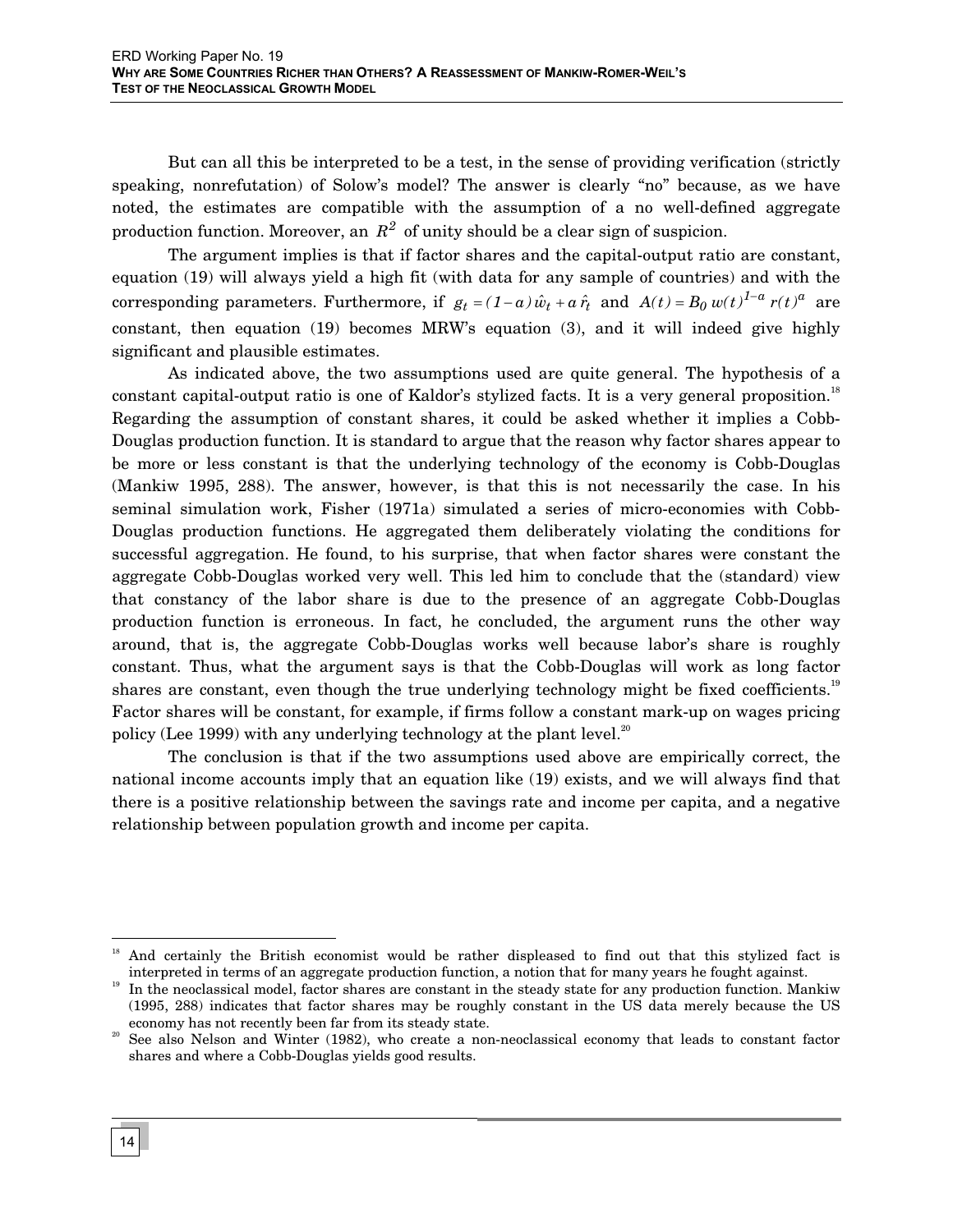But the important question, we insist, is whether this approach this can in any way be interpreted as a test of Solow's model. The answer is, again, no. If the estimated coefficients are identical to those predicted by equation (19), it could be because the model satisfies all the Solovian assumptions, but the estimated coefficients are equally compatible with none of Solow's assumptions being valid. The data cannot discriminate between the two hypotheses and all one can say is that the assumptions of constant shares and a constant capital-output ratio have not been refuted.<sup>21</sup>

The case perhaps more difficult to gauge is the one when there is not a perfect fit to the data, like in MRW (and virtually all applications). In fact, with data taken from the national accounts we will never obtain a perfect fit. The reason is simply that neither factor shares nor the capital-output ratio are exactly constant. Does this then imply a rejection of Solow's model? We continue arguing it does not. All this means is that either factor shares or the capital-output ratio is not constant. The first can be taken under a neoclassical interpretation as a rejection that the underlying production function is a Cobb-Douglas. However, we can always find a better approximation to the identity (and which will resemble another production function) that allows factor shares to vary, and this could be (erroneously) interpreted as a production function. The second does refute the proposition that growth is in steady-state, but the results convey no more information than if a direct test of whether the capital-output ratio is constant were undertaken.

Moreover, given our arguments, statistical estimation of equation (19) is not needed. One simply has to check whether the two assumptions above are empirically correct. For most countries, the assumption that factor shares are constant is correct. Indeed, factor shares vary very slowly and within a narrow range. This is true in our data set. Factor shares increased slightly in the 25-year period considered but display very little variation across countries in both initial and terminal years. So, it all comes down to checking whether the capital-output ratio is constant. Here again we observe a similar pattern: capital-output ratios increased in time in all countries but the standard deviations in both initial and terminal years were small and identical in both periods. We conclude that, overall, equation (19) has to work well in terms of fit and yield estimates close to the hypothesized results.

A related important issue is that estimation of equation (19) does not require instrumental variable methods, as MRW (1992, 411) suggest, because the equation is fundamentally an identity. The error term here, if any, derives from an incorrect approximation to the income accounting identity. There is no endogeneity problem in the standard sense.

<span id="page-20-0"></span> <sup>21</sup> One may be also tempted to argue that the problem is similar to that of observational equivalence, in this case between equations (19) and (5) (or equation (3) if technology levels and growth rates are constant across countries). However, for this argument to be correct, one would have to deal with two models that have the same implications about observable phenomena under all circumstances. Here, however, we do not have two alternative theories that generate the same distribution of observations. One of them is the alleged theory (Solow's), but the other one is just an identity. Therefore, this is not an identification problem the strict sense. Placing a priori restrictions on Solow's model will never identify an identity. On the observational equivalence problem in macroeconomics see Backhouse and Salanti (2000).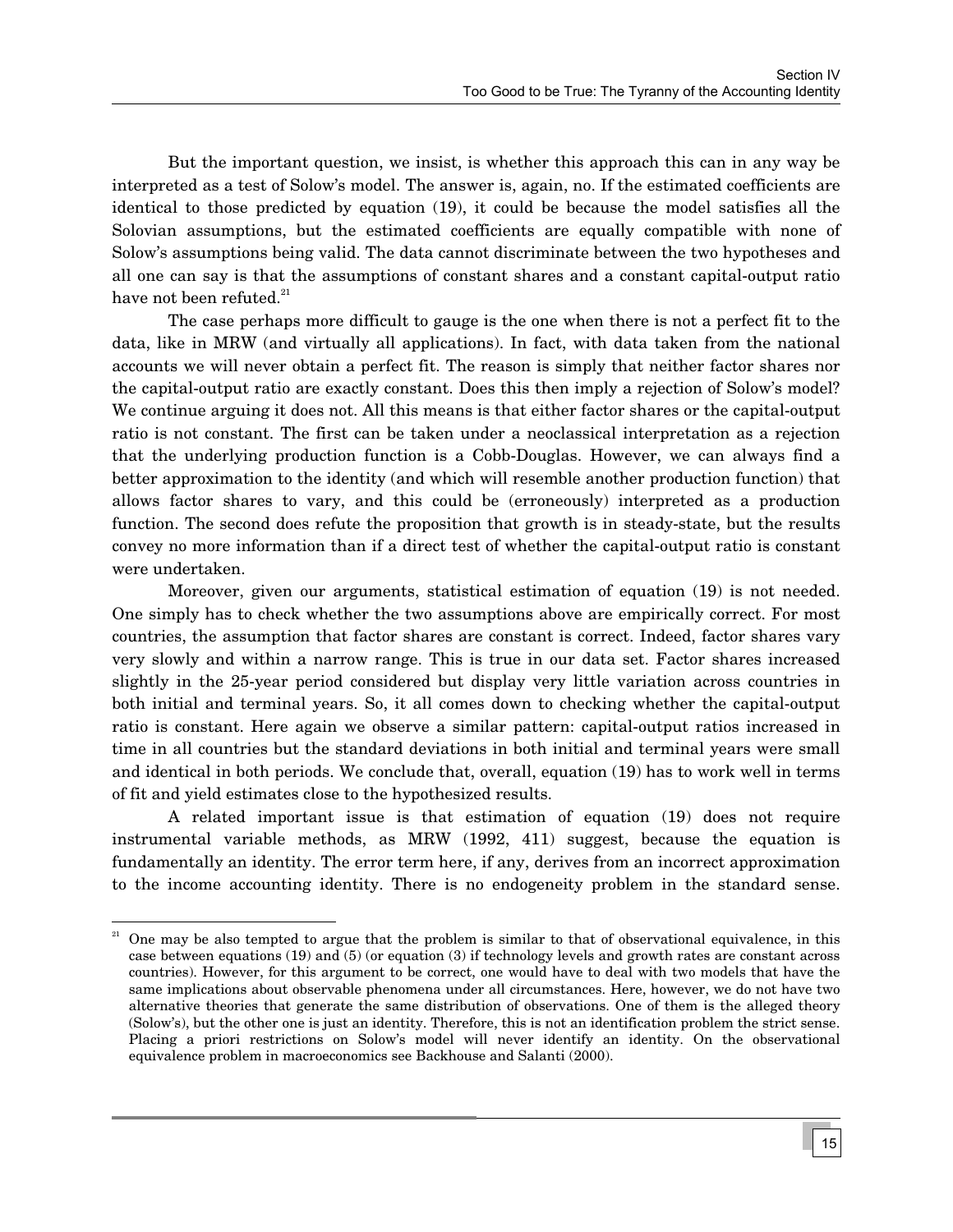Certainly, wage rate, profit rate, employment and capital are endogenous variables, but nobody would argue that estimation of equation (6), an identity, requires instrumental variables, since there is no error term. If equation (19) is a perfect approximation to equation (6), the argument remains. It is true, however, that if equation (19) is not a perfect approximation to equation (6), the estimation method will matter. It may be possible that instrumental variable estimation, for example, could yield, under these circumstances, estimates closer to the theoretical values. But this is a minor issue once the whole argument is appreciated.

The implications of this argument are far reaching. It is not possible to test the predictions of Solow's growth model, as it is known a priori what the estimates will be. Equation (19) is little more than a tautology. Moreover, it now becomes clear why Jones' (1998) procedure gives such results. By calculating the level of technology from the supposed production function as *A=Y*/*F*(*K,L*) (see equation [8]), all Jones (1998) and Hall and Jones (1999) did was to calculate the weighted average of the wage and profit rates. This is their measure of productivity. In the neoclassical theory this is referred to as the dual or price based measure of productivity. However, it arises as a tautology, without invoking any theory. $22$ 

Jones (1998) substituted *A=Y*/*F*(*K,L*) into the steady-state solution (i.e., an expression comparable to equation  $[14]$  above, which follows from the identity too).<sup>23</sup> In other words, all that was achieved was a return to the underlying identity.<sup>24</sup> Hall and Jones (1999, 94) asked: "What do the measured differences in productivity across countries actually reflect?" They argued, following Solow (1957), that they measure differences in the quality of human capital, on-the-job training, or vintage effects (Romer [1996, 25] defines *A* in a similar way). And as a corollary they argue that a theory of productivity differences is needed.<sup>25</sup> While they are correct in focusing on the determinants of productivity differences such as disparities in social infrastructure, their procedure for calculating technology is problematic since '*A*' is, by

<span id="page-21-0"></span> <sup>22</sup> In that framework, the profit rate is computed independently, and thus the accounting identity need not hold, hence the relationship with the production function and Euler's theorem. As we have argued above, however,

<span id="page-21-1"></span>the identity must hold always. 23 As indicated above, this method was first used by Solow (1957). Solow used the production function to calculate the level of technology, which was then used to "deflate" the production function in order to remove the effect of technical change. In terms of equation (8), Solow constructed the series  $q_t = y_t / B(t)$ , where

y=Y/L. Then he regressed  $q_t$  on  $k_t = K_t / L_t$ . It is little wonder that he found a fit of over 0.99.

<span id="page-21-2"></span> $24$  Jones (1998, equation 3.1) and Hall and Jones (1999, equation 1) used a production function with human capital (H). It is easy to show that "technology", calculated as  $A = Y/F(K,H)$ , where  $H = e^{\psi \mu} L$  (u is defined as the average educational attainment of the labor force (i.e., years of schooling) and  $\psi$  is the return to schooling (i.e., percentage by which each year of schooling increases a worker's wage), can be computed as  $w_t r_t^{a/(1-a)}/e^{y u}$  from the accounting identity (equation [8] above). Jones indicates that "estimates of *A* computed this way are the residuals from growth accounting: they incorporate *any* differences in production not factored in through the inputs" (Jones 1998, 55; italics original).

<span id="page-21-3"></span><sup>&</sup>lt;sup>25</sup> This idea had been previously expressed by Prescott  $(1998)$ .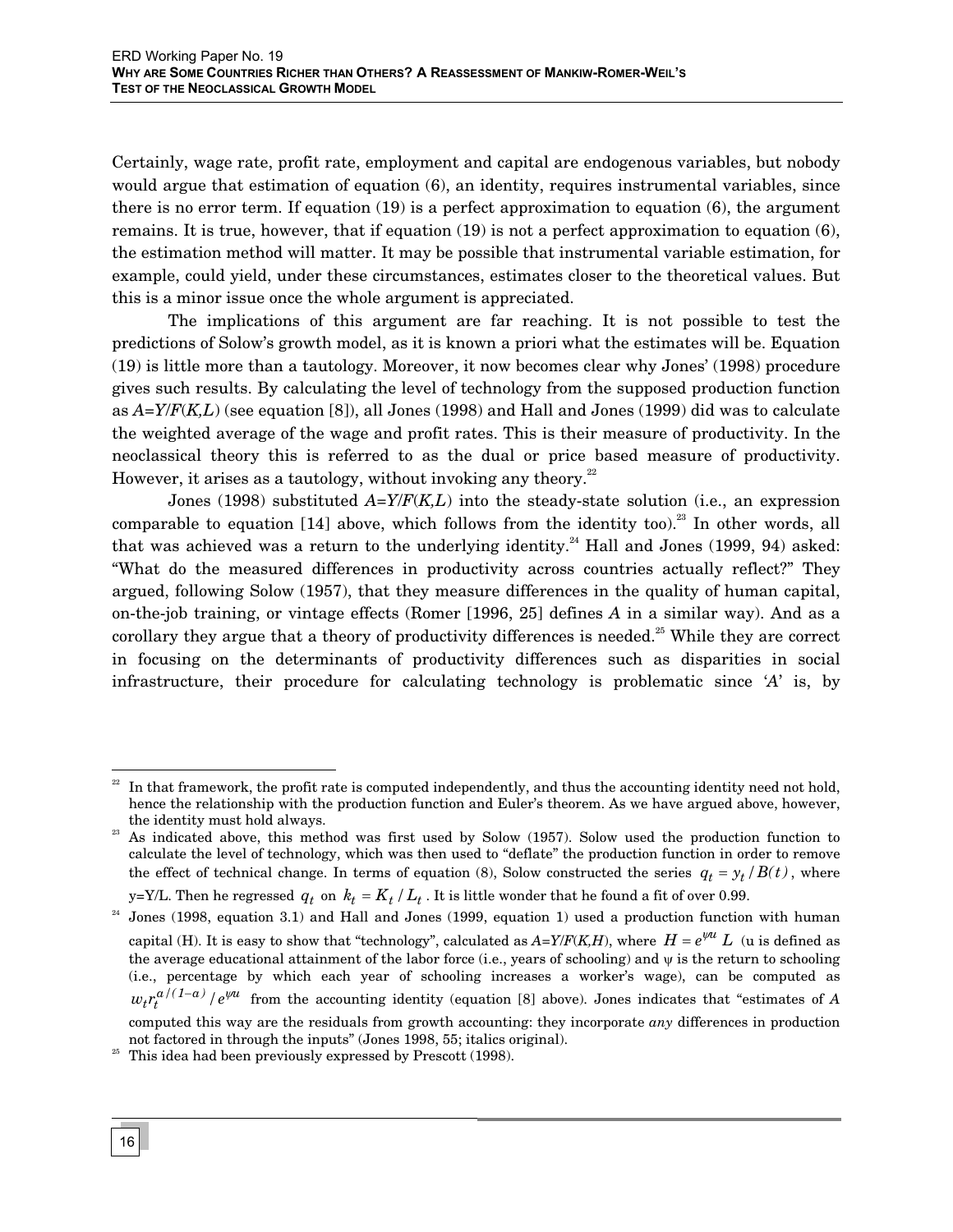definition, a weighted average of the wage and profit rates.<sup>26</sup> It is one thing to argue that we need a theory of the components of equation (7) (that is, the factor shares, growth rates of the wage and profit rates, and the growth rates of capital and labor), and of how productivity and growth feed each other, in order to explain differences in growth. It is quite another thing to estimate equation (7) as  $\hat{Y}_t = b_l \hat{w}_t + b_2 \hat{r}_t + b_3 \hat{L}_t + b_4 \hat{K}_t$  (or a transformation of it), to test whether the estimated coefficients  $b_i$  are equal to the factor shares, and take this is as a test of a growth theory.

What is the result of further augmenting Solow's model in the sense of including additional variables, such as human capital? If the variables used in these regressions are statistically significant, it must be because they serve as a proxy for the weighted average of the wage and profit rates. Consequently, they reduce, to some extent, the degree of omitted variable bias. As noted above, Knowles and Owen (1995) and Nonneman and Vanhoudt (1996) extended the model by introducing health capital and the average annual ratio of gross domestic expenditure on research and development to nominal GDP, respectively. The correlations between the logarithm of this variable and the logarithms of wages and profit rates are 0.811 and –0.768, respectively. It is not surprising that the addition of this variable to the MRW specification improved the fit of the model as they found a "good" proxy for *B*(*t*), although the savings rate, the proxy for human capital, and the growth rate of employment plus technology and depreciation, were statistically insignificant. This is because Nonneman and Vanhoudt were still using  $ln(n + 0.05)$ , and thus  $\phi_t$  was poorly approximated (same for the modification of Knowles and Owen 1995).

Islam (1995), on the other hand, used panel estimation and heterogeneous intercepts. The use of individual country dummies also helps to approximate better the identity. And finally, Temple (1998) correctly pointed out that the MRW specification lacks robustness. The problem, however, is not that the model is flawed because its goodness of fit varies substantially with the sample of countries. Even the specification given by equation (19), derived directly from the identity, may conceivably not give a close fit. It all depends on whether or not the assumptions used (viz. constant factor shares and a constant capital-output ratio), are approximately correct. It would be possible to find a sample of countries where these do not hold and thus there would be a poor fit to the identity. This would not, however, affect the theoretical argument concerning the problems posed by the underlying identity for the interpretation of the parameters of the model.

We close this section by quoting Solow (1994) in reference to this research program (see also the first footnote above): "The temptation of wishful thinking hovers over the interpretation of these cross-section studies. It should be countered by cheerful skepticism. The introduction of a wide range of explanatory variables has the advantage of offering partial

<span id="page-22-0"></span> <sup>26</sup> Hall and Jones (1999) conclude that differences in institutions and government policies (social infrastructure in general) cause differences in "productivity". This is a rather non-neoclassical and interesting explanation of the wage and profit rates.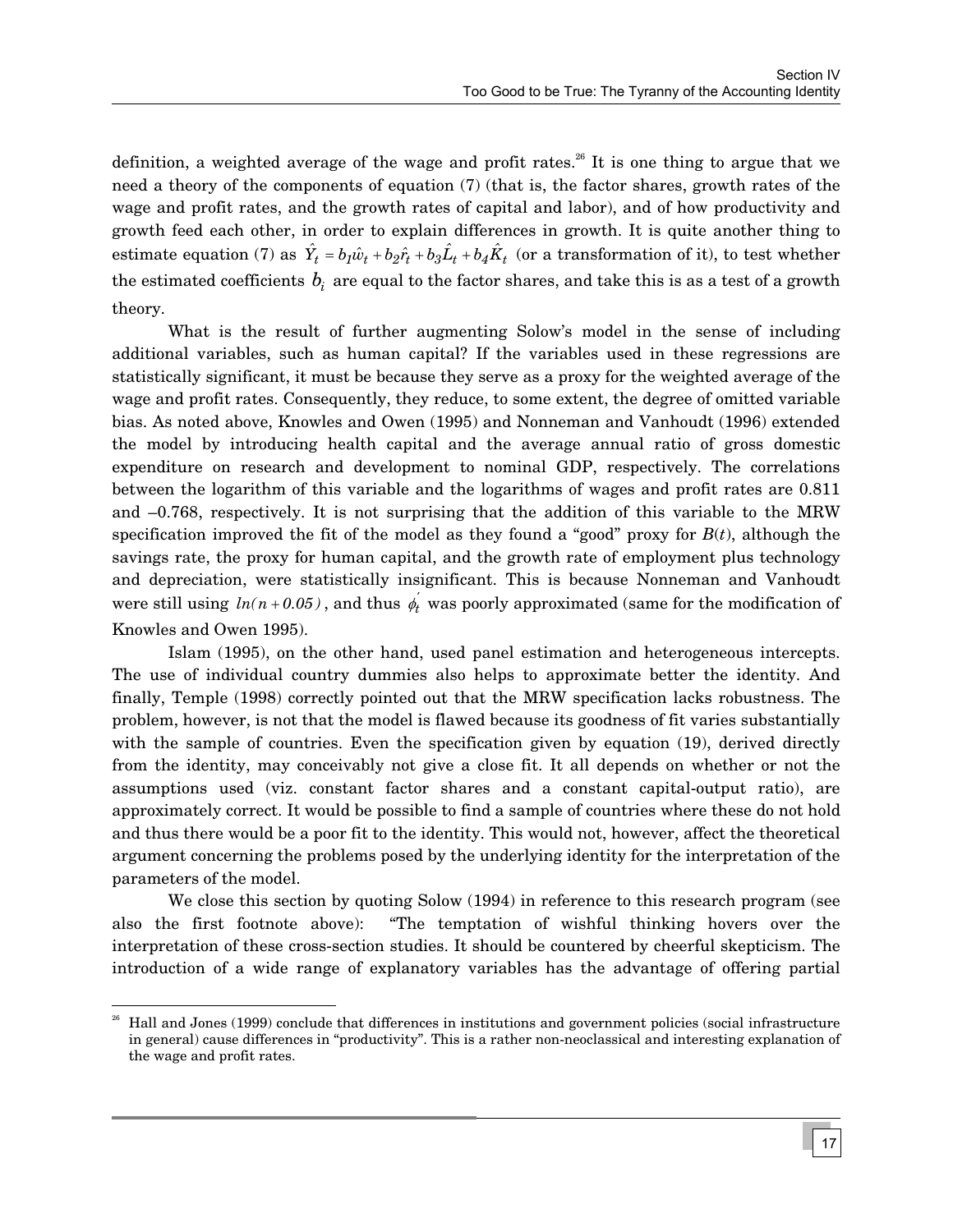<span id="page-23-0"></span>shelter from the bias due to omitted variables. But this protection is paid for. As the range of explanation broadens, it becomes harder and harder to believe in an underlying structural, reversible relation that amounts to more than a sly way of saying that Japan grew rapidly and the United Kingdom slowly during this period" (Solow 1994, 51).<sup>27</sup>

# **V. THE CONVERGENCE REGRESSION AND THE SPEED OF CONVERGENCE**

It is necessary to consider the implications of this argument for estimates of the speed of convergence given by the MRW specification. One of the main points MRW stressed in their paper was that Solow's growth model predicts conditional, not absolute, convergence. Convergence works through lags in the diffusion of knowledge (income difference might tend to shrink as poorer countries gain access to best-practice technology) and through differential rates of return on capital (capital flows to the countries with a lower capital-labor ratio, where the rate of return is higher).

The speed of convergence, denoted by  $\lambda$ , measures how quickly a deviation from the steady state growth rate is corrected over time. In other words, it indicates the percentage of the deviation from steady state that is eliminated each year. A rapid rate of convergence implies that economies are close to their steady states. When MRW tested for conditional convergence they found that indeed it occurs, but the rate implied by Solow's model is much faster than the rate the convergence regressions indicate. A number of studies, including MRW's, have found evidence of conditional convergence at a rate of about 2 percent per year. That is, each country moves 2 percent closer to its own steady state each year (Mankiw 1995, 285). This implies that the economy moves halfway to steady state in about 35 years. On the other hand, it can be shown that the speed of convergence according to Solow's model equals  $\lambda = (n + \delta + g)(1 - a)$ (Barro and Sala-i-Martin 1995, 36-38; Mankiw 1995, 285). Using the averages in our data set (we assume  $\delta = 0.02$ ),  $\lambda = (0.01 + 0.02 + 0.021)^*0.768 = 0.0391$ , or 3.91 percent per year, almost twice the rate that most studies estimate.

The convergence regression is derived by taking an approximation around the steady state (Mankiw 1995). Empirically,  $\lambda$  is estimated through a regression of the difference in

<span id="page-23-1"></span><sup>&</sup>lt;sup>27</sup> Romer (2001) has very strong words against this research program from a methodological point of view. In essence, he argues that what this program has done is to advocate a narrow methodology based on model testing and on using strong theoretical priors with a view to restricting attention to a very small subset of all possible models. "Then show that one of the models from within this narrow set fits the data and, if possible, show that there are other models that do not. Having tested and rejected some models so that the exercise looks like it has some statistical power, accept the model that fits the data as a "good model" " (Romer 2001, 226). Romer is correct in his assessment that MRW never considered alternative models. For example, the finding of a negative coefficient for the initial income variable is interpreted, in the context of the neoclassical model, as evidence of diminishing returns to capital. But, as Romer argues, this finding could also be interpreted as implying that the technology of the country that starts at a lower level of development is lower and it grows faster as better technology diffuses there. Romer claims that MRW's approach does not advance science and refers to it as refers to it as a dead end.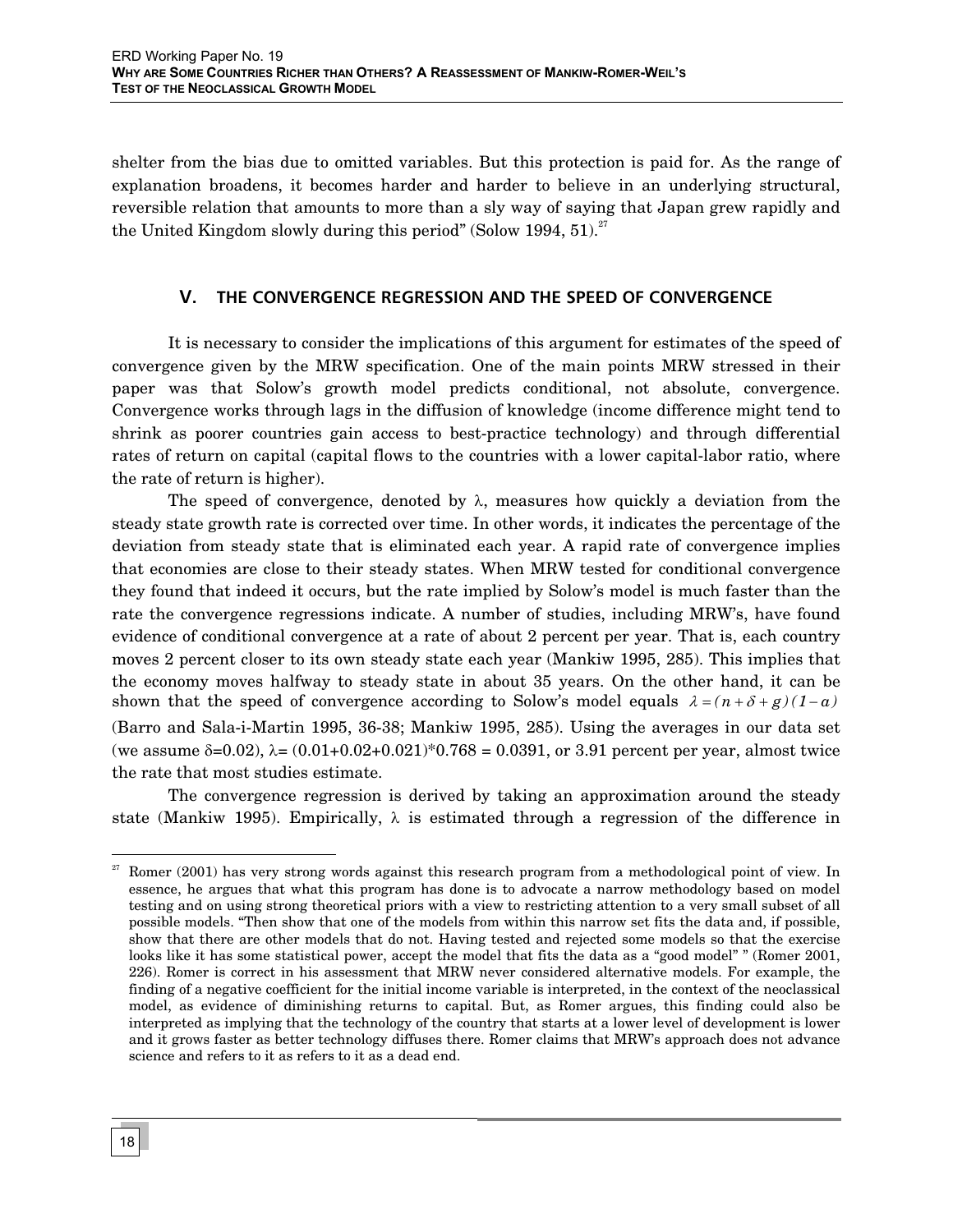income per capita between the final and initial periods on the same regressors as previously used (i.e., savings rate and the sum of the growth rate of employment, depreciation rate, and technology), plus the level of income per capita in the initial period. The coefficient of the initial income variable (τ) is a function of the speed of convergence, namely,  $\tau = -(1 - e^{-\lambda t})$  (MRW, 1992, 423). This equation is:

$$
(ln yt - ln y0) = b0 + (1 - e- $\lambda t$ ) \frac{a}{1 - a} ln s - (1 - e<sup>- $\lambda t$</sup> ) \frac{a}{1 - a} ln(n + 0.05) + \tau ln y<sub>0</sub> + \varepsilon
$$
 (20)

where  $y_t$  and  $y_0$  are the levels of income per worker in 1985 and 1960, respectively.

Estimation results of equation (20) are displayed in the upper part of Table 3 (the first two regressions, where the coefficients are estimated unrestricted and restricted, respectively). The results are close to those of MRW (1992, Table IV), with a very similar speed of convergence, slightly below to 2 percent a year. $^{28}$ 

What do the arguments in Section 4 imply for the convergence regression and the speed of convergence? In terms of equation (19) above, this specification can derived by subtracting the logarithm of income per capita in the initial period from both sides of the equation. This yields:

$$
(ln yt - ln y0) = c + 1.0 ln wt + \frac{a}{1 - a} ln rt + \frac{a}{1 - a} ln s --\frac{a}{1 - a} ln[n + \delta + \frac{(1 - a)\hat{w}t + a\hat{r}t}{1 - a} + \tau^* ln y0
$$
\n(21)

Equation (21) indicates that the parameter of  $\ln y_0$  has to be  $\tau^* = -1$  (i.e., the estimate obtained is minus unity). Our argument indicates that since equation (19) is essentially an identity, subtraction of  $ln y_0$  on both sides implies that the estimate of  $ln y_0$  will be minus one. The third, fourth, and fifth regressions in Table 3 show the OLS estimates of equation  $(21)^{29}$ 

-

<span id="page-24-0"></span><sup>&</sup>lt;sup>28</sup> The speed of convergence is derived from the last coefficient, that is,  $\tau = -(1 - e^{-\lambda t})$ . Once  $\lambda$  is determined, implied capital share is obtained from the other coefficients.

<span id="page-24-1"></span><sup>&</sup>lt;sup>29</sup> Equation (21) is also estimated with the restricted constant.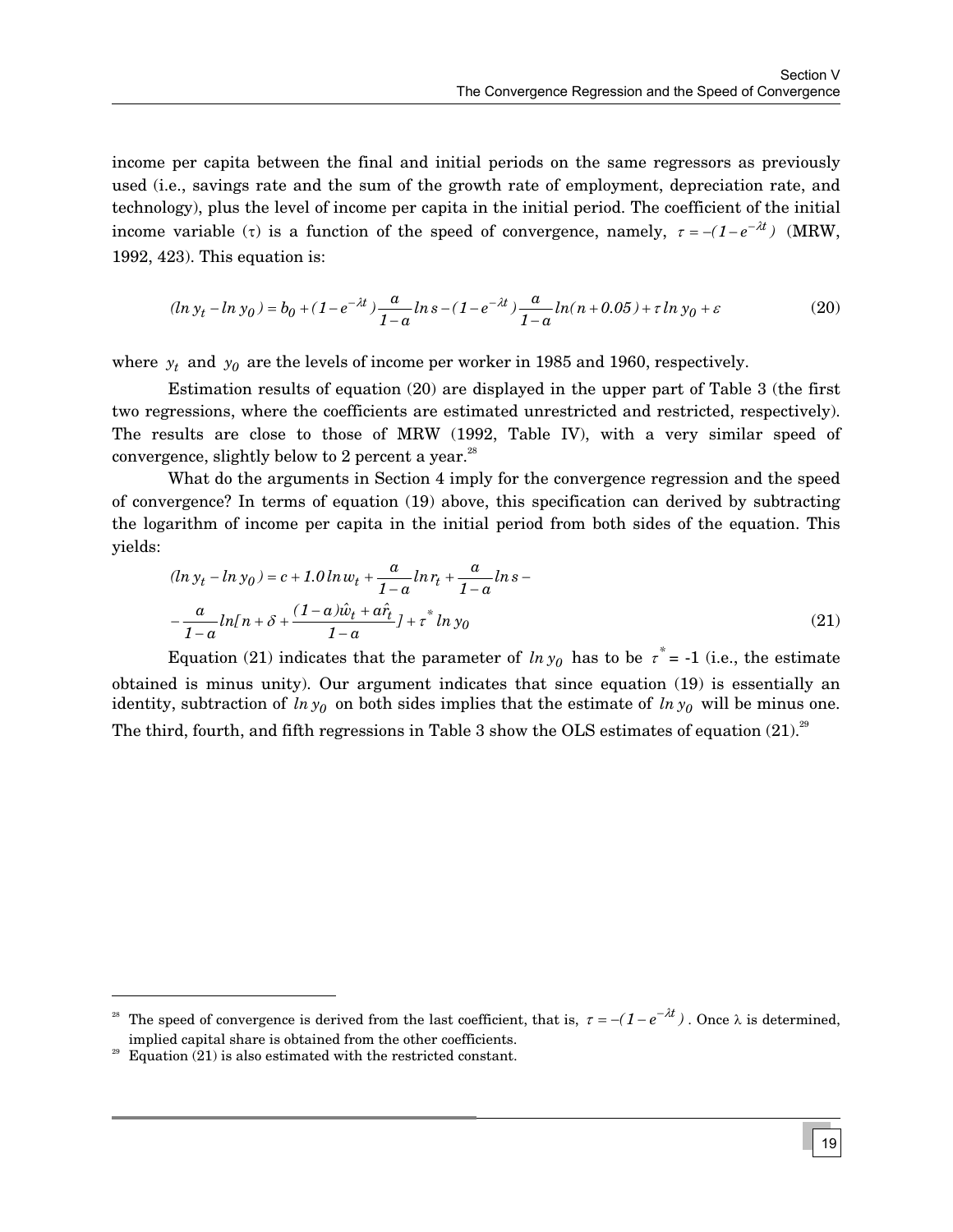| CONVERGENCE REGRESSION EQUATION (20) |                                                                                                   |        |                 |                                                                                                                |                                                                                                   |                       |                       |                             |                             |
|--------------------------------------|---------------------------------------------------------------------------------------------------|--------|-----------------|----------------------------------------------------------------------------------------------------------------|---------------------------------------------------------------------------------------------------|-----------------------|-----------------------|-----------------------------|-----------------------------|
| Constant                             |                                                                                                   | ln s   |                 |                                                                                                                | $ln(n + 0.05)$                                                                                    | $ln y_0$              |                       |                             | $\overline{R}{}^2$ ; s.e.r. |
| 2.646                                |                                                                                                   | 0.447  |                 |                                                                                                                | $-0.649$                                                                                          | $-0.352$              |                       |                             | 0.666; 0.141                |
| (2.40)                               |                                                                                                   | (2.75) |                 | $(-2.04)$<br>$(-5.86)$<br>Implied 'a' from $ln s = 0.559$ (5.83); Implied 'a' from $ln(n+0.05) = 0.648$ (5.46) |                                                                                                   |                       |                       |                             |                             |
|                                      |                                                                                                   |        |                 |                                                                                                                |                                                                                                   |                       |                       |                             |                             |
|                                      |                                                                                                   |        |                 |                                                                                                                | $H_0$ : $\gamma_2 + \gamma_3 = 0$ : $\chi_1^2 = 0.30$                                             |                       |                       |                             |                             |
|                                      |                                                                                                   |        |                 |                                                                                                                | Implied $\lambda = 0.01739(4.67)$                                                                 |                       |                       |                             |                             |
|                                      |                                                                                                   |        |                 |                                                                                                                | CONVERGENCE REGRESSION EQUATION (20) IMPOSING $H_0: \gamma_2 + \gamma_3 = 0$                      |                       |                       |                             |                             |
| Constant                             |                                                                                                   |        |                 | $ln s - ln(n + 0.05)$                                                                                          |                                                                                                   | $ln y_0$              |                       | $\overline{R}{}^Z$ ; s.e.r. |                             |
| 3.164<br>(5.70)                      |                                                                                                   |        | 0.493<br>(3.58) |                                                                                                                |                                                                                                   | $-0.354$<br>$(-6.00)$ |                       |                             | 0.678; 0.138                |
|                                      |                                                                                                   |        |                 |                                                                                                                | Implied 'a' from [ $ln s - ln(n + 0.05)$ ] = 0.582 (7.58)                                         |                       |                       |                             |                             |
|                                      |                                                                                                   |        |                 |                                                                                                                | Implied $\lambda = 0.01748(4.78)$                                                                 |                       |                       |                             |                             |
|                                      |                                                                                                   |        |                 |                                                                                                                | CONVERGENCE REGRESSION EQUATION (21)                                                              |                       |                       |                             |                             |
| ln w                                 | ln r                                                                                              |        |                 | ln s                                                                                                           | $ln(n + 0.02 + g)$                                                                                |                       | $ln y_0$              |                             | $\overline{R}^2$ ; s.e.r.   |
| 1.121<br>(5.58)                      | (2.67)                                                                                            | 0.814  |                 | 0.828<br>(3.03)                                                                                                | $-0.799$<br>$(-3.21)$                                                                             |                       | $-1.154$<br>$(-4.62)$ |                             | 0.580; 0.158                |
|                                      |                                                                                                   |        |                 |                                                                                                                | Implied 'a' from $lnr=0.449$ (4.85); Implied 'a' from $lns=0.453$ (5.54)                          |                       |                       |                             |                             |
|                                      |                                                                                                   |        |                 |                                                                                                                | Implied 'a' from $ln(n+0.02+g)=0.444(5.78)$                                                       |                       |                       |                             |                             |
|                                      |                                                                                                   |        |                 |                                                                                                                | $H_0$ : $\tau^* = -1$ : $\chi_1^2 = 0.38$ ; $H_0$ : $\gamma_3 + \gamma_4 = 0$ : $\chi_1^2 = 0.01$ |                       |                       |                             |                             |
|                                      |                                                                                                   |        |                 |                                                                                                                | Implied $\lambda = \infty$                                                                        |                       |                       |                             |                             |
|                                      |                                                                                                   |        |                 |                                                                                                                | CONVERGENCE REGRESSION EQUATION (21) IMPOSING $H_0: \gamma_3 + \gamma_4 = 0$                      |                       |                       |                             |                             |
| ln w                                 |                                                                                                   | ln r   | $ln s -$        |                                                                                                                |                                                                                                   |                       | $ln y_0$              |                             | $\overline{R}^2$ ; s.e.r.   |
|                                      |                                                                                                   |        |                 |                                                                                                                | $ln(n+0.02+g)$                                                                                    |                       |                       |                             |                             |
| 1.125                                |                                                                                                   | 0.793  |                 |                                                                                                                | 0.811                                                                                             |                       | $-1.167$              |                             | 0.603; 0.153                |
| (5.85)                               | (3.72)                                                                                            |        |                 | (3.82)<br>Implied 'a' from $lnr=0.442$ (6.67); Implied 'a' from [lns-ln(n+0.02+g)]=0.448 (6.91)                |                                                                                                   | $(-5.65)$             |                       |                             |                             |
|                                      |                                                                                                   |        |                 |                                                                                                                |                                                                                                   |                       |                       |                             |                             |
|                                      |                                                                                                   |        |                 |                                                                                                                | $H_0: \tau^* = -1$ : $\chi_1^2 = 0.65$ ; $H_0: \gamma_2 - \gamma_3 = 0$ : $\chi_1^2 = 0.006$      |                       |                       |                             |                             |
|                                      |                                                                                                   |        |                 |                                                                                                                | Implied $\lambda = \infty$                                                                        |                       |                       |                             |                             |
|                                      |                                                                                                   |        |                 |                                                                                                                | RESTRICTED REGRESSION EQUATION (21) IMPOSING $H_0: \gamma_2 - \gamma_3 = 0$                       |                       |                       |                             |                             |
| ln w                                 |                                                                                                   |        | $ln r + ln s$   |                                                                                                                | $ln y_0$                                                                                          |                       |                       | $\overline{R}^2$ ; s.e.r.   |                             |
|                                      |                                                                                                   |        | $ln(n+0.02+g)$  |                                                                                                                |                                                                                                   |                       |                       |                             |                             |
| 1.123                                |                                                                                                   |        | 0.802           |                                                                                                                | $-1.163$                                                                                          |                       |                       | 0.624; 0.149                |                             |
| (6.03)                               |                                                                                                   |        | (4.66)          |                                                                                                                |                                                                                                   | $(-6.05)$             |                       |                             |                             |
|                                      | Implied 'a' from [lnr+lns-ln(n+0.02+g)]=0.455 (8.40)<br>$H_0$ : $\tau^* = -1$ : $\chi_1^2 = 0.72$ |        |                 |                                                                                                                |                                                                                                   |                       |                       |                             |                             |
| Implied $\lambda = \infty$           |                                                                                                   |        |                 |                                                                                                                |                                                                                                   |                       |                       |                             |                             |
|                                      | CONVERGENCE REGRESSION EQUATION (21) IMPOSING $(\delta + g)=0.05$                                 |        |                 |                                                                                                                |                                                                                                   |                       |                       |                             |                             |
| ln w                                 | ln r                                                                                              |        |                 | ln s                                                                                                           | $ln(n + 0.05)$                                                                                    |                       | $ln y_0$              |                             | $\overline{R}^2$ ; s.e.r.   |
| 0.373                                |                                                                                                   | 0.525  |                 | 0.551                                                                                                          | $-0.881$                                                                                          |                       | $-0.492$              |                             | 0.712; 0.131                |
| (2.63)                               | (1.99)                                                                                            |        |                 | (2.67)                                                                                                         | $(-4.78)$                                                                                         |                       | $(-4.12)$             |                             |                             |
|                                      |                                                                                                   |        |                 |                                                                                                                | Implied $\lambda = 0.0271(2.88)$                                                                  |                       |                       |                             |                             |

Table 3. **Tests for Conditional Convergence** 

Note: t-statistics in parenthesis. s.e.r. is the standard error of the regression. Initial year  $(y_0)$  is 1960. The subscript number in  $\gamma_i$  in the tests refers to the order of the parameter in the regression. Critical value  $\chi^2_1(\alpha=0.05) = 3.84$ .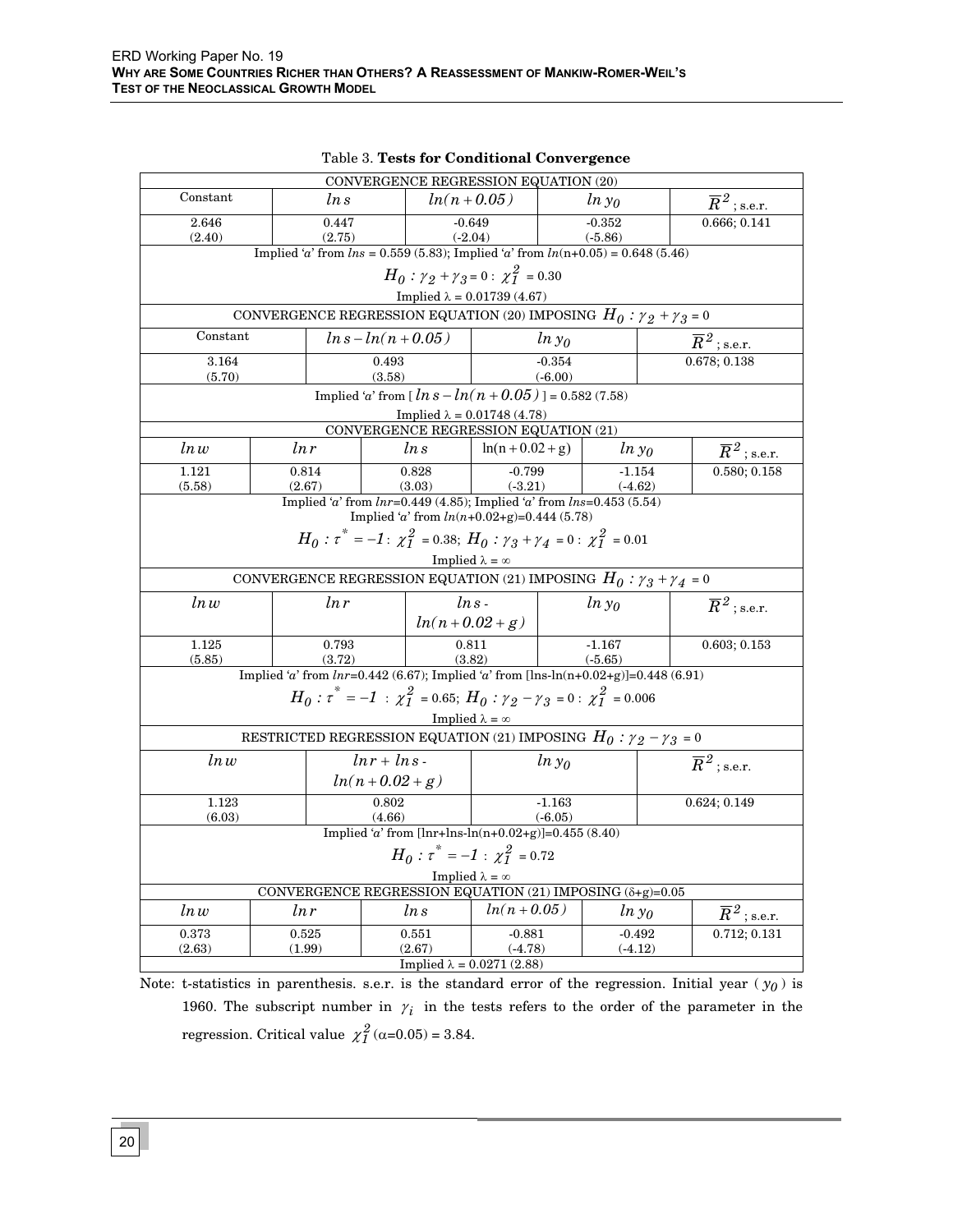These results provide a very different picture of the convergence discussion. The findings for  $\tau^*$  are as predicted, and the rest of the parameters continue being very well estimated in terms of size and sign (and the restrictions on the parameters continue to not being rejected).<sup>[30](#page-26-0)</sup> If this equation were to be interpreted as being the neoclassical growth model, the results imply  $\tau^* = -(1 - e^{-\lambda t}) = -1$ , or  $\lambda = \infty$  (under the null hypothesis that  $\tau^* = -1$ ). The neoclassical interpretation would be presumably that the speed of convergence is infinite and all countries are growing at or near their steady state.<sup>31</sup> But, as we have seen, with differences in "technical progress" allowed for, the identity will always give this result. The only reason why the conventional estimates are greater than minus unity is due to the assumption imposed on the model of a spatially constant rate of technical change and a constant level of technology.<sup>[32](#page-26-2)</sup>

As one better approximates the identity by including other variables in the regression (compare Tables IV and V in MRW 1992, or the augmentations by Nonneman and Vandhout 1996) or by including heterogeneous intercepts (Islam 1995) and allowing the growth rates of technology to differ (Lee et al. 1997), the speed of convergence increases because variations in  $B(t)$  and  $\phi_t^{'}$  are better captured. Durlauf and Johnson (1995, 370 and 375, Tables II and V) found higher rates of convergence in the regressions for each subsample than in the single regime, but rejected the hypothesis of convergence among the high-output economies. On the other hand, Temple (1998, 369, Table 3) did not find much higher rates of convergence, except in the lowest quartile (9.2 percent a year). The exchange between Lee et al. (1998) and Islam (1998) concerned differences in the size of  $\lambda$  as a consequence of the different estimation methods and assumptions about what is allowed to vary. Lee et al. (1998) report regressions where the mean speed convergence increases to 0.23 (when the restriction that *g* is the same across countries is relaxed) and to 0.29 (with heterogeneity in  $\lambda$  and in g). Islam's (1998, 325) intuition in his exchange with Lee et al. (1998) was correct: "Clearly, a different estimation method is not the main reason for this substantial increase." Maddala and Wu's (2000)

j

<span id="page-26-0"></span><sup>&</sup>lt;sup>30</sup> Notice that the coefficients of ln *s* and  $ln(n+0.05)$  are multiplied by  $\tau^*$  in equation (20), and they are not in equation (21). However, since the estimate of  $\tau^*$  must be unity, it does not affect the result.

<span id="page-26-1"></span><sup>&</sup>lt;sup>31</sup> We believe that his result implies that if countries are at their steady state growth rate, the speed of convergence is undefined. See equation (13) in MRW, i.e., what occurs if  $\ln y^* = \ln y(t)$ .

<span id="page-26-2"></span>Islam (1995, equation 11) argues that a better way to estimate the rate of convergence is through an equation that incorporates transitional behavior. He derives an equation with  $\ln y_t$  on the left-hand side (as opposed to the difference between last and initial periods) and with  $\ln y_0$  on the right hand side (and the same other regressors, i.e.,  $ln s$  and  $ln(n + 0.05)$ . He acknowledges (Islam 1995, 11) that his regression has the same omitted-variable bias problem as MRW's equation, due to an improper account of  $A_0$ . In this case, and from the point of view of the accounting identity, the estimate of  $ln y_0$  has to be zero, leading to the same conclusions about the speed of convergence as with the MRW regression. As Islam's approximation to the identity is substantially worse than that provided by equation (21), it seems that he is estimating a true behavioral equation. Lee et al. (1998, 321) indicate that the estimate of  $ln y_0$  tends to unity in the probability limit. And Quah (1996) shows that the 2 percent convergence rate observed is a statistical artifact, the product of "unit root econometrics in disguise."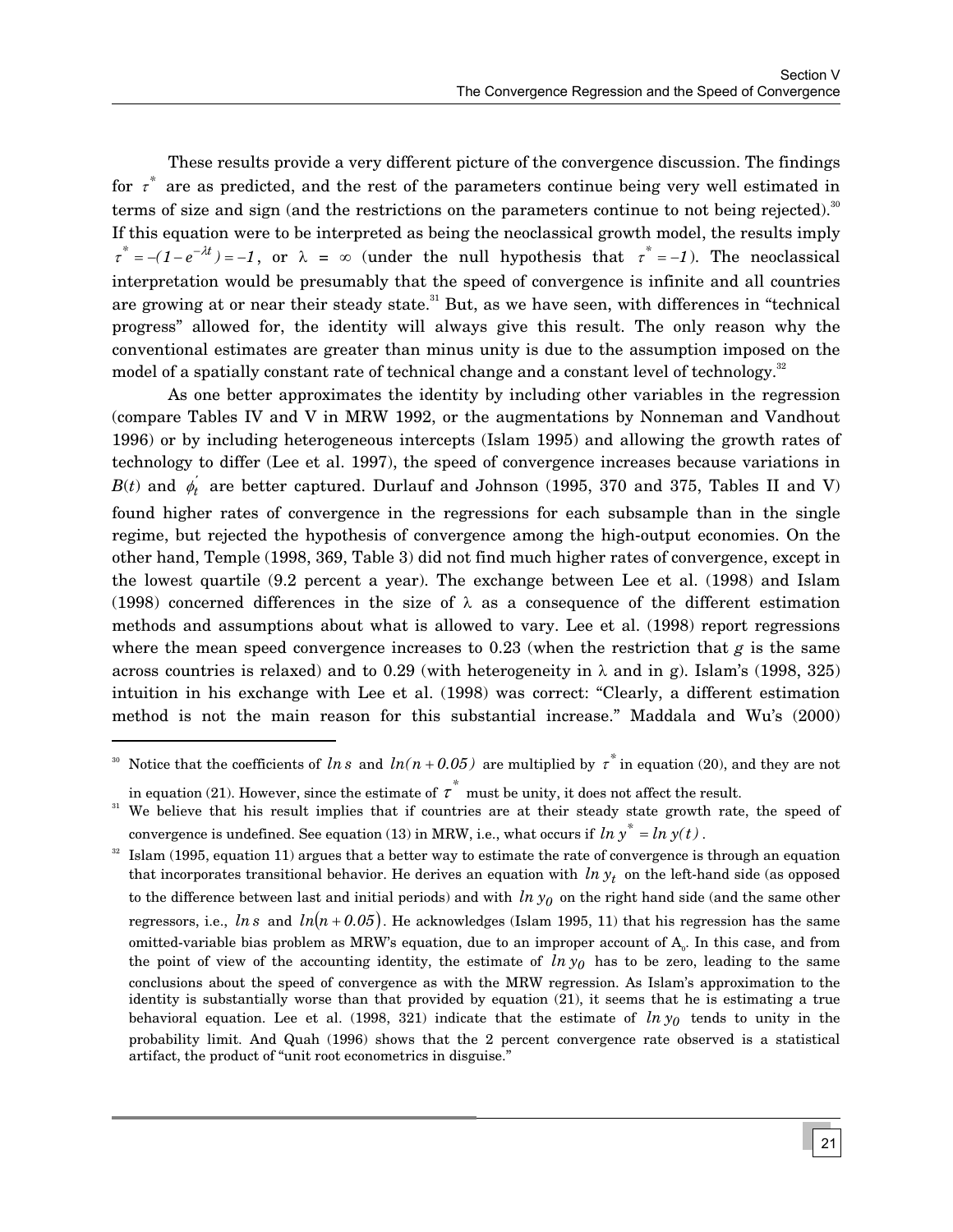<span id="page-27-0"></span>estimation procedure allowed them to calculate individual convergence rates for the OECD countries. Their estimates range from 1.27 percent per year for Switzerland to 10.32 percent per year for West Germany, with an average for the 17 OECD European countries of 4.68 percent per year. And when they separate the sample into different periods, the average convergence rate increases to 19.7 percent per year for 1950-1960.

As has been shown, as the restrictions on  $B(t)$  and  $\phi_t^{'}$  (i.e., that they are common) are relaxed (i.e., that they are the same across countries), the convergence regression estimated approximates equation (21) better,  $\tau$  tends to unity and  $\lambda$  increases. But this must be true irrespective of the sample size, the number of countries (in the context of panel estimation) and the estimator used. Although the exchange between Lee et al. (1998) and Islam (1998) about the meaning of convergence when one permits heterogeneity in growth rates provides some useful insights (most notably that the very concept of convergence becomes problematical), it is not appreciated that the underlying problem is more fundamental, namely, that no matter what method is used to estimate this regression, the results will be conditioned by the presence of the underlying accounting identity. Technical fixes do not solve the problem. The last regression in Table 3 shows equation (21) estimated with a common  $\phi_t$ <sup>'</sup> (g in MRW). The results are very similar to those of Islam (1995, 1141, Table I). The biases and other econometric issues discussed by Islam (1995, 1998); Lee et al. (1998); and Maddala and Wu (2000) are not fundamentally econometric problems. The whole argument rests on how close the regression used approximates the income accounting identity.

# **VI. CONCLUSIONS: WHAT IS LEFT OF SOLOW'S GROWTH MODEL?**

Why are some countries richer than others? Is the neoclassical growth model, based on an aggregate production function, a useful theory of economic growth? This paper has evaluated whether the predictions of Solow's growth model—namely, that the higher the rate of saving, the richer the country; and the higher the rate of population growth, the poorer the country—can be tested and potentially refuted.

We have used MRW's specification of Solow's model and shown that a form identical to that used by MRW can be derived by simply transforming the income accounting identity that relates output to the sum of the total wage bill plus total profits. To do this only requires the assumptions that factor shares and the capital-output ratio are constant. This has allowed us to question that indeed Solow's growth model can be tested in the sense of it being capable of refutation.

It has been argued that the key to understanding the results discussed in the literature lies in the assumption of a common level of technology and rate of technical progress across countries. Although this assumption has been discussed in the literature, authors have missed the important point that all that is being estimated is an approximation to an accounting identity. From this point of view, the assumption of a common rate of technological progress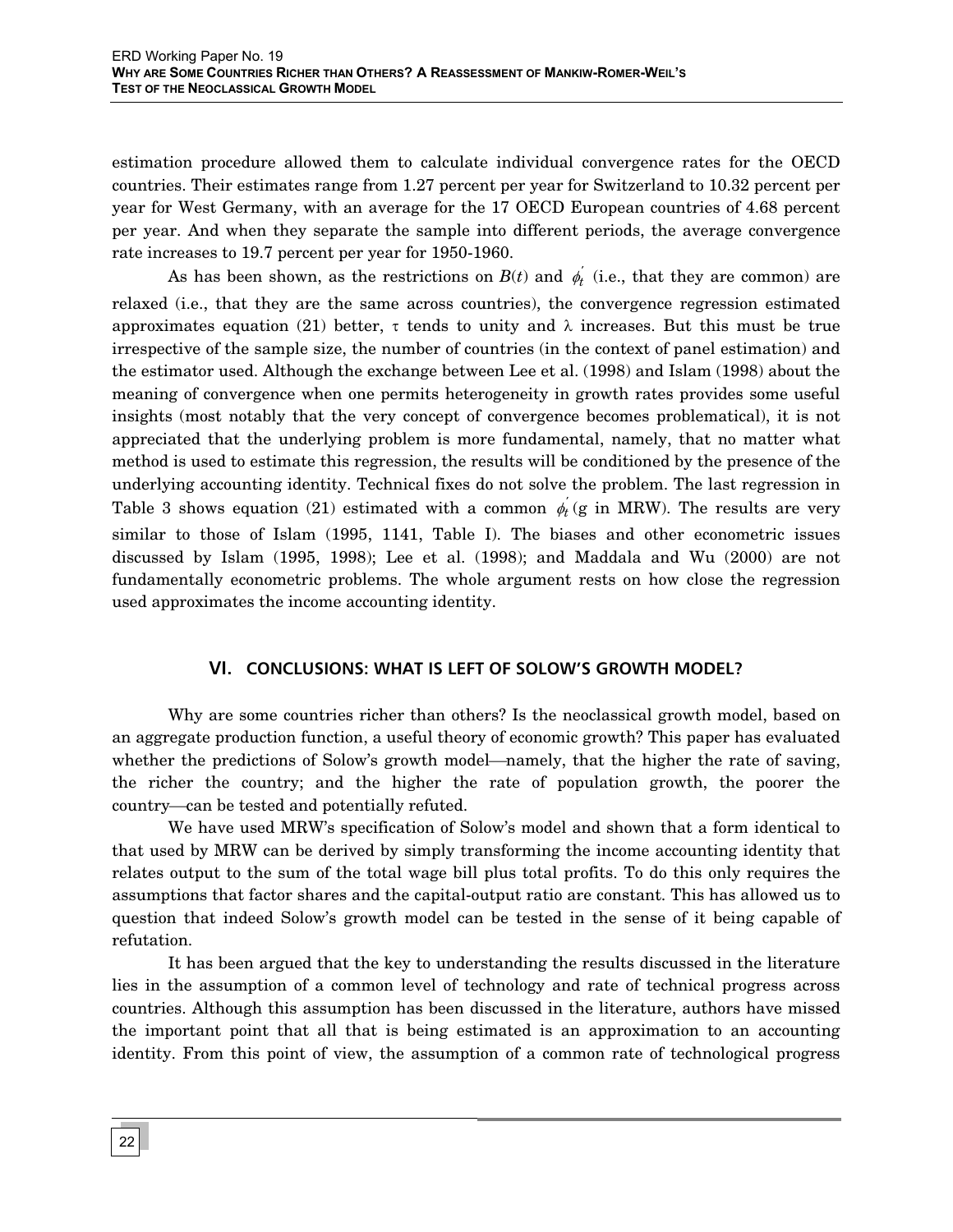amounts to treating the weighted average of the wage and profit rates that appears in the accounting identity as a constant across countries. The form derived from the accounting identity explicitly incorporating differences in growth of the weighted average of the wage and profit rates and using only two assumptions, is so close to the identity itself that it explains most of the variation in income per capita in the OECD countries. MRW' regression, on the other hand, explained only one percent. This form, or a good approximation to it, guarantees a high statistical fit, and where the implicit values of the output elasticities are very close to the respective factor shares. The estimate of the coefficient of the savings rate must be positive and that of the sum of employment and technology growth rates must be negative. All this is solely the result of the accounting identity. It has been argued that MRW's equation imposes on the identity the empirically incorrect assumptions that the weighted average of the wage and profit rates and the weighted average of the growth rates of the wage and profit rates are constant across countries. The fact that this gives a less than perfect statistical fit may give the impression that a behavioral regression, rather than an identity is actually being estimated.

The conditional convergence equation discussed in the literature is also affected by our arguments. It has been shown that once the weighted average of the wage and profit rates is properly introduced, the "identity" predicts that the speed of convergence, under neoclassical assumptions, must be infinite. Certainly this is a most implausible result.

The conclusion that has to be drawn is that the predictions of Solow's growth model cannot be tested econometrically because they cannot be refuted. In view of the above findings, it is difficult to find an optimistic note on which to close. This framework does not help answer the central question of why some countries are richer than others. The implications of the paper, therefore, go far beyond a mere critique or a proposal for improvement in the estimation and testing of the neoclassical growth model. The problem discussed is far more fundamental than that of the necessity for a further augmentation of Solow's model, or the use of more appropriate econometric techniques.

From the policy perspective (Kenny and Williams 2000, Rashid 2000), the argument implies that we cannot measure the impact of standard growth policies, e.g., the effect on an increase in the savings rate on income per capita. However, our arguments should not be taken as implying that a country's income level is not, in some sense, related to savings and investment, population growth, and technology, any more than that the production of an individual commodity is not related to the volume of inputs used. The arguments should not be misconstrued either as a claim that any regression explaining income per capita is futile because, one way or another, the right-hand side variables (e.g., countries' latitude) are proxying the right-hand side variables of the income accounting identity. The same applies to the convergence literature, that is, studying whether historically countries have tended to converge is an important issue (the notion of sigma-convergence is not effected by our arguments). And a regression of growth rates on initial income (and perhaps other variables) certainly says something. As Easterly and Levine (2001) indicate "The coefficient on initial income does not necessarily capture only neoclassical transitional dynamics. In technology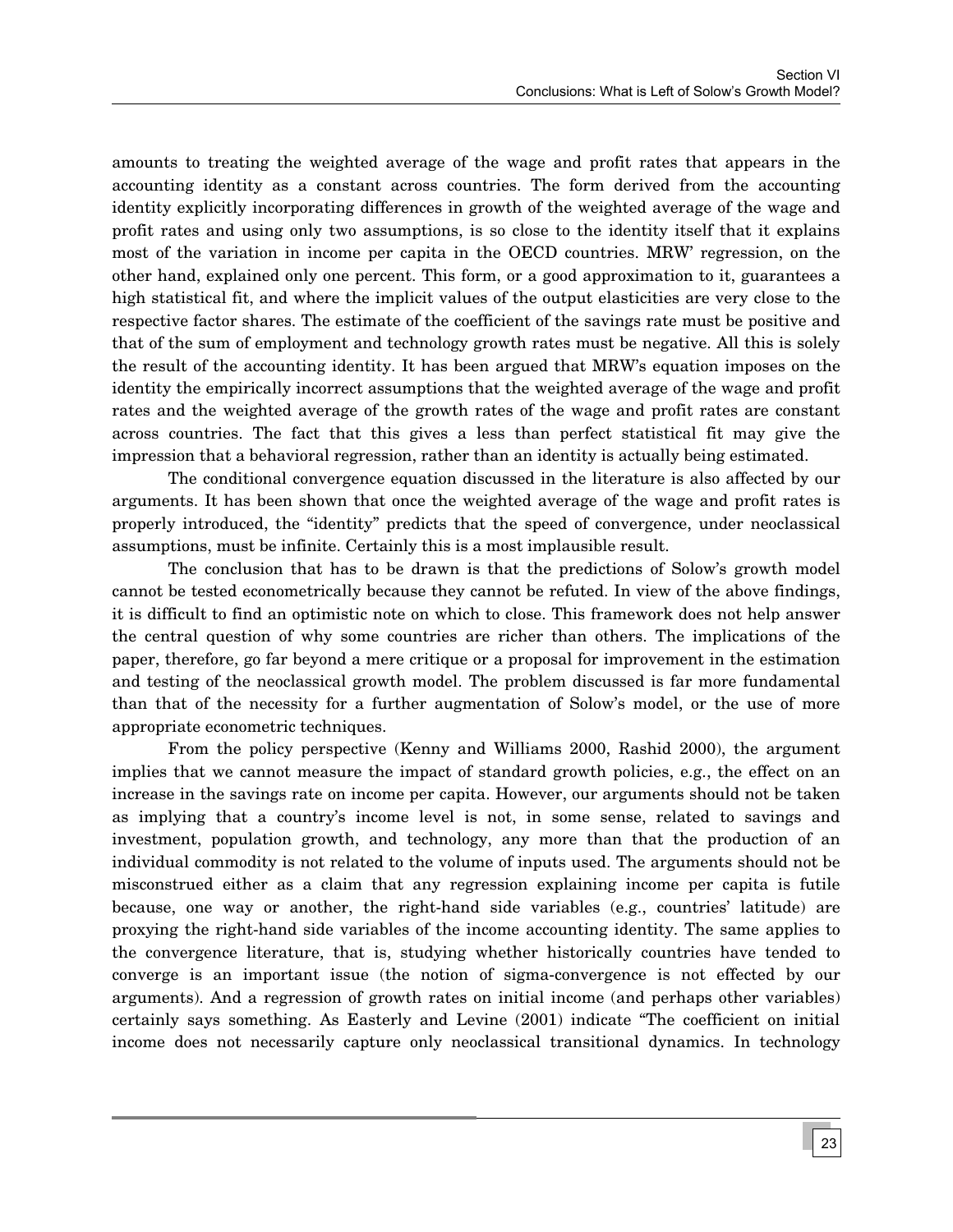diffusion models, initial income may proxy for the initial gap in TFP between economies. In these models, therefore, catch-up can be in TFP as well as in traditional factors of production" (Easterly and Levine 2001, p.209).<sup>33</sup> What has to be inferred is that the neoclassical growth model, as formulated in MRW's specification and derived from an aggregate production function, cannot be the place to start any discussion about growth, development and convergence.

In the authors' opinion, the above calls for a serious reconsideration of the neoclassical growth model and its explanatory power of differences in income per capita. If we are going to continue using this framework in order to think about questions of growth, we need a different procedure and methodology to test the predictions of the neoclassical model. Given that the whole framework depends on the existence of the aggregate production function, the feasibility of this option seems problematical. We see two options open. First, perhaps the discussion of economic growth should be formulated in terms other than the neoclassical production function, perhaps along the lines of evolutionary growth models (Nelson and Winter 1982). Secondly, the accounting identity, equation (6) could be used as a reference framework to expand on the proposal to develop a theory of TFP differences, as advocated by Prescott (1998) and Easterly and Levine (2001) (although certainly outside the neoclassical model and the aggregate production function framework). As equations (6) and (7) show, the rate of TFP growth is always, by virtue of the identity, a weighted average of the wage and profit rates. This, it must be stressed, is true always. Therefore, any theory explaining TFP (or its growth rate) must be implicitly a theory of this weighted average. We hope that realizing that the mystery lies in this weighted average will shed light.

Felipe and Fisher (2003) conclude their survey by arguing that "macroeconomists should pause before continuing to do applied work with no sound foundation and dedicate some time to studying other approaches to value, distribution, employment, growth, technical progress, etc., in order to understand which questions can legitimately be posed to the empirical aggregate data." It is not possible to rely on the instrumentalist argument that as all models necessarily involve abstraction because they are stories, the fact that the neoclassical growth model can give good statistical fits means that aggregation problems can be ignored as empirically unimportant. It has been shown precisely why these models if correctly specified must always give good statistical fits. A model that cannot be potentially refuted empirically is not a productive metaphor.

<span id="page-29-0"></span> <sup>33</sup> The technology gap approach, for example, posits that the rate of economic growth of a country is positively influenced by the rate of growth in the technological level of the country. Other important variables in this paradigm are the catch up process and the country's ability to mobilize resources for transforming social, institutional, and economic structures. See Fagerberg (1987).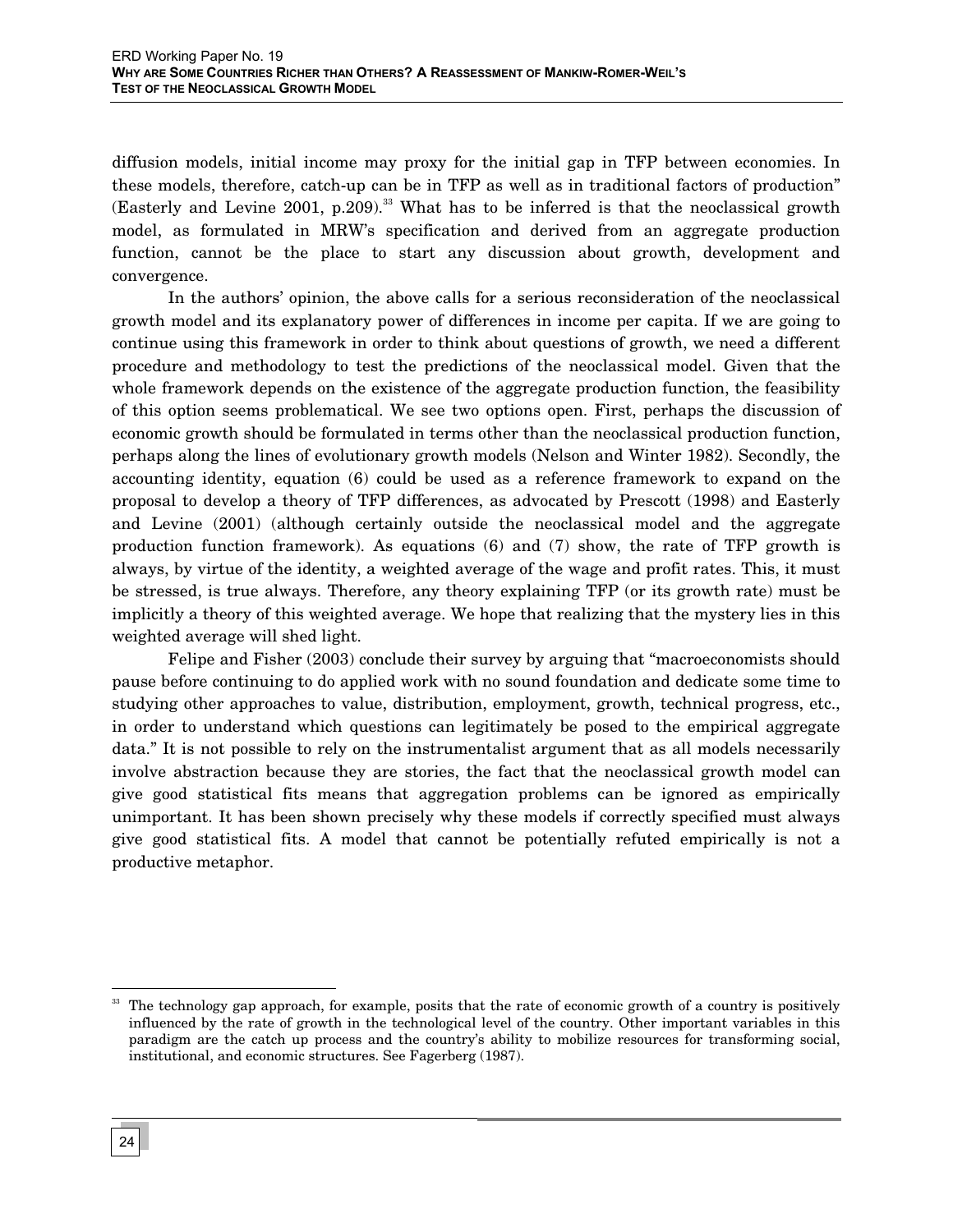#### **REFERENCES**

- <span id="page-30-0"></span>Backhouse, R. E., and A. Salanti, 2000. "Introduction." In R. E. Backhouse and A. Salanti, eds., *Macroeconomics and the Real World.* Oxford and New York: Oxford University Press.
- Barro, R. J., and X. Sala-i-Martin, 1995. *Economic Growth*. New York: McGraw Hill.
- Bernanke, B. S., and R. S. Gürkaynak, 2001. Is Growth Exogenous? Taking Mankiw, Romer, and Weil Seriously. NBER Working Paper 8365, National Bureau of Economic Research, Massachusetts.
- Bliss, C., 1999. "Galton's Fallacy and Economic Convergence." *Oxford Economic Papers* 51:4-14.
- Brock, W. A., and S. N. Durlauf, 2001. "What Have We Learned from a Decade of Empirical Research on Growth? Growth Empirics and Reality." *World Bank Economic Review* 15(2):229-72.
- Cannon, E. S., and N. W. Duck, 2000. "Galton's Fallacy and Economic Convergence." *Oxford Economic Papers* 52:415-9.
- Durlauf, S., 2000. "Econometric Analysis and the Study of Economic Growth: A Sceptical Perspective." In R. E. Backhouse and A. Salanti, eds., *Macroeconomics and the Real World*. Oxford and New York: Oxford University Press.
- Durlauf, S. N., and P. A. Johnson, 1995. "Multiple Regimes and Cross-Country Growth Behavior." *Journal of Applied Econometrics* 10:365-84.
- Durlauf, S., and D. Quah, 1999. "The New Empirics of Economic Growth." In J. Taylor and M. Woodford, eds., *Handbook of Macroeconomics*. Amsterdam: North Holland.
- Easterly, W., and R. Levine, 2001. "It's Not Factor Accumulation: Stylized Facts and Growth Models." *World Bank Economic Review* 15(2):177-219.
- Fagerberg, J., 1987. "A Technology Gap Approach to why Growth Rates Differ." *Research Policy* 16:87-99.
- Felipe, J., and F. M. Fisher, 2003. "Aggregation in Production Functions: What Applied Economists Should Know." *Metroeconomica*. Forthcoming.
- Fisher, F. M., 1969. "The Existence of Aggregate Production Functions." *Econometrica* 37(4, October):553-77.
- , 1971a. "Aggregate Production Functions and the Explanation of Wages: A Simulation Experiment." *The Review of Economics and Statistics* LIII(4, November):305-25.
- , 1971b. "Reply." *Econometrica* 39(2, March):405.
- , 1993. *Aggregation. Aggregate Production Functions and Related Topics*. Cambridge, MA: The MIT Press.
- Hall, R. E., and C. I. Jones, 1999. "Why Do Some Countries Produce so much more Output than Others?" *Quarterly Journal of Economics* 114(February):83-116.
- Islam, N., 1995. "Growth Empirics: A Panel Data Approach." *Quarterly Journal of Economics* 90:1127-70.
- 5, 1998. "Growth Empirics: A Panel Data Approach—A Reply." *Quarterly Journal of Economics* 113(1, February):325-9.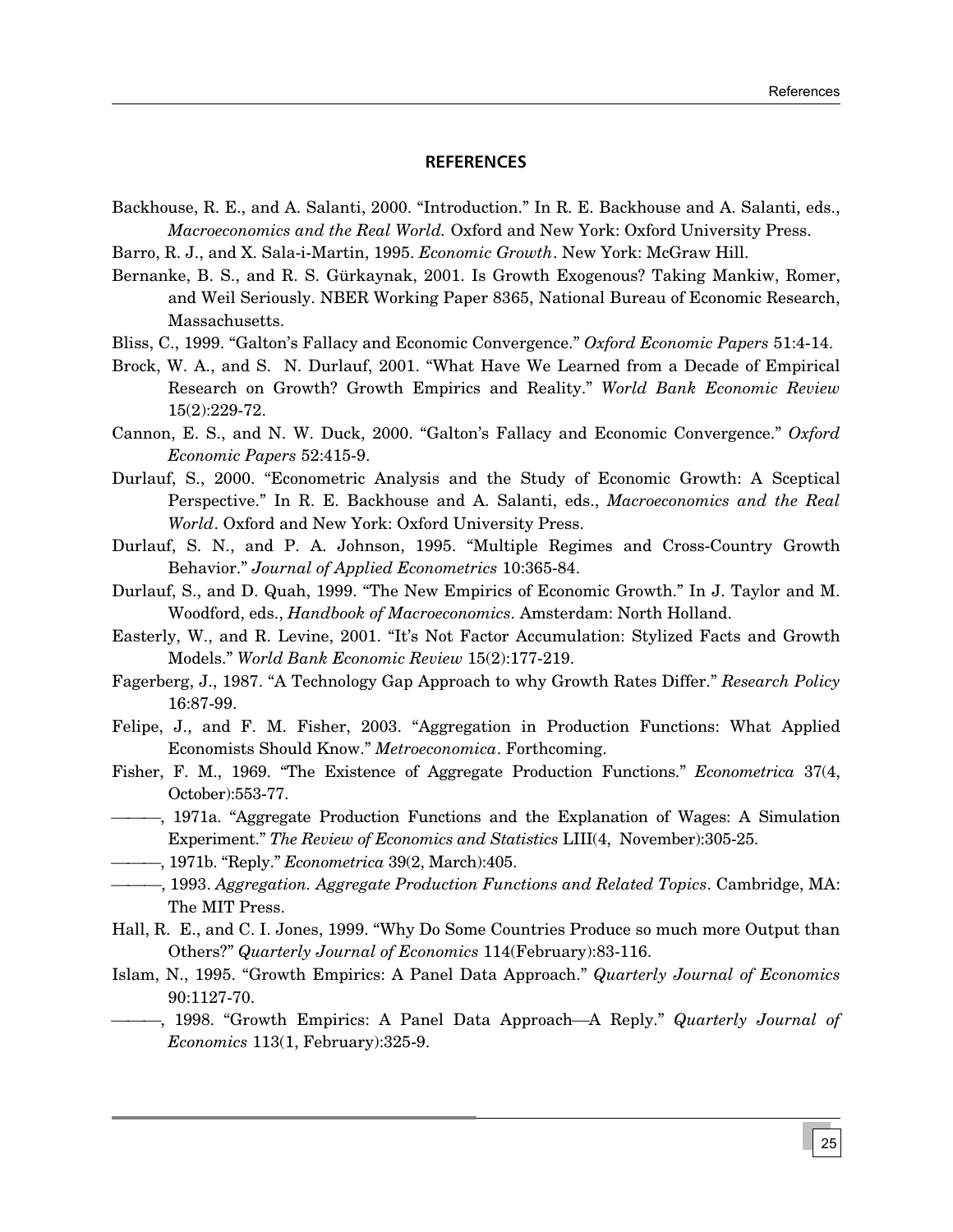- , 1999. "International Comparisons of Total Factor Productivity: A Review." *Review of Income and Wealth* 45(4, December):493-518.
- Jones, C. I., 1997. "Comment." In B. S. Bernanke and J. Rotemberg, eds., *NBER Macroeconomics Annual 1997.* Cambridge: The MIT Press.
- , 1998. *Introduction to Economic Growth*. New York: W. W. Norton & Co., Inc.
- Jorgenson, D. W., 1995. *Productivity: Post-war U.S. Economic Growth*. Cambridge: MIT Press.
- Kenny, C., and D. Williams, 2000. "What Do We Know about Economic Growth? Or, Why Don't We Know Very Much?" *World Development* 29(1):1-22.
- Klenow, P., and A. Rodriguez-Clare, 1997. "The Neoclassical Revival in Growth Economics: Has It Gone Too Far?" *NBER Macroeconomics Annual* 12:73-103.
- Knowles, S., and P. Dorian Owen, 1995. "Health Capital and Cross-Country Variation in Income per Capita in the Mankiw-Romer-Weil Model." *Economics Letters* 48:99-106.
- Lee, F. S. 1998. *Post-Keynesian Price Theory*. Cambridge: Cambridge University Press.
- Lee, K., M. Hashem Pesararan, and R. Smith, 1997. "Growth and Convergence in a Multi-Country Empirical Stochastic Solow Model." *Journal of Applied Econometrics* XII:357- 92.
- 1998. "Growth Empirics: A Panel Data Approach –A Comment." *Quarterly Journal of Economics* 113(1, February):319-23.
- Lucas, R., 1970. "Capacity, Overtime, and Empirical Production Functions." *American Economic Review Papers and Proceedings* 60(2, May):23-7.
- Maddala, G. S., and S. Wu, 2000. "Cross-Country Growth Regressions: Problems of Heterogeneity and Interpretation." *Applied Economics* 32:635-42.
- Mankiw, G., 1995. "The Growth of Nations" *Brookings Papers on Economic Activity* 1(September):275-325.
- , 1997. "Comment." In B. S. Bernanke and J. Rotemberg, eds., *NBER Macroeconomics Annual 1997.* Cambridge: The MIT Press.
- Mankiw, G., D. Romer, and D. N. Weil. 1992: "A Contribution to the Empirics of Economic Growth." *Quarterly Journal of Economics* 107(2, May):407-37.
- Nadiri, I. M., 1970. "Some Approaches to the Theory and Measurement of Total Factor Productivity: A Survey." *Journal of Economic Literature* VIII(December):1137-77.
- Nelson, R., and S. G. Winter. 1982. *An Evolutionary Theory of Economic Change*. Cambridge, MA: Harvard University Press.
- Nonneman, W., and P. Vanhoudt. 1996. "A Further Augmentation of the Solow Model and the Empirics of Economic Growth for OECD Countries." *Quarterly Journal of Economics* 111:943-53.
- Pack, H., 1994. "Endogenous Growth Theory: Intellectual Appeal and Empirical Shortcomings." *Journal of Economic Perspectives* 8(1, Winter):55-72.
- Parente, S., and E. C. Prescott, 1994. "Barriers to Technology Adoption and Development." *Journal of Political Economy* 102(2):298-321.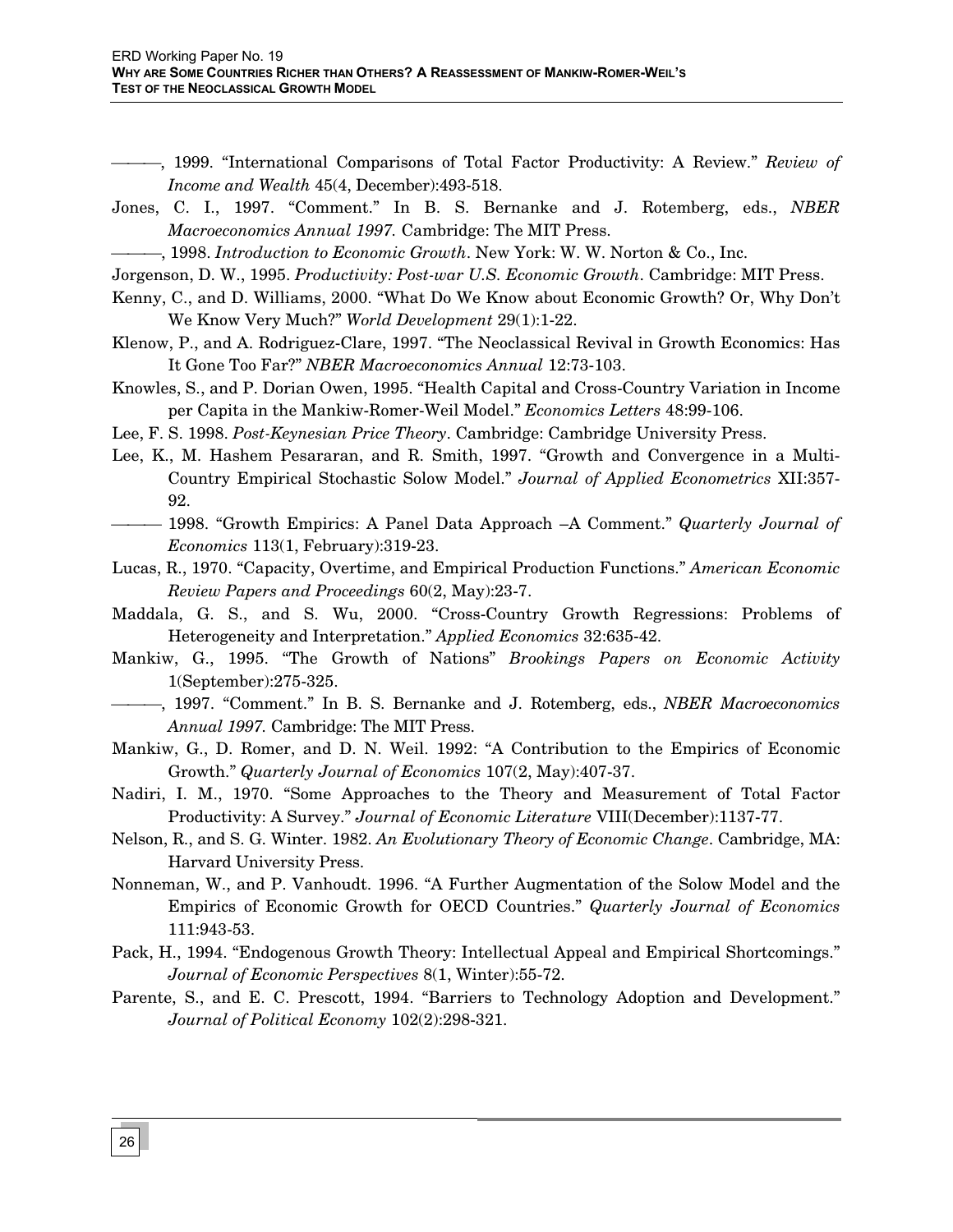- Prescott, E. C., 1998. "Needed: A Theory of Total Factor Productivity." *International Economic Review*.39(3, August):525-52.
- Quah, D., 1993a. "Galton's Fallacy and Tests of the Convergence Hypothesis." *Scandinavian Journal of Economics* 95(4):427-43.
- , 1993b. "Empirical Cross-Section Dynamics in Economic Growth." *European Economic Review* 37:426-34.
- , 1996. "Empirics for Economic Growth and Convergence. *European Economic Review* 40:1353-75.
- Rashid, S., 2000. *Economic Policy for Growth. Economic Development is Human Development*. Boston: Kluwer Academic Press.
- Romer, D., 1996. *Advanced Macroeconomics*. New York: McGraw Hill.
- Romer, P., 2001. "Comment on "It's Not Factor Accumulation: Stylized Facts and Growth Models." *World Bank Economic Review* 15(2):225-7.
- Sala-i-Martin, X., 2001. "What Have We Learned from a Decade of Empirical Research on Growth? Comment on "Growth Empirics and Reality" by William A. Brock and Steven N. Durlauf. " *World Bank Economic Review* 15(2):277-82.
- Samuelson, P. A., 1979. "Paul Douglas's Measurement of Production Functions and Marginal Productivities." *Journal of Political Economy* 87:923-39.
- Simon, H., 1979. "Rational Decision Making in Business Organizations." *American Economic Review* 69(4, September):493-513.
- Solow, R., 1956. "A Contribution to the Theory of Economic Growth." *Quarterly Journal of Economics* 70:65-94.
- , 1957. "Technical Change and the Aggregate Production Function." *Review of Economics and Statistics* 39:312-20.
- , 1988. "Growth Theory and After." *American Economic Review* 78(3):307-17.
- , 1994. "Perspectives on Growth Theory." *Journal of Economic Perspectives*8(1, Winter):45-54.
- , 2001. "What Have We Learned from a Decade of Empirical Research on Growth? Applying Growth Theory across Countries." *World Bank Economic Review* 15(2):283-8.
- Srinivasan, T. N., 1994. "Data Base for Development Analysis: An Overview." *Journal of Development Analysis* 44:3-27.
- , 1995. "Long-run Growth Theories and Empirics: Anything New? In T. Ito and A. C. Krueger, eds., *Growth Theories in Light of the East Asian Experience*. Chicago: University of Chicago Press.
- Tatom, J. A. 1980. "The 'Problem' of Procyclical Real Wages and Productivity." *Journal of Political Economy* 88(2):385-94.
- Temple, J., 1998. "Robustness Tests of the Augmented Solow Model." *Journal of Applied Econometrics* 13:361-75.
- , 1999. "The New Growth Evidence." *Journal of Economic Literature* XXXVII(March):112- 56.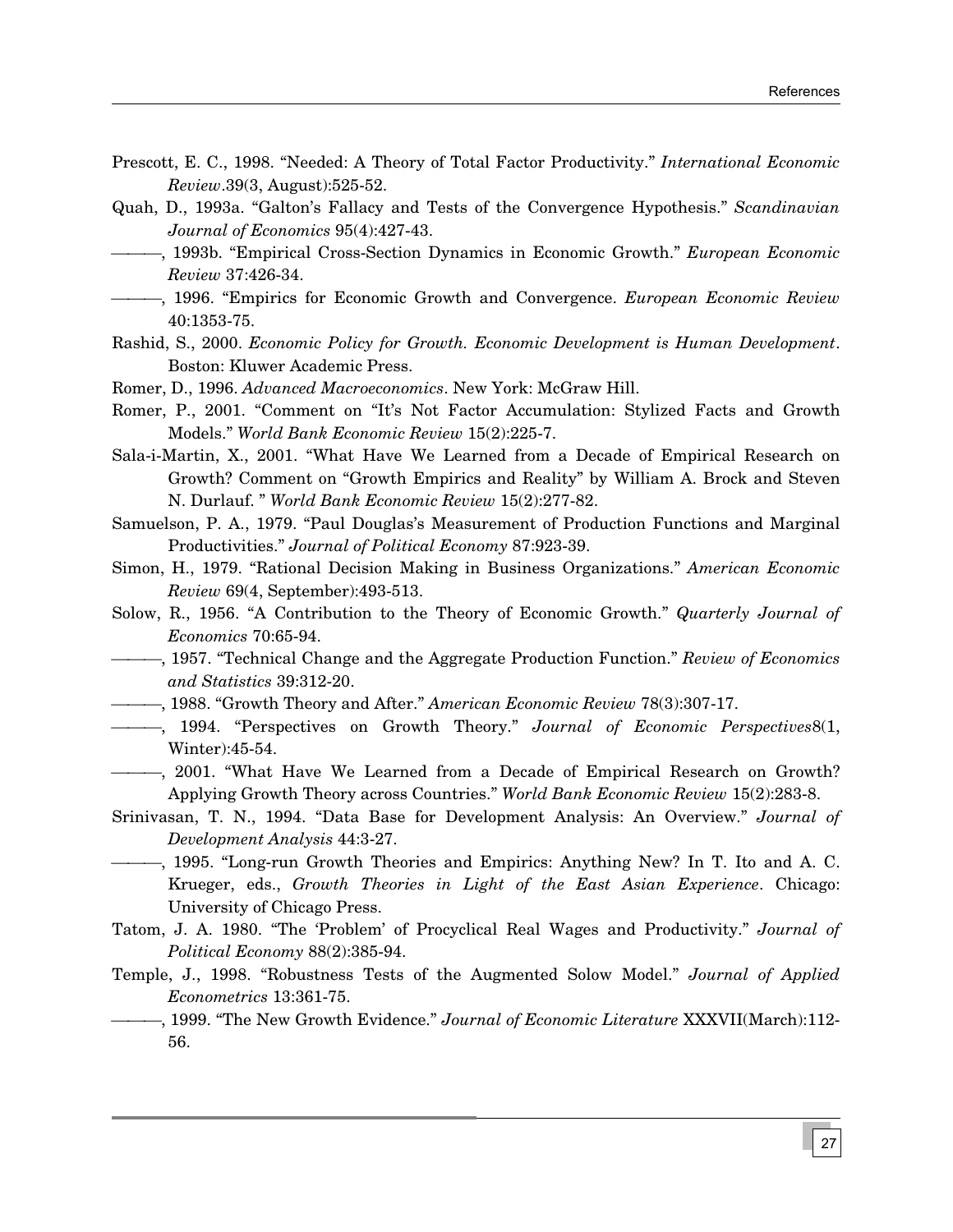# **PUBLICATIONS FROM THE ECONOMICS AND RESEARCH DEPARTMENT**

#### **ERD WORKING PAPER SERIES (WPS)**

(Published in-house; Available through ADB Office of External Relations; Free of Charge)

| No. 1  | Capitalizing on Globalization                     |
|--------|---------------------------------------------------|
|        | -Barry Eichengreen, January 2002                  |
| No. 2  | Policy-based Lending and Poverty Reduction:       |
|        | An Overview of Processes, Assessment              |
|        | and Options                                       |
|        | -Richard Bolt and Manabu Fujimura                 |
|        | January 2002                                      |
| No. 3  | The Automotive Supply Chain: Global Trends        |
|        | and Asian Perspectives                            |
|        | -Francisco Veloso and Rajiv Kumar                 |
|        | January 2002                                      |
| No. 4  | International Competitiveness of Asian Firms:     |
|        | An Analytical Framework                           |
|        | -Rajiv Kumar and Doren Chadee                     |
|        | February 2002                                     |
| No. 5  | The International Competitiveness of Asian        |
|        | Economies in the Apparel Commodity Chain          |
|        | —Gary Gereffi                                     |
|        | February 2002                                     |
| No. 6  | Monetary and Financial Cooperation in East        |
|        | Asia—The Chiang Mai Initiative and Beyond         |
|        | -Pradumna B. Rana                                 |
|        | February 2002                                     |
| No. 7  | Probing Beneath Cross-national Averages: Poverty, |
|        | Inequality, and Growth in the Philippines         |
|        | -Arsenio M. Balisacan and Ernesto M. Pernia       |
|        | March 2002                                        |
| No. 8  | Poverty, Growth, and Inequality in Thailand       |
|        | -Anil B. Deolalikar                               |
|        | April 2002                                        |
| No. 9  | Microfinance in Northeast Thailand: Who Benefits  |
|        | and How Much?                                     |
|        | -Brett E. Coleman                                 |
|        | April 2002                                        |
| No. 10 | PovertyReduction and the Role of Institutions in  |
|        | Developing Asia                                   |
|        | -Anil B. Deolalikar, Alex B. Brilliantes, Jr.,    |

*Raghav Gaiha, Ernesto M. Pernia, Mary Racelis with the assistance of Marita Concepcion Castro-*

#### **ERD TECHNICAL NOTE SERIES (TNS)**

(Published in-house; Available through ADB Office of External Relations; Free of Charge)

- No. 1 Contingency Calculations for Environmental Impacts with Unknown Monetary Values —*David Dole February 2002* No. 2 Integrating Risk into ADB's Economic Analysis
- of Projects *—Nigel Rayner, Anneli Lagman-Martin,*
	- *and Keith Ward June 2002*

|        | May 2002                                        |
|--------|-------------------------------------------------|
| No. 11 | The European Social Model: Lessons for          |
|        | Developing Countries                            |
|        | $-$ Assar Lindbeck                              |
|        | May 2002                                        |
| No. 12 | Costs and Benefits of a Common Currency for     |
|        | ASEAN                                           |
|        | —Srinivasa Madhur                               |
|        | May 2002                                        |
| No. 13 | Monetary Cooperation in East Asia: A Survey     |
|        | —Raul Fabella                                   |
|        | May 2002                                        |
| No. 14 | Toward A Political Economy Approach             |
|        | to Prolicy-based Lending                        |
|        | —George Abonyi                                  |
|        | May 2002                                        |
| No. 15 | A Framework for Establishing Priorities in a    |
|        | Country Poverty Reduction Strategy              |
|        | -Ron Duncan and Steve Pollard                   |
|        | June 2002                                       |
| No. 16 | The Role of Infrastructure in Land-use Dynamics |
|        | and Rice Production in Viet Nam's Mekong River  |

*Guevara, Liza L. Lim, Pilipinas F. Quising*

- Delta *—Christopher Edmonds July 2002*
- No. 17 Effect of Decentralization Strategy on Macroeconomic Stability in Thailand *—Kanokpan Lao-Araya August 2002*
- No. 18 Poverty and Patterns of Growth *—Rana Hasan and M. G. Quibria August 2002*
- No. 19 Why are Some Countries Richer than Others? A Reassessment of Mankiw-Romer-Weil's Test of the Neoclassical Growth Model *—Jesus Felipe and John McCombie August 2002*
- No. 3 Measuring Willingness to Pay for Electricity *—Peter Choynowski July 2002*
- No. 4 Economic Issues in the Design and Analysis of a Wastewater Treatment Project *—David Dole July 2002*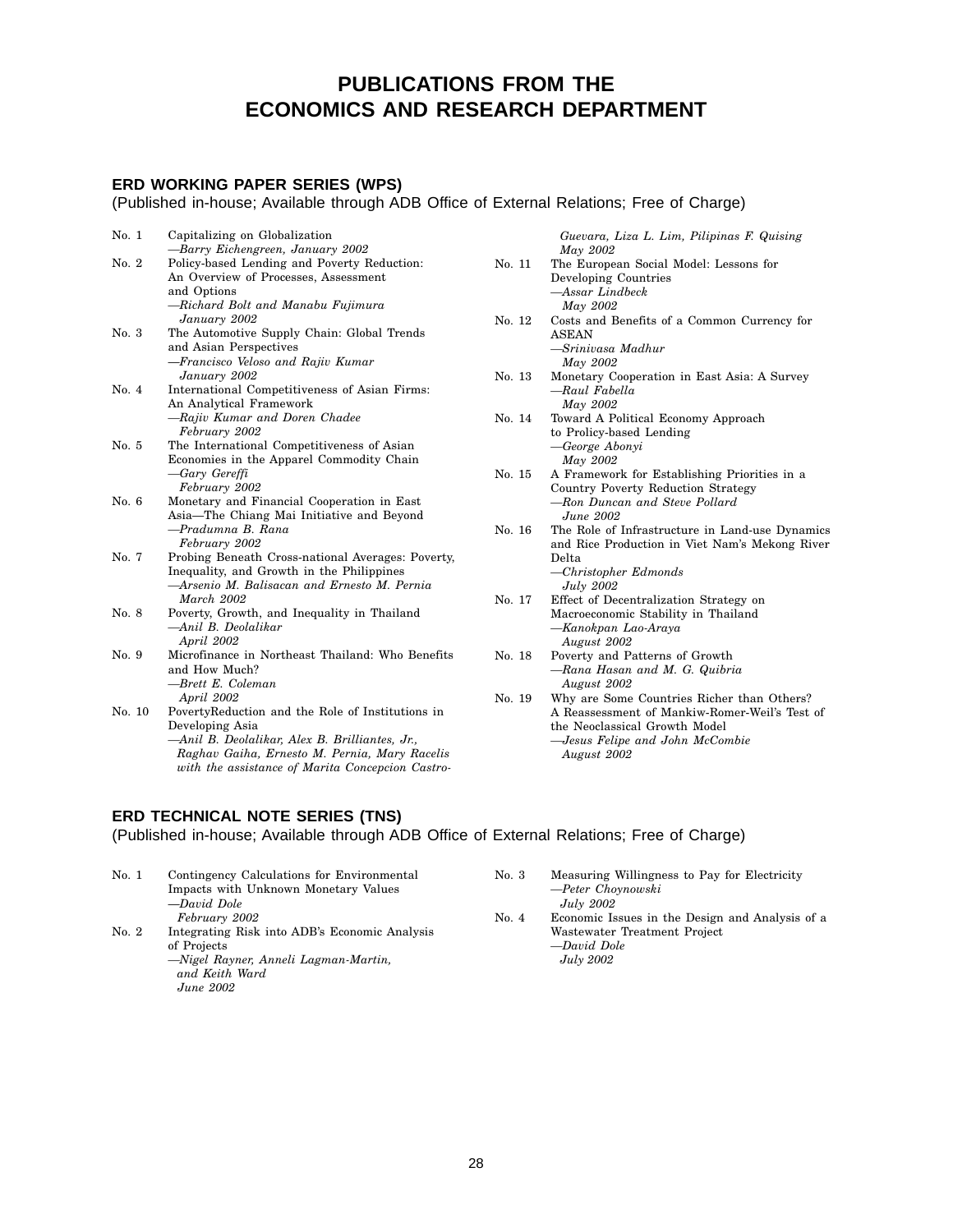#### **ERD POLICY BRIEF SERIES (PBS)**

### (Published in-house; Available through ADB Office of External Relations; Free of charge)

- No. 1 Is Growth Good Enough for the Poor? *—Ernesto M. Pernia, October 2001* No. 2 India's Economic Reforms What Has Been Accomplished? What Remains to Be Done? *—Arvind Panagariya, November 2001* No. 3 Unequal Benefits of Growth in Viet Nam
- *—Indu Bhushan, Erik Bloom,* and *Nguyen Minh Thang, January 2002*
- No. 4 Is Volatility Built into Today's World Economy? *—J. Malcolm Dowling* and *J.P. Verbiest, February 2002*
- No. 5 What Else Besides Growth Matters to Poverty Reduction? Philippines *—Arsenio M. Balisacan* and *Ernesto M. Pernia, February 2002*
- No. 6 Achieving the Twin Objectives of Efficiency and Equity: Contracting Health Services in Cambodia *—Indu Bhushan, Sheryl Keller, and Brad Schwartz,March 2002*
- No. 7 Causes of the 1997 Asian Financial Crisis: What Can an Early Warning System Model Tell Us? *—Juzhong Zhuang and Malcolm Dowling, June 2002*
- No. 8 The Role of Preferential Trading Arrangements in Asia *—Christopher Edmonds and Jean-Pierre Verbiest, July 2002*
- No. 9 The Doha Round: A Development Perspective *—Jean-Pierre Verbiest, Jeffrey Liang, and Lea Sumulong, July 2002*

Pacific Trade and Development Conference

#### **MONOGRAPH SERIES**

(Published in-house; Available through ADB Office of External Relations; Free of charge)

#### **EDRC REPORT SERIES (ER)**

| No. 1  | ASEAN and the Asian Development Bank<br>—Seiji Naya, April 1982                                                                                                    |
|--------|--------------------------------------------------------------------------------------------------------------------------------------------------------------------|
| No. 2  | Development Issues for the Developing East<br>and Southeast Asian Countries<br>and International Cooperation<br>-Seiji Naya and Graham Abbott, April 1982          |
| No.3   | Aid, Savings, and Growth in the Asian Region<br>-J. Malcolm Dowling and Ulrich Hiemenz,<br>April 1982                                                              |
| No. 4  | Development-oriented Foreign Investment<br>and the Role of ADB<br>—Kiyoshi Kojima, April 1982                                                                      |
| No. 5  | The Multilateral Development Banks<br>and the International Economy's Missing<br>Public Sector<br>-John Lewis, June 1982                                           |
| No. 6  | Notes on External Debt of DMCs<br>-Evelyn Go, July 1982                                                                                                            |
| No. 7  | Grant Element in Bank Loans<br>-Dal Hyun Kim, July 1982                                                                                                            |
| No. 8  | Shadow Exchange Rates and Standard<br>Conversion Factors in Project Evaluation<br>-Peter Warr, September 1982                                                      |
| No. 9  | Small and Medium-Scale Manufacturing<br>Establishments in ASEAN Countries:<br>Perspectives and Policy Issues<br>-Mathias Bruch and Ulrich Hiemenz,<br>January 1983 |
| No. 10 | A Note on the Third Ministerial Meeting of GATT<br>-Jungsoo Lee, January 1983                                                                                      |
| No. 11 | Macroeconomic Forecasts for the Republic<br>of China, Hong Kong, and Republic of Korea<br>-J.M. Dowling, January 1983                                              |
| No. 12 | <b>ASEAN: Economic Situation and Prospects</b><br>-Seiji Naya, March 1983                                                                                          |
| No. 13 | The Future Prospects for the Developing<br>Countries of Asia<br>—Seiji Naya, March 1983                                                                            |
| No. 14 | Energy and Structural Change in the Asia-<br>Pacific Region, Summary of the Thirteenth                                                                             |

—*Seiji Naya, March 1983* No. 15 A Survey of Empirical Studies on Demand for Electricity with Special Emphasis on Price Elasticity of Demand —*Wisarn Pupphavesa, June 1983* No. 16 Determinants of Paddy Production in Indonesia: 1972-1981–A Simultaneous Equation Model Approach —*T.K. Jayaraman, June 1983* No. 17 The Philippine Economy: Economic Forecasts for 1983 and 1984 —*J.M. Dowling, E. Go, and C.N. Castillo, June 1983* No. 18 Economic Forecast for Indonesia —*J.M. Dowling, H.Y. Kim, Y.K. Wang, and C.N. Castillo, June 1983* No. 19 Relative External Debt Situation of Asian Developing Countries: An Application of Ranking Method —*Jungsoo Lee, June 1983* No. 20 New Evidence on Yields, Fertilizer Application, and Prices in Asian Rice Production —*William James and Teresita Ramirez, July 1983* No. 21 Inflationary Effects of Exchange Rate Changes in Nine Asian LDCs —*Pradumna B. Rana and J. Malcolm Dowling, Jr., December 1983* No. 22 Effects of External Shocks on the Balance of Payments, Policy Responses, and Debt Problems of Asian Developing Countries —*Seiji Naya, December 1983* No. 23 Changing Trade Patterns and Policy Issues: The Prospects for East and Southeast Asian Developing Countries —*Seiji Naya and Ulrich Hiemenz, February 1984*

- No. 24 Small-Scale Industries in Asian Economic Development: Problems and Prospects —*Seiji Naya, February 1984*
- No. 25 A Study on the External Debt Indicators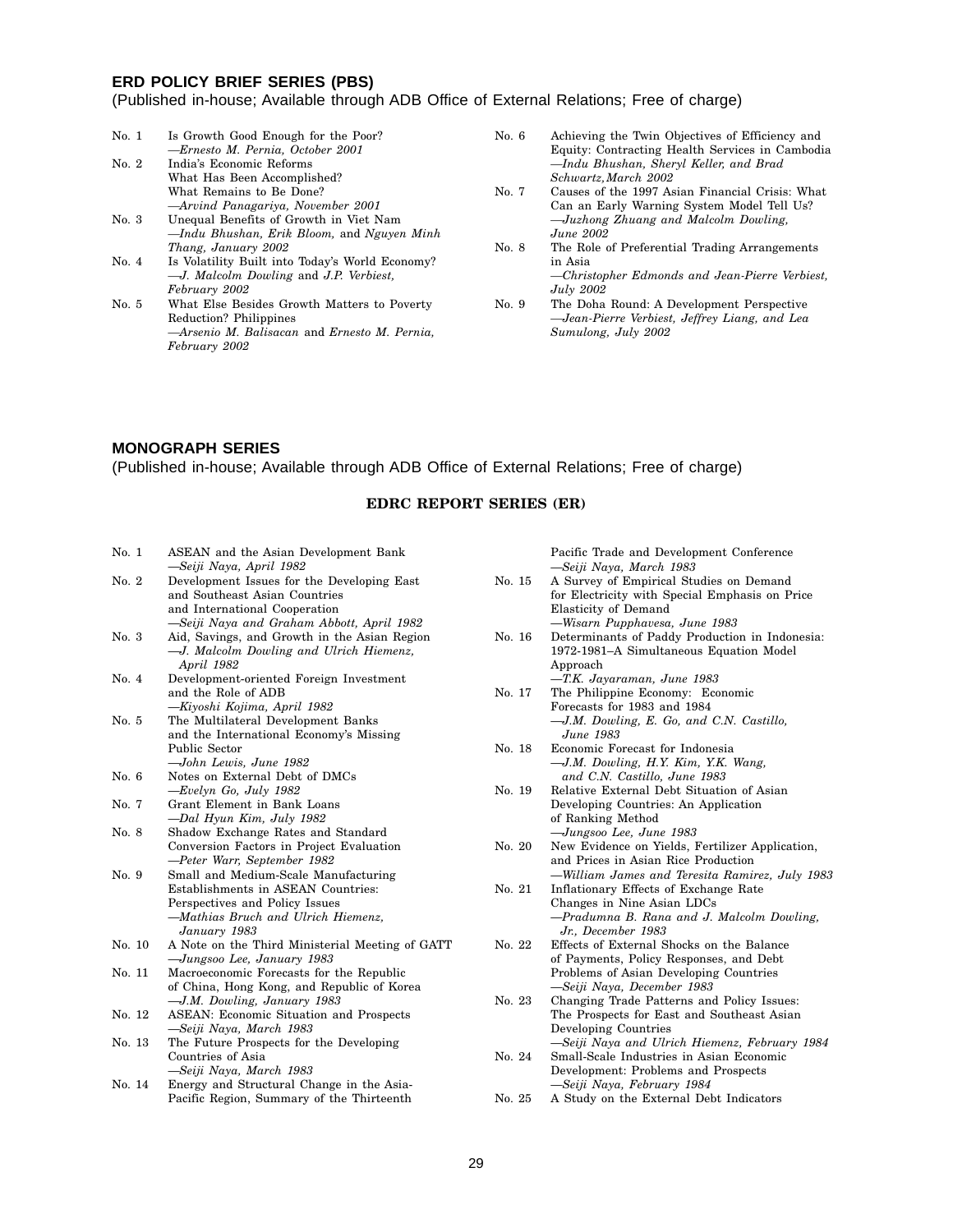|        | Applying Logit Analysis<br>-Jungsoo Lee and Clarita Barretto,                                 |
|--------|-----------------------------------------------------------------------------------------------|
|        | February 1984                                                                                 |
| No. 26 | Alternatives to Institutional Credit Programs<br>in the Agricultural Sector of Low-Income     |
|        | Countries                                                                                     |
| No. 27 | —Jennifer Sour, March 1984<br>Economic Scene in Asia and Its Special Features                 |
| No. 28 | -Kedar N. Kohli, November 1984<br>The Effect of Terms of Trade Changes on the                 |
|        | Balance of Payments and Real National                                                         |
|        | Income of Asian Developing Countries                                                          |
| No. 29 | -Jungsoo Lee and Lutgarda Labios, January 1985<br>Cause and Effect in the World Sugar Market: |
|        | Some Empirical Findings 1951-1982<br>-Yoshihiro Iwasaki, February 1985                        |
| No. 30 | Sources of Balance of Payments Problem                                                        |
|        | in the 1970s: The Asian Experience                                                            |
| No. 31 | —Pradumna Rana, February 1985<br>India's Manufactured Exports: An Analysis                    |
|        | of Supply Sectors                                                                             |
| No. 32 | -Ifzal Ali, February 1985<br>Meeting Basic Human Needs in Asian                               |
|        | Developing Countries                                                                          |
| No. 33 | -Jungsoo Lee and Emma Banaria, March 1985<br>The Impact of Foreign Capital Inflow             |
|        | on Investment and Economic Growth                                                             |
|        | in Developing Asia<br>—Evelyn Go, May 1985                                                    |
| No. 34 | The Climate for Energy Development                                                            |
|        | in the Pacific and Asian Region:<br>Priorities and Perspectives                               |
|        | -V.V. Desai, April 1986                                                                       |
| No. 35 | Impact of Appreciation of the Yen on<br>Developing Member Countries of the Bank               |
|        | —Jungsoo Lee, Pradumna Rana, and Ifzal Ali,                                                   |
| No. 36 | May 1986<br>Smuggling and Domestic Economic Policies                                          |
|        | in Developing Countries                                                                       |
| No. 37 | -A.H.M.N. Chowdhury, October 1986<br>Public Investment Criteria: Economic Internal            |
|        | Rate of Return and Equalizing Discount Rate                                                   |
| No. 38 | -Ifzal Ali, November 1986<br>Review of the Theory of Neoclassical Political                   |
|        | Economy: An Application to Trade Policies                                                     |
| No. 39 | —M.G. Quibria, December 1986<br>Factors Influencing the Choice of Location:                   |
|        | Local and Foreign Firms in the Philippines                                                    |
| No. 40 | -E.M. Pernia and A.N. Herrin, February 1987<br>A Demographic Perspective on Developing        |
|        | Asia and Its Relevance to the Bank                                                            |
| No. 41 | —E.M. Pernia, May 1987<br>Emerging Issues in Asia and Social Cost                             |
|        | Benefit Analysis                                                                              |
| No. 42 | —I. Ali, September 1988<br>Shifting Revealed Comparative Advantage:                           |
|        | Experiences of Asian and Pacific Developing                                                   |
|        | Countries<br>-P.B. Rana, November 1988                                                        |
| No. 43 | Agricultural Price Policy in Asia:                                                            |
|        | Issues and Areas of Reforms<br>-I. Ali, November 1988                                         |
| No. 44 | Service Trade and Asian Developing Economies                                                  |
| No. 45 | -M.G. Quibria, October 1989<br>A Review of the Economic Analysis of Power                     |
|        | Projects in Asia and Identification of Areas                                                  |
|        | of Improvement<br>-I. Ali, November 1989                                                      |
| No. 46 | Growth Perspective and Challenges for Asia:                                                   |
|        | Areas for Policy Review and Research<br>-I. Ali, November 1989                                |
| No. 47 | An Approach to Estimating the Poverty                                                         |
|        | Alleviation Impact of an Agricultural Project<br>-I. Ali, January 1990                        |
|        |                                                                                               |

| No. 48 | Economic Growth Performance of Indonesia,                                                     |
|--------|-----------------------------------------------------------------------------------------------|
|        | the Philippines, and Thailand:<br>The Human Resource Dimension                                |
|        | -E.M. Pernia, January 1990                                                                    |
| No. 49 | Foreign Exchange and Fiscal Impact of a Project:<br>A Methodological Framework for Estimation |
| No. 50 | —I. Ali, February 1990<br>Public Investment Criteria: Financial                               |
|        | and Economic Internal Rates of Return<br>-I. Ali, April 1990                                  |
| No. 51 | Evaluation of Water Supply Projects:                                                          |
|        | An Economic Framework                                                                         |
|        | -Arlene M. Tadle, June 1990                                                                   |
| No. 52 | Interrelationship Between Shadow Prices, Project                                              |
|        | Investment, and Policy Reforms:<br>An Analytical Framework                                    |
|        | -I. Ali, November 1990                                                                        |
| No. 53 | Issues in Assessing the Impact of Project                                                     |
|        | and Sector Adjustment Lending                                                                 |
|        | -I. Ali, December 1990                                                                        |
| No. 54 | Some Aspects of Urbanization                                                                  |
|        | and the Environment in Southeast Asia                                                         |
| No. 55 | -Ernesto M. Pernia, January 1991<br>Financial Sector and Economic                             |
|        | Development: A Survey                                                                         |
|        | -Jungsoo Lee, September 1991                                                                  |
| No. 56 | A Framework for Justifying Bank-Assisted                                                      |
|        | Education Projects in Asia: A Review                                                          |
|        | of the Socioeconomic Analysis                                                                 |
|        | and Identification of Areas of Improvement                                                    |
|        | -Etienne Van De Walle, February 1992                                                          |
| No. 57 | Medium-term Growth-Stabilization<br>Relationship in Asian Developing Countries                |
|        | and Some Policy Considerations                                                                |
|        | -Yun-Hwan Kim, February 1993                                                                  |
| No. 58 | Urbanization, Population Distribution,                                                        |
|        | and Economic Development in Asia                                                              |
|        | -Ernesto M. Pernia, February 1993                                                             |
| No. 59 | The Need for Fiscal Consolidation in Nepal:                                                   |
|        | The Results of a Simulation<br>-Filippo di Mauro and Ronald Antonio Butiong,                  |
|        | July 1993                                                                                     |
| No. 60 | A Computable General Equilibrium Model                                                        |
|        | of Nepal                                                                                      |
|        | -Timothy Buehrer and Filippo di Mauro,                                                        |
|        | October 1993                                                                                  |
| No. 61 | The Role of Government in Export Expansion                                                    |
|        | in the Republic of Korea: A Revisit                                                           |
| No. 62 | -Yun-Hwan Kim, February 1994<br>Rural Reforms, Structural Change,                             |
|        | and Agricultural Growth in                                                                    |
|        | the People's Republic of China                                                                |
|        | -Bo Lin, August 1994                                                                          |
| No. 63 | Incentives and Regulation for Pollution Abatement                                             |
|        | with an Application to Waste Water Treatment                                                  |
|        | -Sudipto Mundle, U. Shankar,                                                                  |
|        | and Shekhar Mehta, October 1995                                                               |

- No. 64 Saving Transitions in Southeast Asia —*Frank Harrigan, February 1996*
- No. 65 Total Factor Productivity Growth in East Asia: A Critical Survey
- *—Jesus Felipe, September 1997* No. 66 Foreign Direct Investment in Pakistan: Policy Issues and Operational Implications
	- *—Ashfaque H. Khan and Yun-Hwan Kim, July 1999*
- No. 67 Fiscal Policy, Income Distribution and Growth *—Sailesh K. Jha, November 1999*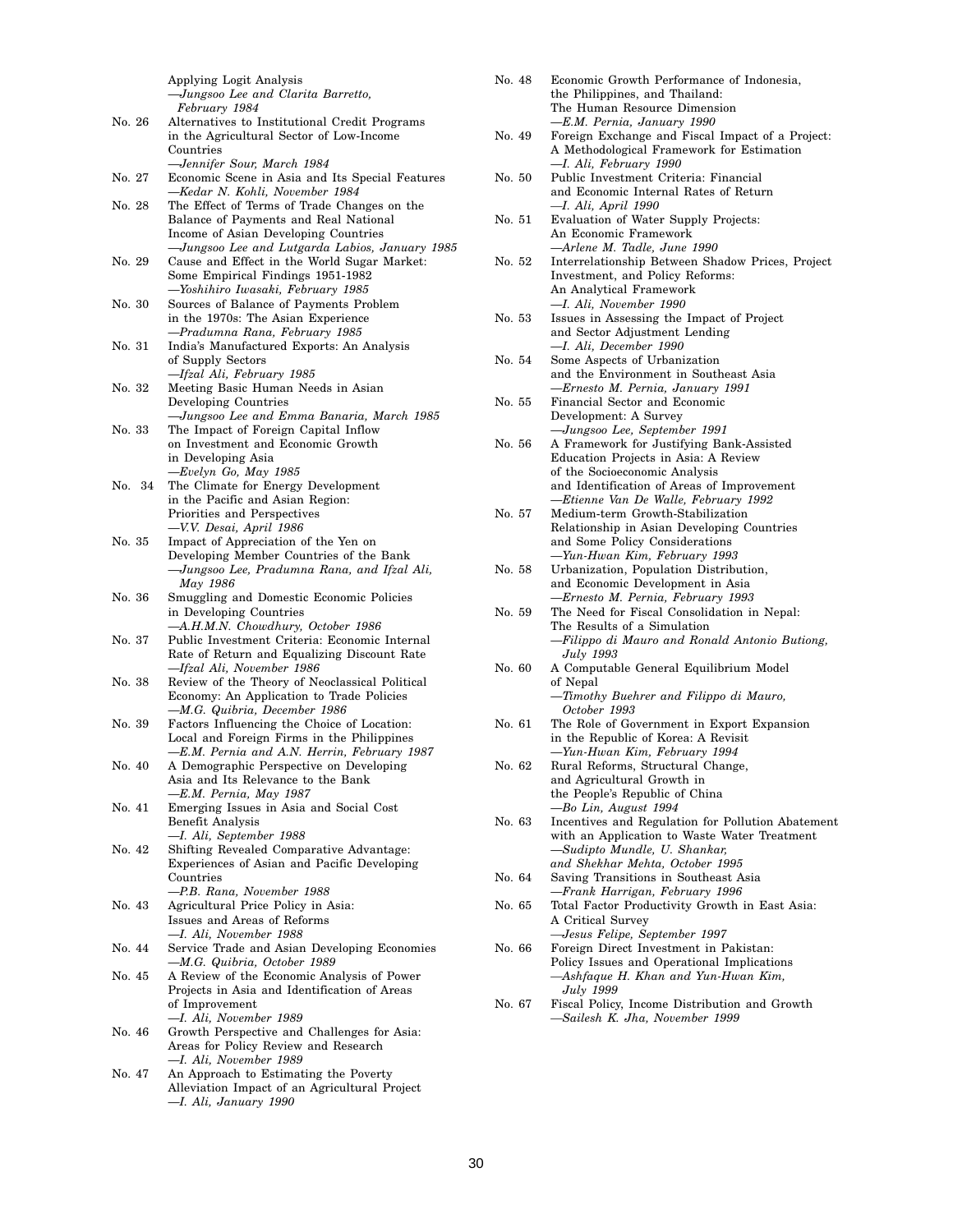# **ECONOMIC STAFF PAPERS (ES)**

| No.    | 1              | International Reserves:<br>Factors Determining Needs and Adequacy                         |
|--------|----------------|-------------------------------------------------------------------------------------------|
|        |                | -Evelyn Go, May 1981                                                                      |
| No.    | $\overline{2}$ | Domestic Savings in Selected Developing                                                   |
|        |                | Asian Countries                                                                           |
|        |                | -Basil Moore, assisted by                                                                 |
|        |                | A.H.M. Nuruddin Chowdhury, September 1981                                                 |
| No.    | 3              | Changes in Consumption, Imports and Exports<br>of Oil Since 1973: A Preliminary Survey of |
|        |                | the Developing Member Countries                                                           |
|        |                | of the Asian Development Bank                                                             |
|        |                | -Dal Hyun Kim and Graham Abbott,                                                          |
|        |                | September 1981                                                                            |
| No.    | 4              | By-Passed Areas, Regional Inequalities,                                                   |
|        |                | and Development Policies in Selected                                                      |
|        |                | Southeast Asian Countries                                                                 |
|        |                | —William James, October 1981                                                              |
| No.    | 5              | Asian Agriculture and Economic Development                                                |
| No.    | 6              | —William James, March 1982                                                                |
|        |                | Inflation in Developing Member Countries:<br>An Analysis of Recent Trends                 |
|        |                | -A.H.M. Nuruddin Chowdhury and                                                            |
|        |                | J. Malcolm Dowling, March 1982                                                            |
| No.    | 7              | Industrial Growth and Employment in                                                       |
|        |                | Developing Asian Countries: Issues and                                                    |
|        |                | Perspectives for the Coming Decade                                                        |
|        |                | -Ulrich Hiemenz, March 1982                                                               |
| No.    | 8              | Petrodollar Recycling 1973-1980.                                                          |
|        |                | Part 1: Regional Adjustments and                                                          |
|        |                | the World Economy                                                                         |
| No.    | 9              | -Burnham Campbell, April 1982<br>Developing Asia: The Importance                          |
|        |                | of Domestic Policies                                                                      |
|        |                | -Economics Office Staff under the direction                                               |
|        |                | of Seiji Naya, May 1982                                                                   |
| No. 10 |                | Financial Development and Household                                                       |
|        |                | Savings: Issues in Domestic Resource                                                      |
|        |                | Mobilization in Asian Developing Countries                                                |
|        |                | -Wan-Soon Kim, July 1982                                                                  |
| No. 11 |                | Industrial Development: Role of Specialized                                               |
|        |                | Financial Institutions<br>-Kedar N. Kohli, August 1982                                    |
| No. 12 |                | Petrodollar Recycling 1973-1980.                                                          |
|        |                | Part II: Debt Problems and an Evaluation                                                  |
|        |                | of Suggested Remedies                                                                     |
|        |                | —Burnham Campbell, September 1982                                                         |
| No. 13 |                | Credit Rationing, Rural Savings, and Financial                                            |
|        |                | Policy in Developing Countries                                                            |
|        |                | -William James, September 1982                                                            |
| No. 14 |                | Small and Medium-Scale Manufacturing                                                      |
|        |                | Establishments in ASEAN Countries:                                                        |
|        |                | Perspectives and Policy Issues                                                            |
| No. 15 |                | -Mathias Bruch and Ulrich Hiemenz, March 1983<br>Income Distribution and Economic         |
|        |                | Growth in Developing Asian Countries                                                      |
|        |                | -J. Malcolm Dowling and David Soo, March 1983                                             |
| No. 16 |                | Long-Run Debt-Servicing Capacity of                                                       |
|        |                | Asian Developing Countries: An Application                                                |
|        |                | of Critical Interest Rate Approach                                                        |
|        |                | —Jungsoo Lee, June 1983                                                                   |
| No. 17 |                | External Shocks, Energy Policy,                                                           |
|        |                | and Macroeconomic Performance of Asian                                                    |
|        |                | Developing Countries: A Policy Analysis                                                   |
|        |                | -William James, July 1983                                                                 |
| No. 18 |                | The Impact of the Current Exchange Rate<br>System on Trade and Inflation of Selected      |
|        |                | Developing Member Countries                                                               |
|        |                | -Pradumna Rana, September 1983                                                            |
| No. 19 |                | Asian Agriculture in Transition: Key Policy Issues                                        |
|        |                | -William James, September 1983                                                            |

No. 20 The Transition to an Industrial Economy

|        | in Monsoon Asia                                                                         |
|--------|-----------------------------------------------------------------------------------------|
|        | -Harry T. Oshima, October 1983                                                          |
| No. 21 | The Significance of Off-Farm Employment                                                 |
|        | and Incomes in Post-War East Asian Growth                                               |
| No. 22 | -Harry T. Oshima, January 1984<br>Income Distribution and Poverty in Selected           |
|        |                                                                                         |
|        | Asian Countries                                                                         |
|        | -John Malcolm Dowling, Jr., November 1984                                               |
| No. 23 | ASEAN Economies and ASEAN Economic                                                      |
|        | Cooperation                                                                             |
|        | -Narongchai Akrasanee, November 1984                                                    |
| No. 24 | Economic Analysis of Power Projects                                                     |
| No. 25 | -Nitin Desai, January 1985                                                              |
|        | Exports and Economic Growth in the Asian Region<br>-Pradumna Rana, February 1985        |
| No. 26 | Patterns of External Financing of DMCs                                                  |
|        | —Е. Сю, Мау 1985                                                                        |
| No. 27 | Industrial Technology Development                                                       |
|        | the Republic of Korea                                                                   |
|        | -S.Y. Lo, July 1985                                                                     |
| No. 28 | Risk Analysis and Project Selection:                                                    |
|        | A Review of Practical Issues                                                            |
|        | -J.K. Johnson, August 1985                                                              |
| No. 29 | Rice in Indonesia: Price Policy and Comparative                                         |
|        | Advantage                                                                               |
|        | -I. Ali, January 1986                                                                   |
| No. 30 | Effects of Foreign Capital Inflows                                                      |
|        | on Developing Countries of Asia                                                         |
|        | -Jungsoo Lee, Pradumna B. Rana,                                                         |
|        | and Yoshihiro Iwasaki, April 1986                                                       |
| No. 31 | Economic Analysis of the Environmental                                                  |
|        | Impacts of Development Projects                                                         |
|        | —John A. Dixon et al., EAPI,                                                            |
|        | East-West Center, August 1986                                                           |
| No. 32 | Science and Technology for Development:                                                 |
|        | Role of the Bank                                                                        |
|        | -Kedar N. Kohli and Ifzal Ali, November 1986                                            |
| No. 33 | Satellite Remote Sensing in the Asian                                                   |
|        | and Pacific Region                                                                      |
|        | -Mohan Sundara Rajan, December 1986                                                     |
| No. 34 | Changes in the Export Patterns of Asian and                                             |
|        | Pacific Developing Countries: An Empirical                                              |
|        | Overview                                                                                |
|        | -Pradumna B. Rana, January 1987                                                         |
| No. 35 | Agricultural Price Policy in Nepal                                                      |
|        | -Gerald C. Nelson, March 1987                                                           |
| No. 36 | Implications of Falling Primary Commodity                                               |
|        | Prices for Agricultural Strategy in the Philippines                                     |
|        | -Ifzal Ali, September 1987                                                              |
| No. 37 | Determining Irrigation Charges: A Framework                                             |
|        | --Prabhakar B. Ghate, October 1987                                                      |
| No. 38 | The Role of Fertilizer Subsidies in Agricultural                                        |
|        | Production: A Review of Select Issues                                                   |
|        | —M.G. Quibria, October 1987                                                             |
| No. 39 | Domestic Adjustment to External Shocks                                                  |
|        | in Developing Asia                                                                      |
|        | -Jungsoo Lee, October 1987                                                              |
| No. 40 | Improving Domestic Resource Mobilization                                                |
|        | through Financial Development: Indonesia                                                |
|        | -Philip Erquiaga, November 1987                                                         |
| No. 41 | Recent Trends and Issues on Foreign Direct                                              |
|        | Investment in Asian and Pacific Developing                                              |
|        | $\rm{Countries}$<br>—P.B. Rana, March 1988                                              |
| No. 42 |                                                                                         |
|        | Manufactured Exports from the Philippines:<br>A Sector Profile and an Agenda for Reform |
|        |                                                                                         |

- —*I. Ali, September 1988* No. 43 A Framework for Evaluating the Economic Benefits of Power Projects —*I. Ali, August 1989*
- No. 44 Promotion of Manufactured Exports in Pakistan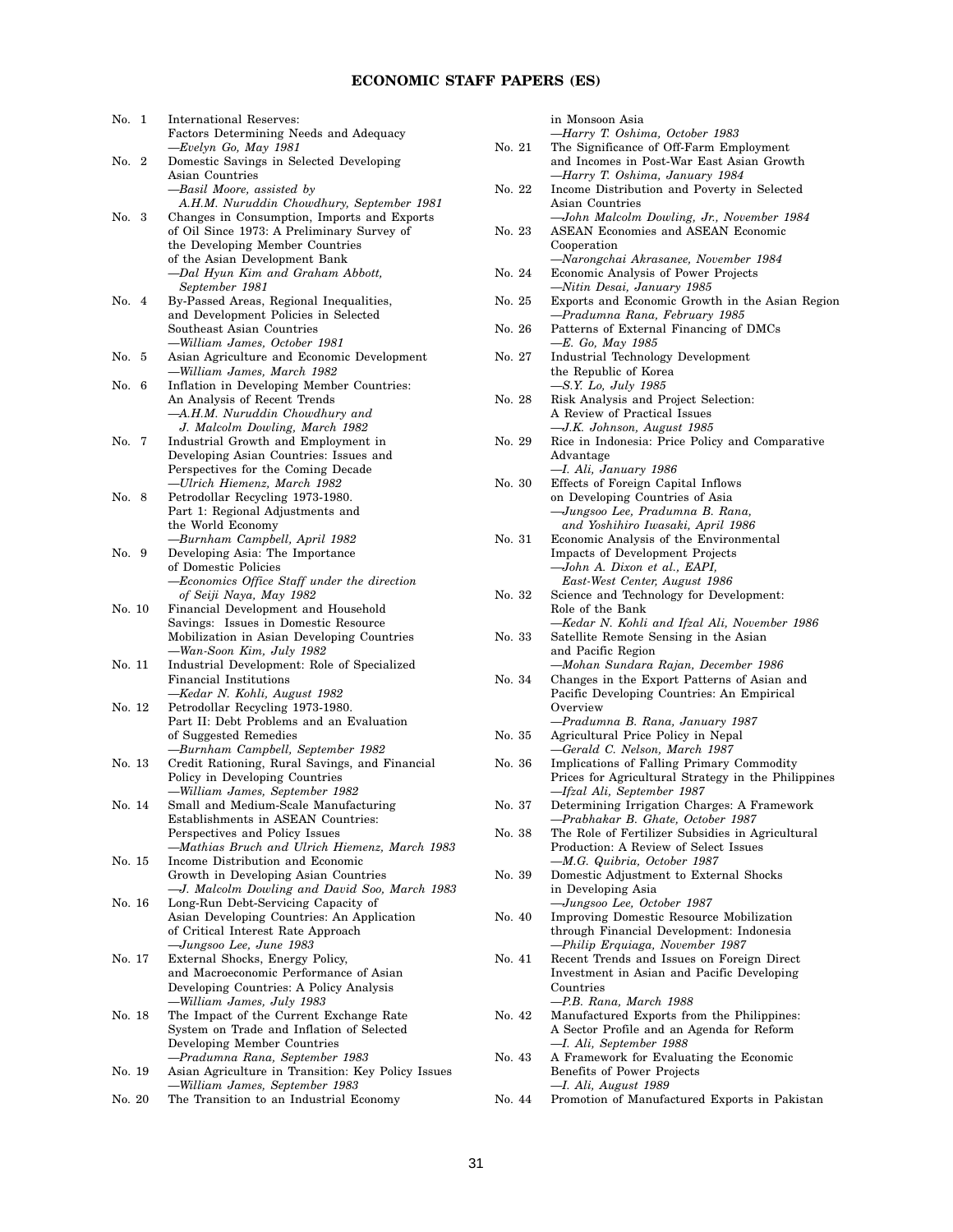|        | — Jungsoo Lee and Yoshihiro Iwasaki,           |
|--------|------------------------------------------------|
|        | September 1989                                 |
| No. 45 | Education and Labor Markets in Indonesia:      |
|        | A Sector Survey                                |
|        | -Ernesto M. Pernia and David N. Wilson,        |
|        | September 1989                                 |
| No. 46 | Industrial Technology Capabilities             |
|        | and Policies in Selected ADCs                  |
|        | —Hiroshi Kakazu, June 1990                     |
| No. 47 | Designing Strategies and Policies              |
|        | for Managing Structural Change in Asia         |
|        | -Ifzal Ali, June 1990                          |
| No. 48 | The Completion of the Single European Commu-   |
|        | nity Market in 1992: A Tentative Assessment of |
|        | its Impact on Asian Developing Countries       |
|        | -J.P. Verbiest and Min Tang, June 1991         |
| No. 49 | Economic Analysis of Investment in Power       |
|        | Systems                                        |
|        | -Ifzal Ali, June 1991                          |
| No. 50 | External Finance and the Role of Multilateral  |
|        | Financial Institutions in South Asia:          |
|        | Changing Patterns, Prospects, and Challenges   |
|        | -Jungsoo Lee, November 1991                    |
| No. 51 | The Gender and Poverty Nexus: Issues and       |
|        | Policies                                       |
|        | -M.G. Quibria, November 1993                   |
| No. 52 | The Role of the State in Economic Development: |

Theory, the East Asian Experience, and the Malaysian Case

—*Jason Brown, December 1993*

- No. 53 The Economic Benefits of Potable Water Supply Projects to Households in Developing Countries —*Dale Whittington and Venkateswarlu Swarna, January 1994*
- No. 54 Growth Triangles: Conceptual Issues and Operational Problems —*Min Tang and Myo Thant, February 1994*
- No. 55 The Emerging Global Trading Environment and Developing Asia
- —*Arvind Panagariya, M.G. Quibria, and Narhari Rao, July 1996* No. 56 Aspects of Urban Water and Sanitation in
- the Context of Rapid Urbanization in Developing Asia *—Ernesto M. Pernia and Stella LF. Alabastro, September 1997*
- No. 57 Challenges for Asia's Trade and Environment *—Douglas H. Brooks, January 1998*
- No. 58 Economic Analysis of Health Sector Projects-A Review of Issues, Methods, and Approaches *—Ramesh Adhikari, Paul Gertler, and Anneli Lagman, March 1999*
- No. 59 The Asian Crisis: An Alternate View *—Rajiv Kumar and Bibek Debroy, July 1999*
- No. 60 Social Consequences of the Financial Crisis in Asia
	- *—James C. Knowles, Ernesto M. Pernia, and Mary Racelis, November 1999*

#### **OCCASIONAL PAPERS (OP)**

| No. 1  | Poverty in the People's Republic of China:<br>Recent Developments and Scope<br>for Bank Assistance |
|--------|----------------------------------------------------------------------------------------------------|
|        | -K.H. Moinuddin. November 1992                                                                     |
| No. 2  | The Eastern Islands of Indonesia: An Overview                                                      |
|        | of Development Needs and Potential                                                                 |
|        | -Brien K. Parkinson, January 1993                                                                  |
| No. 3  | Rural Institutional Finance in Bangladesh                                                          |
|        | and Nepal: Review and Agenda for Reforms                                                           |
|        | -A.H.M.N. Chowdhury and Marcelia C. Garcia,                                                        |
|        | November 1993                                                                                      |
| No. 4  | Fiscal Deficits and Current Account Imbalances                                                     |
|        | of the South Pacific Countries:                                                                    |
|        | A Case Study of Vanuatu                                                                            |
|        | -T.K. Jayaraman, December 1993                                                                     |
| No. 5  | Reforms in the Transitional Economies of Asia                                                      |
|        | -Pradumna B. Rana, December 1993                                                                   |
| No. 6  | Environmental Challenges in the People's Republic                                                  |
|        | of China and Scope for Bank Assistance                                                             |
|        | -Elisabetta Capannelli and Omkar L. Shrestha,                                                      |
|        | December 1993                                                                                      |
| No. 7  | Sustainable Development Environment                                                                |
|        | and Poverty Nexus                                                                                  |
|        | -K.F. Jalal, December 1993                                                                         |
| No. 8  | Intermediate Services and Economic                                                                 |
|        | Development: The Malaysian Example                                                                 |
|        | -Sutanu Behuria and Rahul Khullar, May 1994                                                        |
| No. 9  | Interest Rate Deregulation: A Brief Survey                                                         |
|        | of the Policy Issues and the Asian Experience                                                      |
|        | -Carlos J. Glower, July 1994                                                                       |
| No. 10 | Some Aspects of Land Administration                                                                |
|        | in Indonesia: Implications for Bank Operations                                                     |
|        | -Sutanu Behuria, July 1994                                                                         |
| No. 11 | Demographic and Socioeconomic Determinants                                                         |
|        | of Contraceptive Use among Urban Women in                                                          |
|        | the Melanesian Countries in the South Pacific:                                                     |
|        | A Case Study of Port Vila Town in Vanuatu                                                          |
|        | -T.K. Jayaraman, February 1995                                                                     |
|        |                                                                                                    |

- No. 12 Managing Development through Institution Building — *Hilton L. Root, October 1995*
- No. 13 Growth, Structural Change, and Optimal Poverty Interventions —*Shiladitya Chatterjee, November 1995*
- No. 14 Private Investment and Macroeconomic Environment in the South Pacific Island Countries: A Cross-Country Analysis —*T.K. Jayaraman, October 1996*
- No. 15 The Rural-Urban Transition in Viet Nam: Some Selected Issues *—Sudipto Mundle and Brian Van Arkadie, October 1997*
- No. 16 A New Approach to Setting the Future Transport Agenda *—Roger Allport, Geoff Key, and Charles Melhuish June 1998*
- No. 17 Adjustment and Distribution: The Indian Experience *—Sudipto Mundle and V.B. Tulasidhar, June 1998*
- No. 18 Tax Reforms in Viet Nam: A Selective Analysis *—Sudipto Mundle, December 1998*
- No. 19 Surges and Volatility of Private Capital Flows to Asian Developing Countries: Implications for Multilateral Development Banks —*Pradumna B. Rana, December 1998*
- No. 20 The Millennium Round and the Asian Economies: An Introduction *—Dilip K. Das, October 1999*
- No. 21 Occupational Segregation and the Gender Earnings Gap *—Joseph E. Zveglich, Jr. and Yana van der Meulen Rodgers, December 1999*
- No. 22 Information Technology: Next Locomotive of Growth? *—Dilip K. Das, June 2000*
- 32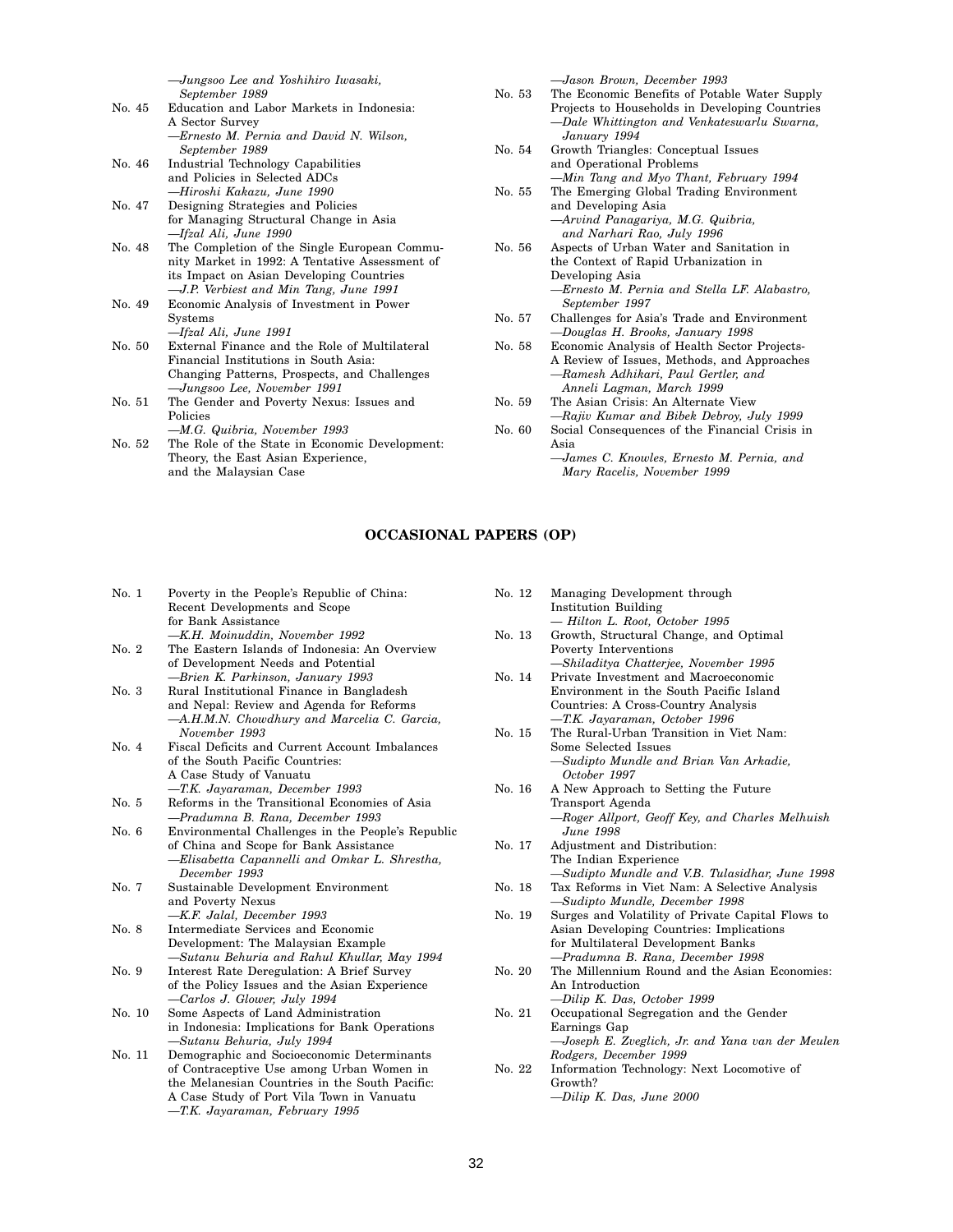#### **STATISTICAL REPORT SERIES (SR)**

| No. 1 | Estimates of the Total External Debt of<br>the Developing Member Countries of ADB:<br>1981-1983 |
|-------|-------------------------------------------------------------------------------------------------|
|       | -I.P. David, September 1984                                                                     |
| No. 2 | Multivariate Statistical and Graphical                                                          |
|       | <b>Classification Techniques Applied</b>                                                        |
|       | to the Problem of Grouping Countries                                                            |
|       | -I.P. David and D.S. Maligalig, March 1985                                                      |
| No. 3 | Gross National Product (GNP) Measurement                                                        |
|       | Issues in South Pacific Developing Member                                                       |
|       | Countries of ADB                                                                                |
|       | -S.G. Tiwari, September 1985                                                                    |
| No. 4 | Estimates of Comparable Savings in Selected                                                     |
|       | <b>DMCs</b>                                                                                     |
|       | -Hananto Sigit, December 1985                                                                   |
| No. 5 | Keeping Sample Survey Design                                                                    |
|       | and Analysis Simple                                                                             |
|       | -I.P. David. December 1985                                                                      |
| No. 6 | External Debt Situation in Asian                                                                |
|       | Developing Countries                                                                            |
|       | -I.P. David and Jungsoo Lee, March 1986                                                         |
| No. 7 | Study of GNP Measurement Issues in the                                                          |
|       | South Pacific Developing Member Countries.                                                      |
|       | Part I: Existing National Accounts                                                              |
|       | of SPDMCs-Analysis of Methodology                                                               |
|       | and Application of SNA Concepts                                                                 |
|       | -P. Hodgkinson, October 1986                                                                    |
| No. 8 | Study of GNP Measurement Issues in the South                                                    |
|       | Pacific Developing Member Countries.                                                            |
|       | Part II: Factors Affecting Intercountry                                                         |
|       | Comparability of Per Capita GNP                                                                 |
|       | -P. Hodgkinson, October 1986                                                                    |
|       |                                                                                                 |

#### **SPECIAL STUDIES, COMPLIMENTARY (SSC)**

(Published in-house; Available through ADB Office of External Relations; Free of Charge)

- 1. Improving Domestic Resource Mobilization Through Financial Development: Overview *September 1985*
- 2. Improving Domestic Resource Mobilization Through Financial Development: Bangladesh *July 1986*
- 3. Improving Domestic Resource Mobilization Through Financial Development: Sri Lanka *April 1987*
- 4. Improving Domestic Resource Mobilization Through Financial Development: India *December 1987*
- 5. Financing Public Sector Development Expenditure in Selected Countries: Overview *January 1988*
- 6. Study of Selected Industries: A Brief Report *April 1988*
- 7. Financing Public Sector Development Expenditure in Selected Countries: Bangladesh *June 1988*
- 8. Financing Public Sector Development Expenditure in Selected Countries: India *June 1988*
- 9. Financing Public Sector Development Expenditure in Selected Countries: Indonesia *June 1988*
- 10. Financing Public Sector Development Expenditure in Selected Countries: Nepal *June 1988*
- 11. Financing Public Sector Development Expenditure in Selected Countries: Pakistan *June 1988*
- 12. Financing Public Sector Development Expenditure in Selected Countries: Philippines *June 1988*
- 13. Financing Public Sector Development Expenditure in Selected Countries: Thailand *June 1988*
- 14. Towards Regional Cooperation in South Asia: ADB/EWC Symposium on Regional Cooperation in South Asia *February 1988*
- 15. Evaluating Rice Market Intervention Policies: Some Asian Examples *April 1988*
- 16. Improving Domestic Resource Mobilization Through Financial Development: Nepal *November 1988*
- 17. Foreign Trade Barriers and Export Growth

*September 1988*

- 18. The Role of Small and Medium-Scale Industries in the Industrial Development of the Philippines *April 1989*
- 19. The Role of Small and Medium-Scale Manufacturing Industries in Industrial Development: The Experience of Selected Asian Countries *January 1990*
- 20. National Accounts of Vanuatu, 1983-1987 *January 1990*

No. 9 Survey of the External Debt Situation in Asian Developing Countries, 1985 —*Jungsoo Lee and I.P. David, April 1987*

No. 10 A Survey of the External Debt Situation in Asian Developing Countries, 1986 —*Jungsoo Lee and I.P. David, April 1988* No. 11 Changing Pattern of Financial Flows to Asian and Pacific Developing Countries

No. 12 The State of Agricultural Statistics in

—*I.P. David, March 1989* No. 13 A Survey of the External Debt Situation

—*Jungsoo Lee, May 1990* No. 15 A Survey of the External Debt Situation

—*Min Tang, June 1991*

Southeast Asia

1987-1988

s: 1989-1992

—*Jungsoo Lee and I.P. David, March 1989*

in Asian and Pacific Developing Countries:

—*Jungsoo Lee and I.P. David, July 1989* No. 14 A Survey of the External Debt Situation in

in Asian and Pacific Developing Countrie

No. 16 Recent Trends and Prospects of External Debt Situation and Financial Flows to Asian and Pacific Developing Countries —*Min Tang and Aludia Pardo, June 1992* No. 17 Purchasing Power Parity in Asian Developing Countries: A Co-Integration Test

No. 18 Capital Flows to Asian and Pacific Developing

Asian and Pacific Developing Countries: 1988-1989

*—Min Tang and Ronald Q. Butiong, April 1994*

Countries: Recent Trends and Future Prospects —*Min Tang and James Villafuerte, October 1995*

- 21. National Accounts of Western Samoa, 1984-1986 *February 1990*
- 22. Human Resource Policy and Economic Development: Selected Country Studies *July 1990*
- 23. Export Finance: Some Asian Examples *September 1990*
- 24. National Accounts of the Cook Islands, 1982-1986 *September 1990*
- 25. Framework for the Economic and Financial Appraisal of Urban Development Sector Projects *January 1994*
- 26. Framework and Criteria for the Appraisal and Socioeconomic Justification of Education Projects *January 1994*
- 27. Guidelines for the Economic Analysis of Projects *February 1997*
- 28. Investing in Asia *1997*
- 29. Guidelines for the Economic Analysis of Telecommunication Projects *1998*
- 30. Guidelines for the Economic Analysis of Water Supply Projects *1999*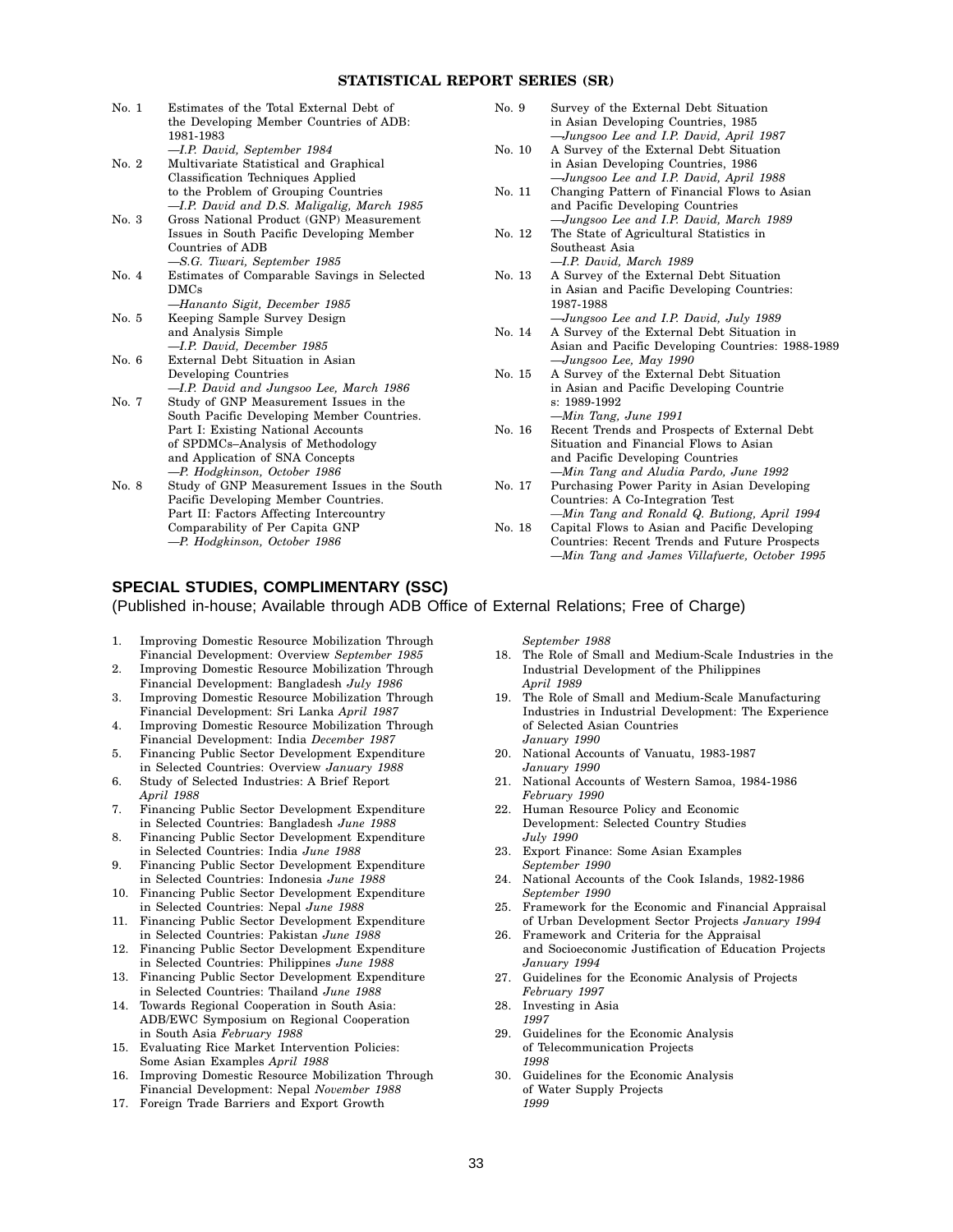#### **SPECIAL STUDIES, ADB (SS, ADB)**

#### (Published in-house; Available commercially through ADB Office of External Relations)

- 1. Rural Poverty in Developing Asia *Edited by M.G. Quibria* Vol. 1: Bangladesh, India, and Sri Lanka, *1994 \$35.00 (paperback)* Vol. 2: Indonesia, Republic of Korea, Philippines, and Thailand, *1996 \$35.00 (paperback)*
- 2. External Shocks and Policy Adjustments: Lessons from the Gulf Crisis *Edited by Naved Hamid and Shahid N. Zahid, 1995 \$15.00 (paperback)*
- 3. Gender Indicators of Developing Asian and Pacific Countries *Asian Development Bank, 1993 \$25.00 (paperback)*
- 4. Urban Poverty in Asia: A Survey of Critical Issues *Edited by Ernesto Pernia, 1994 \$20.00 (paperback)*
- 5. Indonesia-Malaysia-Thailand Growth Triangle: Theory to Practice *Edited by Myo Thant and Min Tang, 1996 \$15.00 (paperback)*
- 6. Emerging Asia: Changes and Challenges Asian Development Bank, *1997 \$30.00 (paperback)*
- 7. Asian Exports *Edited by Dilip Das, 1999 \$35.00 (paperback) \$55.00 (hardbound)*
- 8. Mortgage-Backed Securities Markets in Asia

#### **SPECIAL STUDIES, OUP (SS,OUP)**

(Co-published with Oxford University Press; Available commercially through Oxford University Press Offices, Associated Companies, and Agents)

- 1. Informal Finance: Some Findings from Asia *Prabhu Ghate et. al., 1992 \$15.00 (paperback)*
- 2. Mongolia: A Centrally Planned Economy in Transition *Asian Development Bank, 1992 \$15.00 (paperback)*
- 3. Rural Poverty in Asia, Priority Issues and Policy Options *Edited by M.G. Quibria, 1994 \$25.00 (paperback)*
- 4. Growth Triangles in Asia: A New Approach to Regional Economic Cooperation *Edited by Myo Thant, Min Tang, and Hiroshi Kakazu 1st ed., 1994 \$36.00 (hardbound) Revised ed., 1998 \$55.00 (hardbound)*
- 5. Urban Poverty in Asia: A Survey of Critical Issues *Edited by Ernesto Pernia, 1994 \$18.00 (paperback)*
- 6. Critical Issues in Asian Development: Theories, Experiences, and Policies *Edited by M.G. Quibria, 1995 \$15.00 (paperback) \$36.00 (hardbound)*
- 7. From Centrally Planned to Market Economies: The Asian Approach *Edited by Pradumna B. Rana and Naved Hamid, 1995* Vol. 1: Overview *\$36.00 (hardbound)* Vol. 2: People's Republic of China and Mongolia
	- *\$50.00 (hardbound)*
	- Vol. 3: Lao PDR, Myanmar, and Viet Nam
	- *\$50.00 (hardbound)*

8. Financial Sector Development in Asia *Edited by Shahid N. Zahid, 1995 \$50.00 (hardbound)*

*\$10.00 (paperback)*

- 9. Financial Sector Development in Asia: Country Studies *Edited by Shahid N. Zahid, 1995 \$55.00 (hardbound)*
- 10. Fiscal Management and Economic Reform in the People's Republic of China *Christine P.W. Wong, Christopher Heady, and Wing T. Woo, 1995 \$15.00 (paperback)*
- 11. Current Issues in Economic Development: An Asian Perspective *Edited by M.G. Quibria and J. Malcolm Dowling, 1996 \$50.00 (hardbound)*
- 12. The Bangladesh Economy in Transition *Edited by M.G. Quibria, 1997 \$20.00 (hardbound)*
- 13. The Global Trading System and Developing Asia *Edited by Arvind Panagariya, M.G. Quibria, and Narhari Rao, 1997 \$55.00 (hardbound)*
- 14. Social Sector Issues in Transitional Economies of Asia *Edited by Douglas H. Brooks and Myo Thant, 1998 \$25.00 (paperback) \$55.00 (hardbound)*
- 15. Rising to the Challenge in Asia: A Study of Financial Markets
	- *Asian Development Bank, 1999*
	- Vol. 1 *\$20.00 (paperback)*
	- Vol. 2 *\$15.00 (paperback)*
	- Vol. 3 *\$25.00 (paperback)*
	- Vols. 4-12 *\$20.00 (paperback)*

*Edited by S.Ghon Rhee & Yutaka Shimomoto, 1999 \$35.00 (paperback)*

- 9. Corporate Governance and Finance in East Asia: A Study of Indonesia, Republic of Korea, Malaysia, Philippines and Thailand *J. Zhuang, David Edwards, D. Webb, & Ma. Virginita Capulong* Vol. 1, 2000 *\$10.00 (paperback)* Vol. 2, 2001 *\$15.00 (paperback)*
- 10. Financial Management and Governance Issues Asian Development Bank, *2000* Cambodia *\$10.00 (paperback)* People's Republic of China *\$10.00 (paperback)* Mongolia *\$10.00 (paperback)* Pakistan *\$10.00 (paperback)* Papua New Guinea *\$10.00 (paperback)* Uzbekistan *\$10.00 (paperback)* Viet Nam *\$10.00 (paperback)* Selected Developing Member Countries *\$10.00 (paperback)*
- 11. Guidelines for the Economic Analysis of Projects *Asian Development Bank, 1997 \$10.00 (paperback)*
- 12. Handbook for the Economic Analysis of Water Supply **Projects** *Asian Development Bank, 1999 \$15.00 (hardbound)*
- 13. Handbook for the Economic Analysis of Health Sector Projects *Asian Development Bank, 2000*